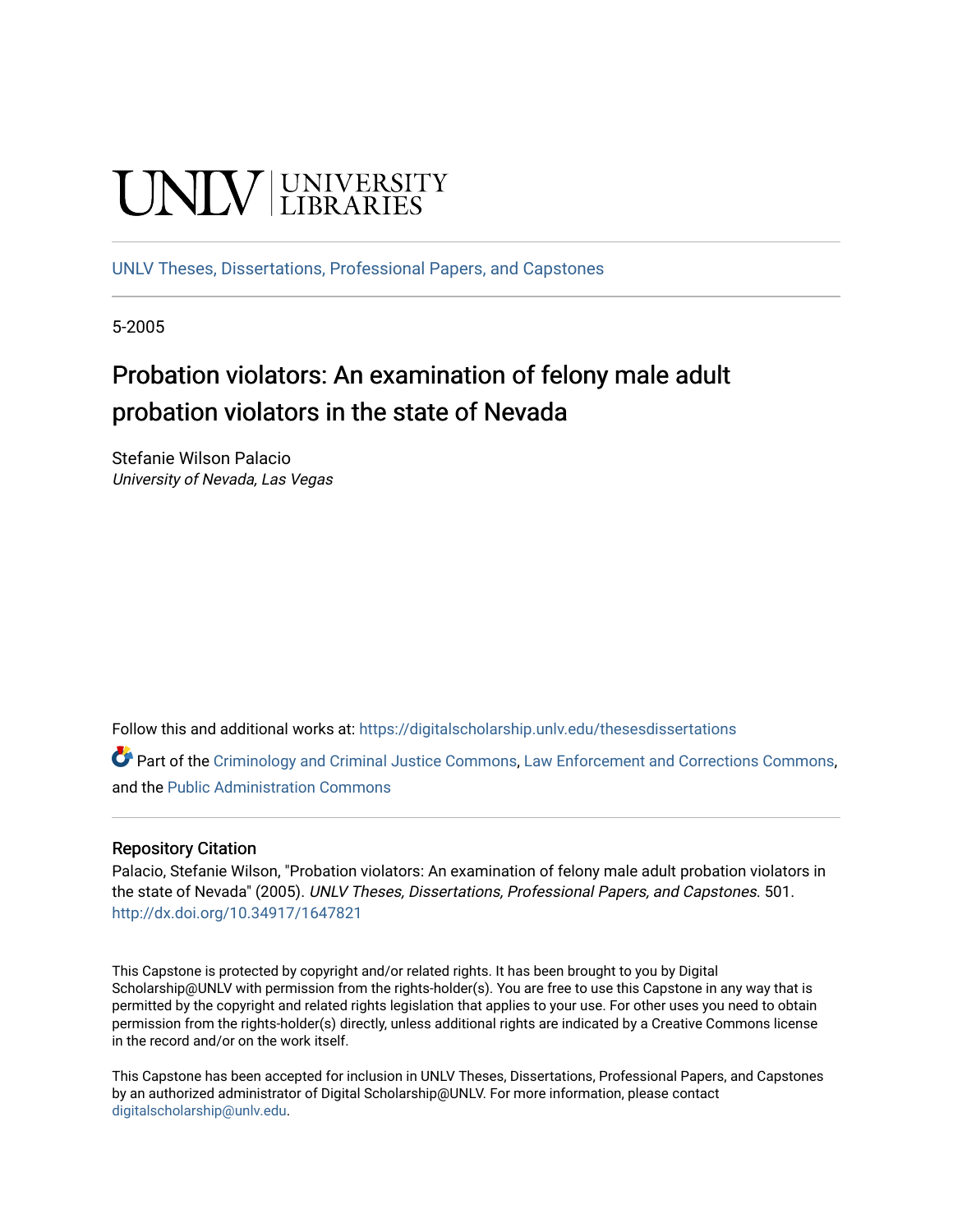#### PROBATION VIOLATORS: AN EXAMINATION OF FELONY MALE ADULT

#### PROBATION VIOLATORS IN THE STATE OF NEVADA

by

Stefanie Wilson Palacio

Bachelor of Science University of Nevada, Las Vegas 1997

A professional paper submitted in partial fulfillment of the requirement for the

Masters of Arts Degree in Public Administration Department of Public Administration Greenspun College of Urban Affairs

> Graduate College University of Nevada, Las Vegas May 2005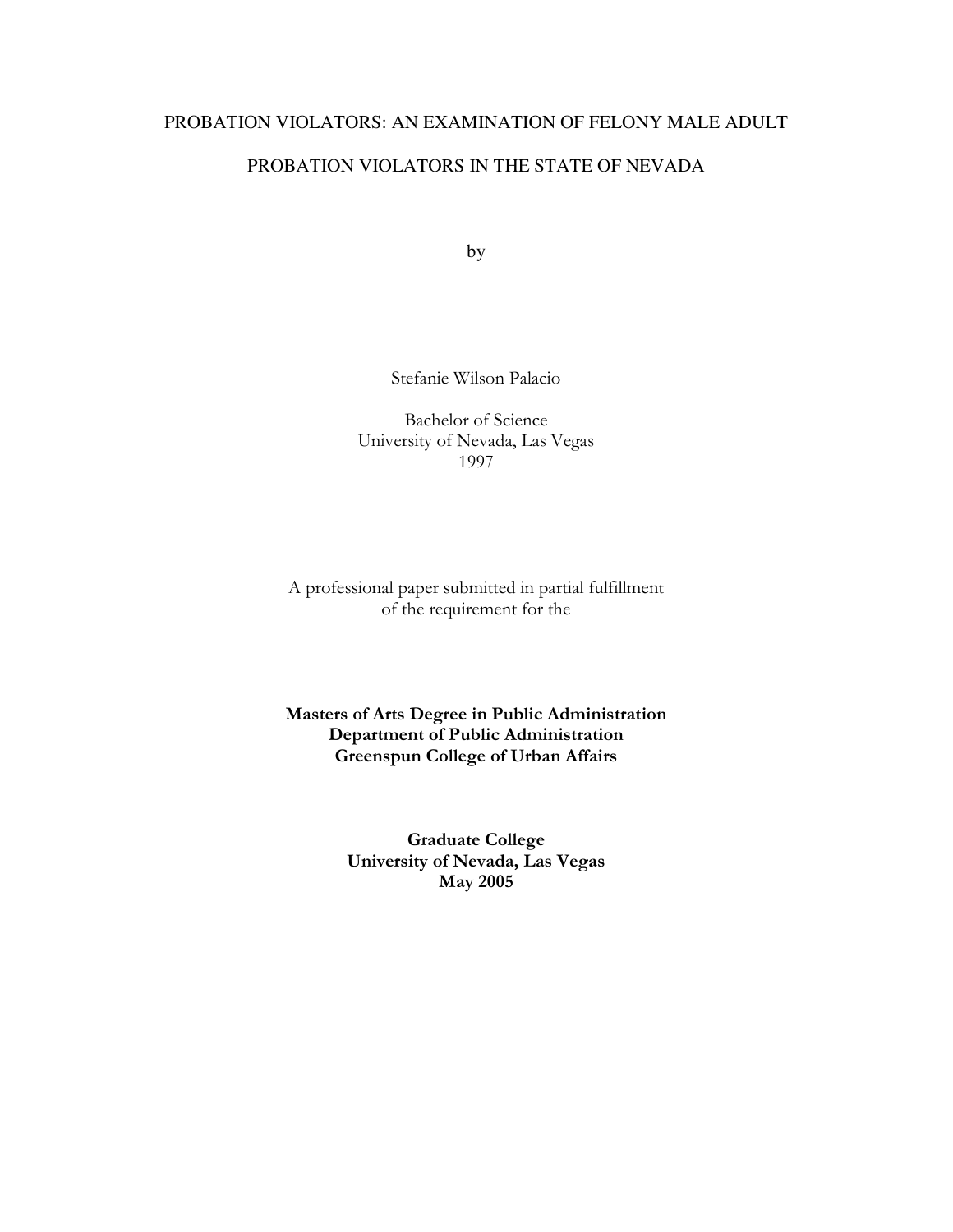#### **ACKNOWLEDGEMENTS**

I first wish to thank my Lord and Savior, Jesus Christ for always being a source of comfort and strength. I thank my Mom and Dad for their continued support, encouragement, understanding, and availability. Thanks Mom and Dad for baby sitting my daughter Xion for several consecutive weeks so I could work uninterrupted on this project. I thank my in-laws for always being available at a moments notice to help with Xion. I thank Dr. Layne for always encouraging me to continue to pursue the Masters degree, especially when I would get discouraged about completing it. I thank all of my committee members. I thank Dr. Saddler for always encouraging and pushing me to pursue higher education. A special thanks to Chief Amy Wright and Amy Douglas of the Nevada Division of Adult Parole and Probation. Amy, you are awesome! Thanks for your expeditious attention to my numerous request for information.

Last but not least, I thank my husband, Ulmar for his patience, support, and understanding. Thanks for "holding down the fort" while I was totally immersed in this project.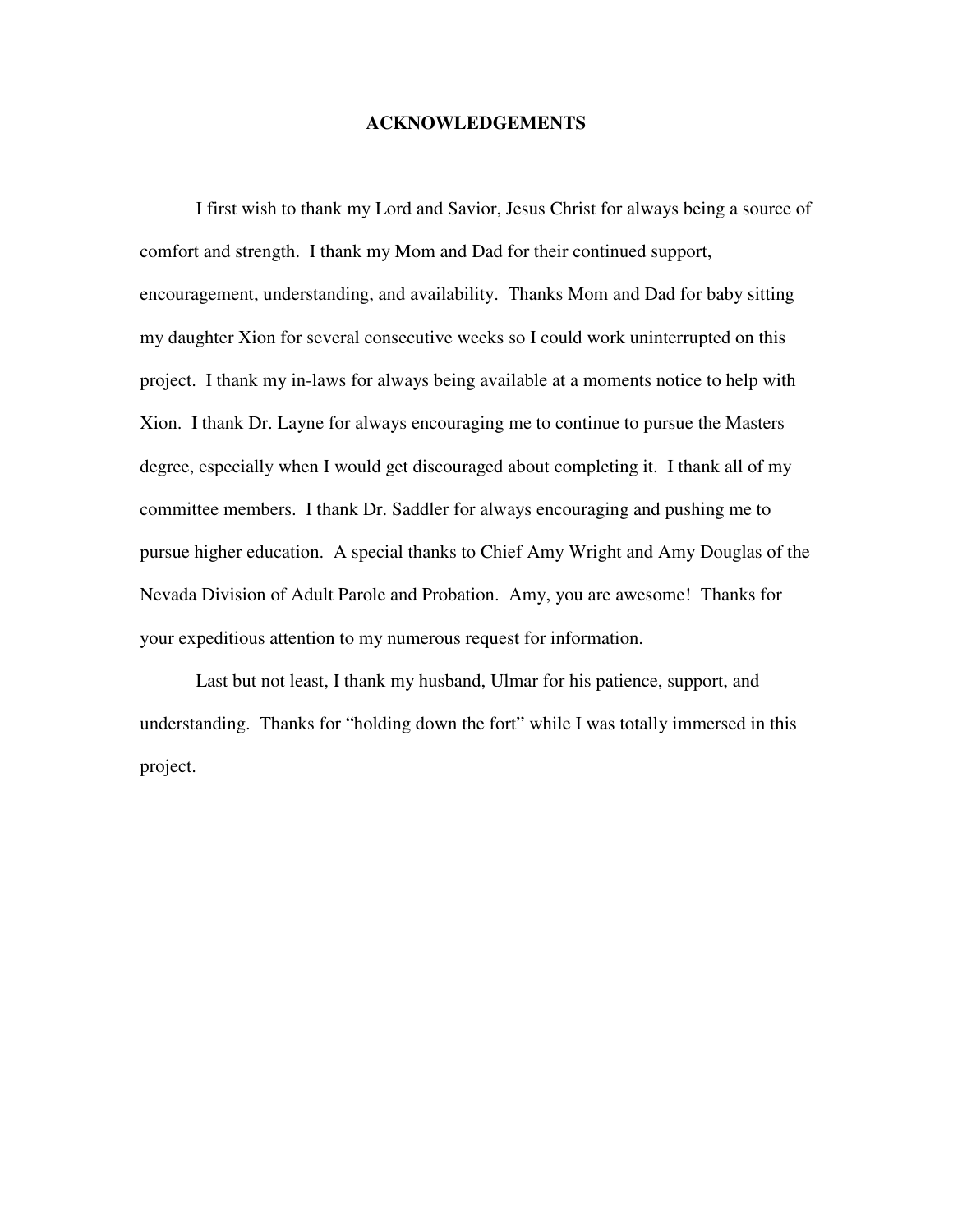## **TABLE OF CONTENTS**

| <b>ACKNOWLEDGEMENT</b>         | $\mathbf{i}$            |
|--------------------------------|-------------------------|
| <b>TABLE OF CONTENTS</b>       | $\overline{\mathbf{u}}$ |
| <b>INTRODUCTION</b>            | 1                       |
| PROBATION POPULATION           | 5                       |
| Probation Defined              | 8                       |
| <b>History of Probation</b>    | 9                       |
| Probation in the United States | 9                       |
| Probation in Nevada            | 12                      |
| <b>Conditions of Probation</b> | 13                      |
| Levels of Supervision          | 13                      |
| <b>Revocation Process</b>      | 15                      |
| LITERATURE REVIEW              | 17                      |
| The RAND Study                 | 19                      |
| The Whitehead Study            | 20                      |
| The Vito Study                 | 21                      |
| The Gray et al Study           | 22                      |
| The Olson et al Study          | 23                      |
| The Barbee et al Study         | 24                      |
| METHODOLOGY                    | 25                      |
| <b>Information Collection</b>  | 25                      |
| <b>FINDINGS AND ANALYSIS</b>   | 26                      |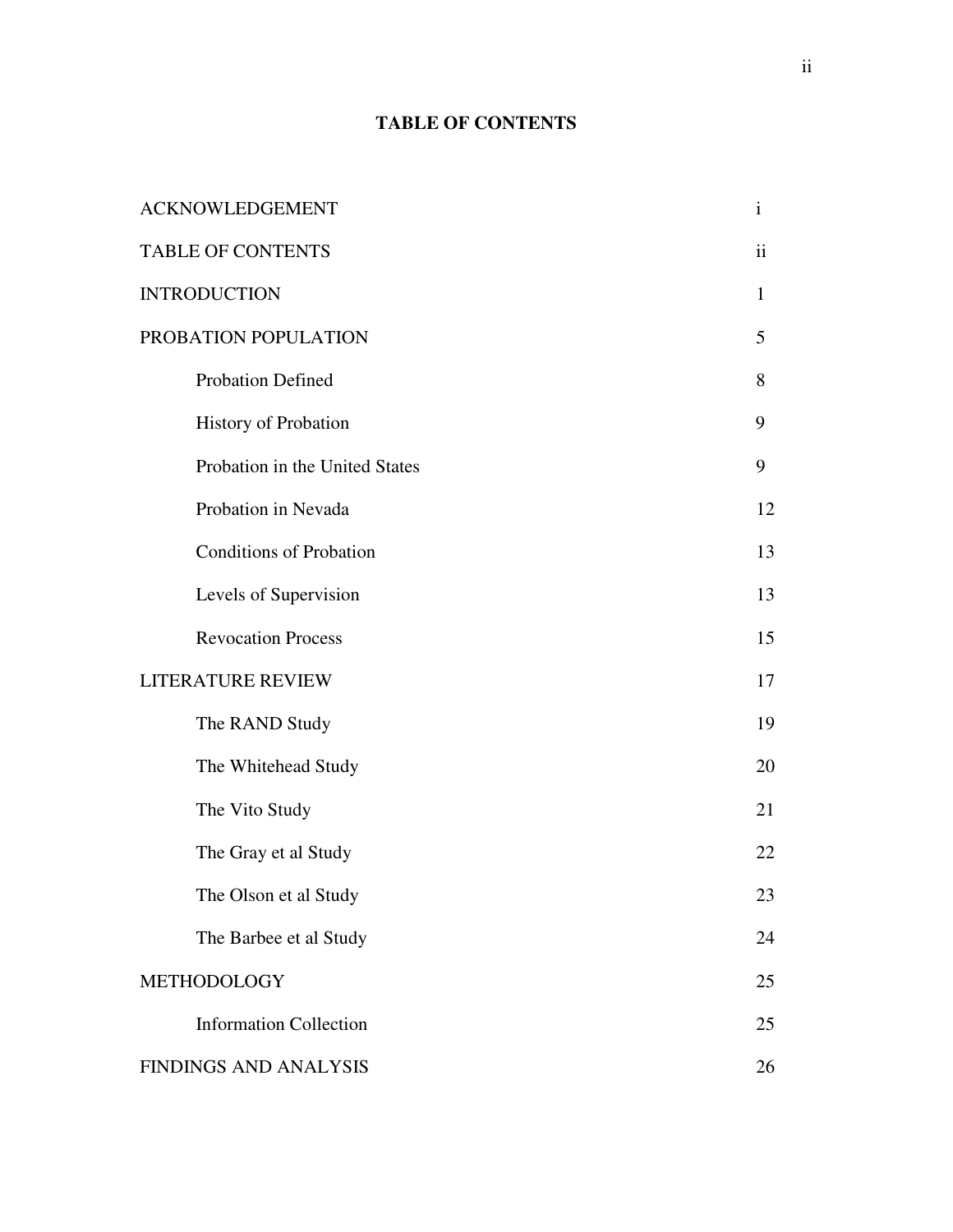| Crimes most represented in revocation | 27 |
|---------------------------------------|----|
| Racial composition                    | 28 |
| Recommendation by Officer's           | 28 |
| Disposition by Judges                 | 30 |
| <b>CONCLUSION</b>                     | 32 |
| Limitations                           | 35 |
| <b>Future Research</b>                | 36 |
| <b>APPENDICES</b>                     | 37 |
| Probation Agreement                   | 38 |
| <b>REFERENCES</b>                     | 39 |

## LIST OF TABLES

| TABLE 1 – State Prison Inmates, 1991                            |   |
|-----------------------------------------------------------------|---|
| TABLE 2 – Probation Violators as a Percent of Prison Population | 4 |
| TABLE $3$ – Growth in the Prison Population $1990 - 2000$       |   |
| TABLE 4 – The Prison Situation among the States                 | 6 |
|                                                                 |   |
|                                                                 |   |
|                                                                 |   |
|                                                                 |   |
|                                                                 |   |
| TABLE 10 – Crosstab of Disposition and Recommendation30         |   |
|                                                                 |   |
|                                                                 |   |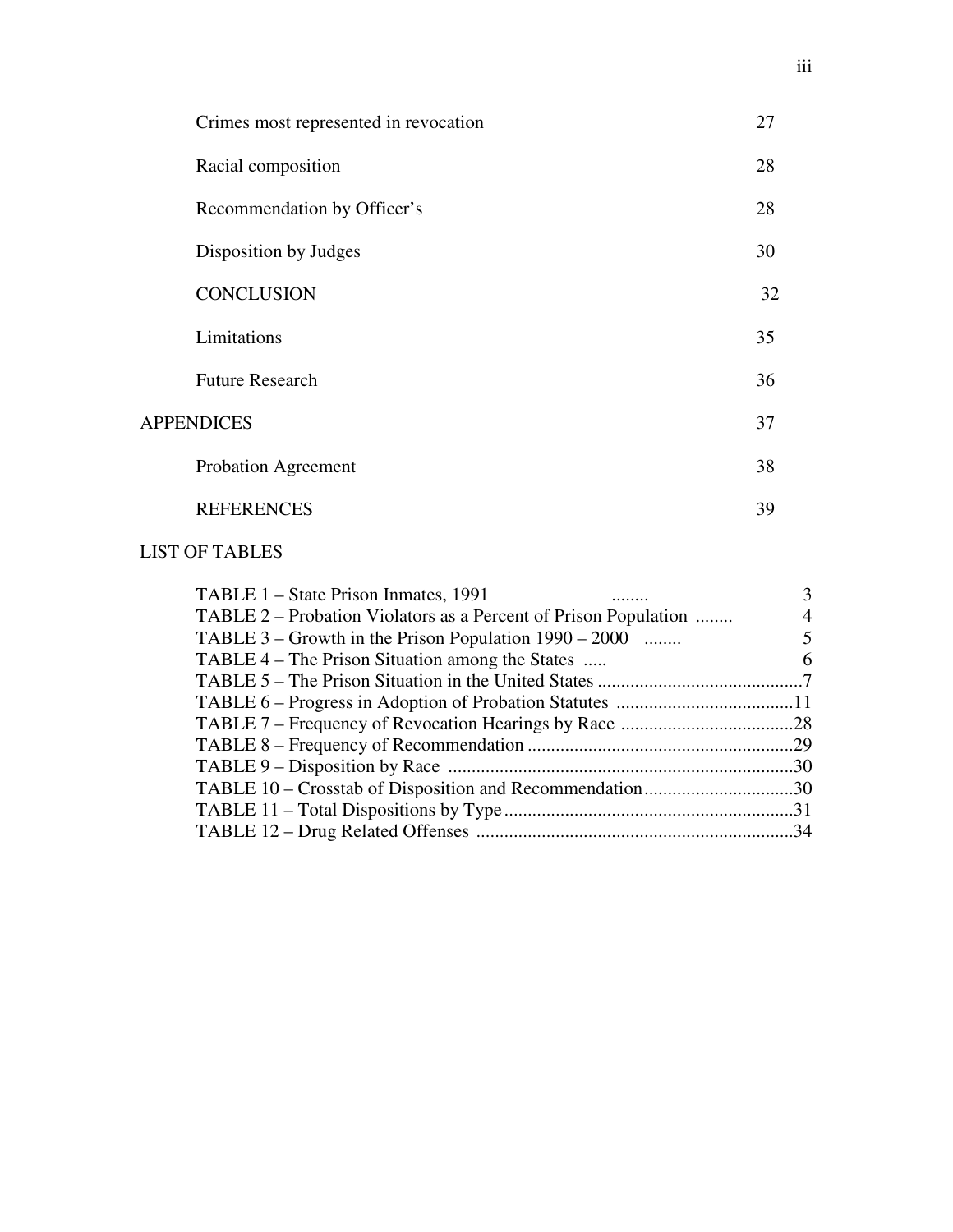#### **INTRODUCTION**

 On April 4, 2002 Clark County residents watched in horror as local news reporters delivered the story of the vicious attack that was perpetrated by seven time felon, Timmy "TJ" Weber. Weber was accused of killing his thirty eight year old girlfriend, Kim Gautier, her fifteen year old son, Anthony, and raping Gautier's fourteen year old daughter in their downtown home (Oliver and Moller, 2002). Weber successfully alluded law enforcement for twenty four days following the attacks. He even earned himself a spot on America's Most Wanted.

While most residents that viewed the Weber coverage probably thought of the heinous nature of the crime, I thought, "I bet he is on parole or probation." The facts of his community supervision status proved otherwise. However, on February 9, 2002, just a few short weeks prior to the instant offense; Weber had been successfully and honorably discharged from parole. During the term of his original parole for possession of stolen property, Weber was arrested and his parole was revoked. The parole term in which he received an honorable discharge was actually a re-parole following a revocation that occurred on August 7, 2000.

Although Weber was not on probation at the time of the aforementioned offense, another notorious and admitted killer, John Evander Couey was on probation and in violation thereof at the time of his most recent offense. On February 23, 2005 nine year old Jessica Lunsford disappeared from her Homosassa, Florida home. Couey, a convicted sex offender who had been arrested 24 times in the past 10 years confessed to abducting Lunsford from her bedroom and killing her (People.com, 2005).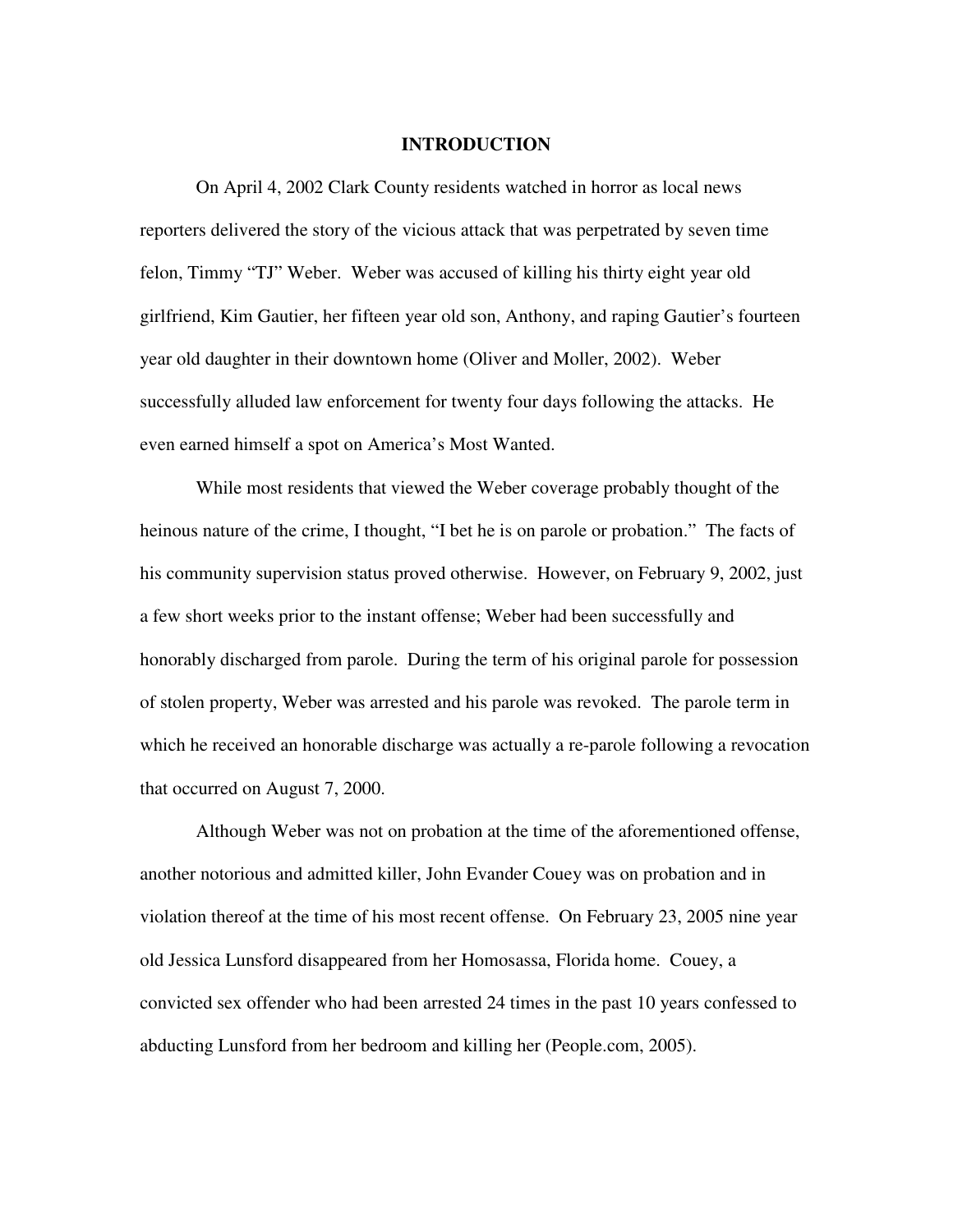In examining the Weber and Couey cases, one might question; how could a person recently and successfully released from parole or a person still on probation commit such violent acts? One might question; why didn't the parole or probation officer recognize the violent tendencies of these offenders? In attempting to answer these questions, I must draw upon the knowledge and experience that I acquired during my two and a half year stint as a probation and parole officer.

Often times probation officers observe characteristics of offenders' that are indicative of future or continued criminal behavior. A positive drug test is an indicator of continued criminal behavior. However, probation officers' powers are limited. Short of the formal power to arrest or hold probationers, there is normally little that probation officers can do to force compliance with the law (Clear and Dammer, 2000). A probation officer may respond to offender non-compliance by initiating the revocation process. Although the probation officer or the probation department may recommend revocation, only the court has the authority to revoke probation. The authority to revoke probation is discretionary, meaning that whether probation is revoked or not is solely up to the courts (Cromwell, Del Carmen, and Alarid, 2002).

 It is unknown whether Weber or Couey violated the terms of their community supervision to the extent that a revocation hearing was warranted and possibly could have prevented these heinous crimes from occurring. It is important to note that even if Weber and Couey had violated the conditions of their community supervision, the ultimate decision regarding their continued supervision in the community is placed solely in the hands of a judge. The recommendation made by the probation officer who is the one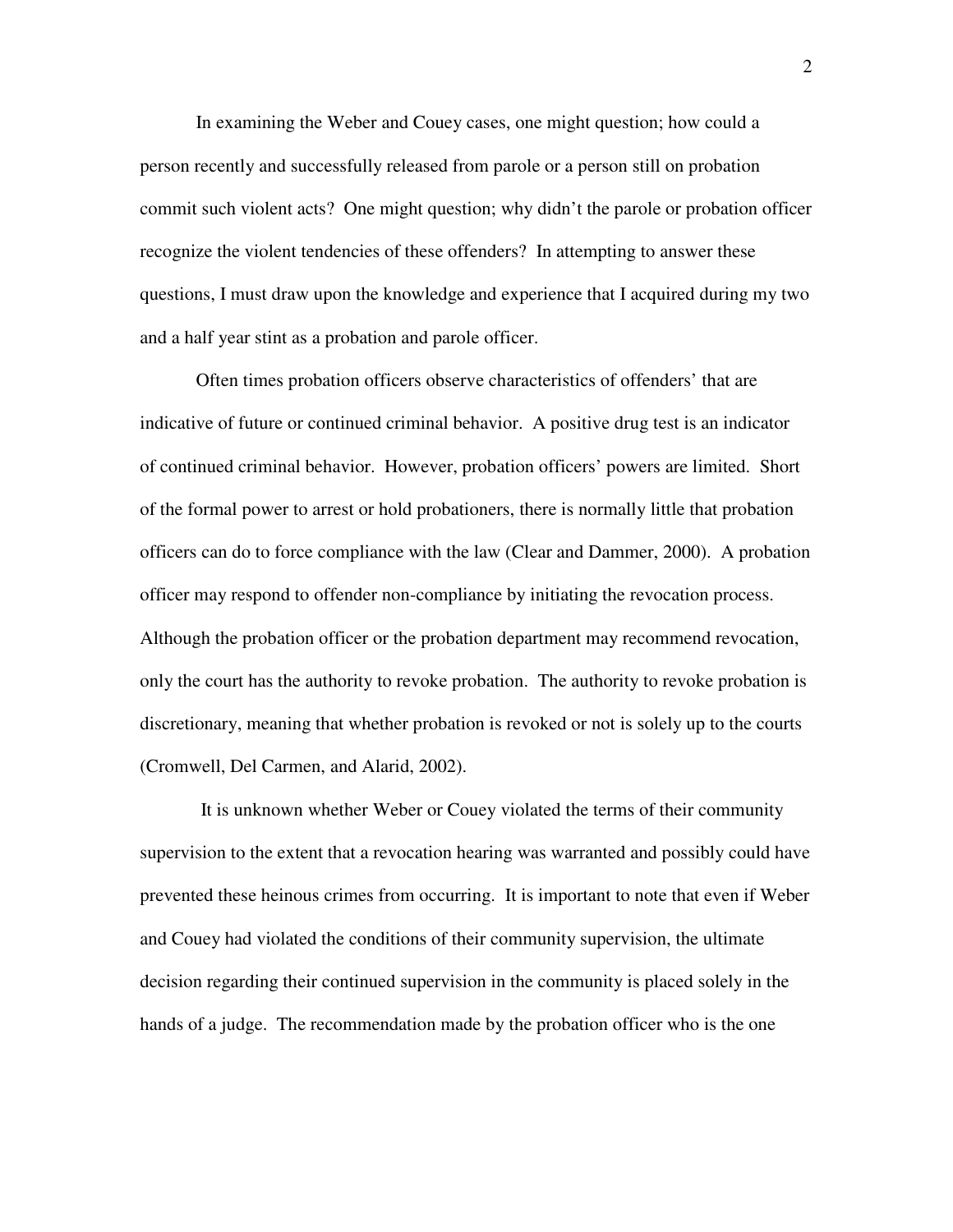person in the judicial system most closely acquainted with the offender is merely an opinion.

The crimes committed by Couey and Weber serve as a small sample of the crimes that are committed daily by those supervised in the community. A 1991 survey of State prison inmates conducted by the Bureau of Justice Statistics indicated 161,885 probation violators in State prisons. Nearly 23% of State prison inmates were probation violators. Of the 161,885 probation violators in state prison, 74% percent had been convicted of a new offense and the remaining 26% had violated a technical condition of their community supervision. Based on the offense that brought them to prison, the 161,885 probation violators committed at least 7,400 rapes, 10,400 assaults and 17,000 robberies, while under supervision in the community an average of 17 months (Bureau of Justice Statistics [BJS], 1995). See Table 1.



| anı |  |
|-----|--|
|     |  |

In 1974 probation violators comprised only 12% of the State prison population.

By 1991, this number increased to 23% (BJS, 1995). Table 2 illustrates this phenomenon.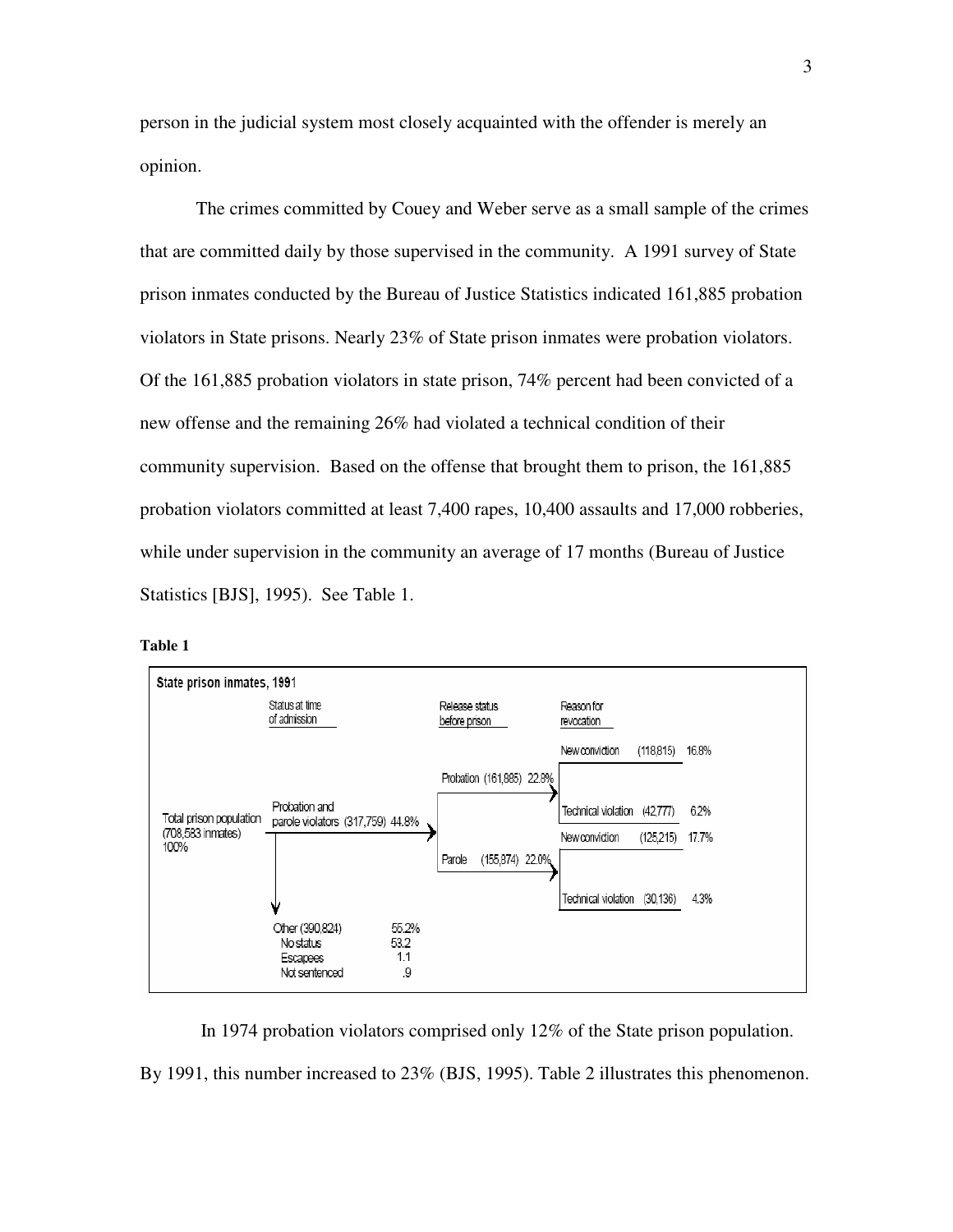While the population of probation violators in prisons continues to rise one must consider what is happening to the remaining known probation violators.

| Percent of total State prison population |                        |                       |                       |                       |  |  |  |  |
|------------------------------------------|------------------------|-----------------------|-----------------------|-----------------------|--|--|--|--|
|                                          | Violators              |                       |                       |                       |  |  |  |  |
| Year                                     | Total                  | Probation             | Parole                | Other                 |  |  |  |  |
| 1974<br>1979<br>1986<br>1991             | 17%<br>35.<br>44<br>45 | 12%<br>19<br>21<br>23 | 5%<br>16<br>23<br>-22 | 83%<br>65<br>56<br>55 |  |  |  |  |

| Table 2. |
|----------|
|----------|

In my experience as a former probation officer I often felt as though very few of the probation violators on my caseload were afforded the opportunity to contribute to the number of probation violators admitted to State prison. It appeared to me that the judge presiding over the revocation hearing had no regard for my recommendation in favor of a revocation as is was often not followed.

I often left the courtroom feeling defeated as the disposition often contradicted my recommendation. My feelings of defeat prompted me to look more in depth at this phenomenon. In this research I examined all male felony adult probation violators in the State of Nevada during calendar year 2003. My goals were to answer the following questions: (1) How often does the judge follow the recommendation of the supervising officer? (2) Are there crimes with a higher or lower revocation rate? (3) Is there a correlation between race and recommendation or recommendation and outcome?

My hypotheses for this study is that judges follow the recommendation for revocation less than 50% of the time regardless of the crime. I further hypothesize that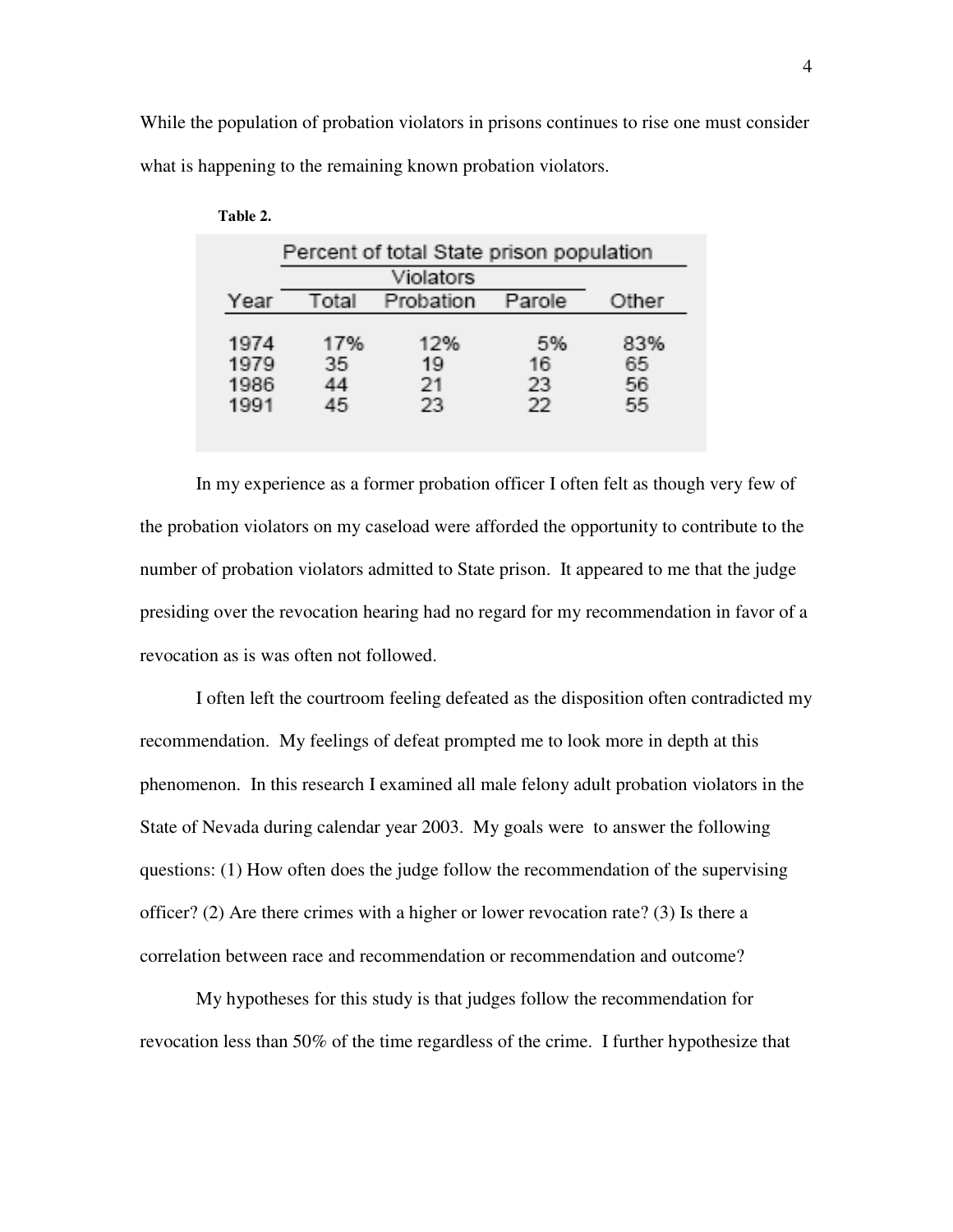together reinstatements and modifications account for more than 50% of the dispositions in all cases.

#### **THE RISE IN THE PROBATION POULATION**

Before one can look at probation, one must first understand what has happened to the prison population.

Prison overcrowding created a crisis in corrections. The move from indeterminate sentencing to determinate sentencing, mandatory minimum sentencing, and truth in sentencing laws have all contributed to the increase in the prison populations. Consequently, the incarceration rate in the United States has risen steadily over the past two decades. Table 3 illustrates the growth of the prison population from 1990 through June 30, 2000 (BJS, 2001).

**Table 3. The growth of the U.S. prison population from 1990-2000.** 



At yearend 1980, 1 in every 453 U.S. residents were incarcerated; by yearend 1993 that figure grew to 1 in every 189. During 1994 prison populations increased in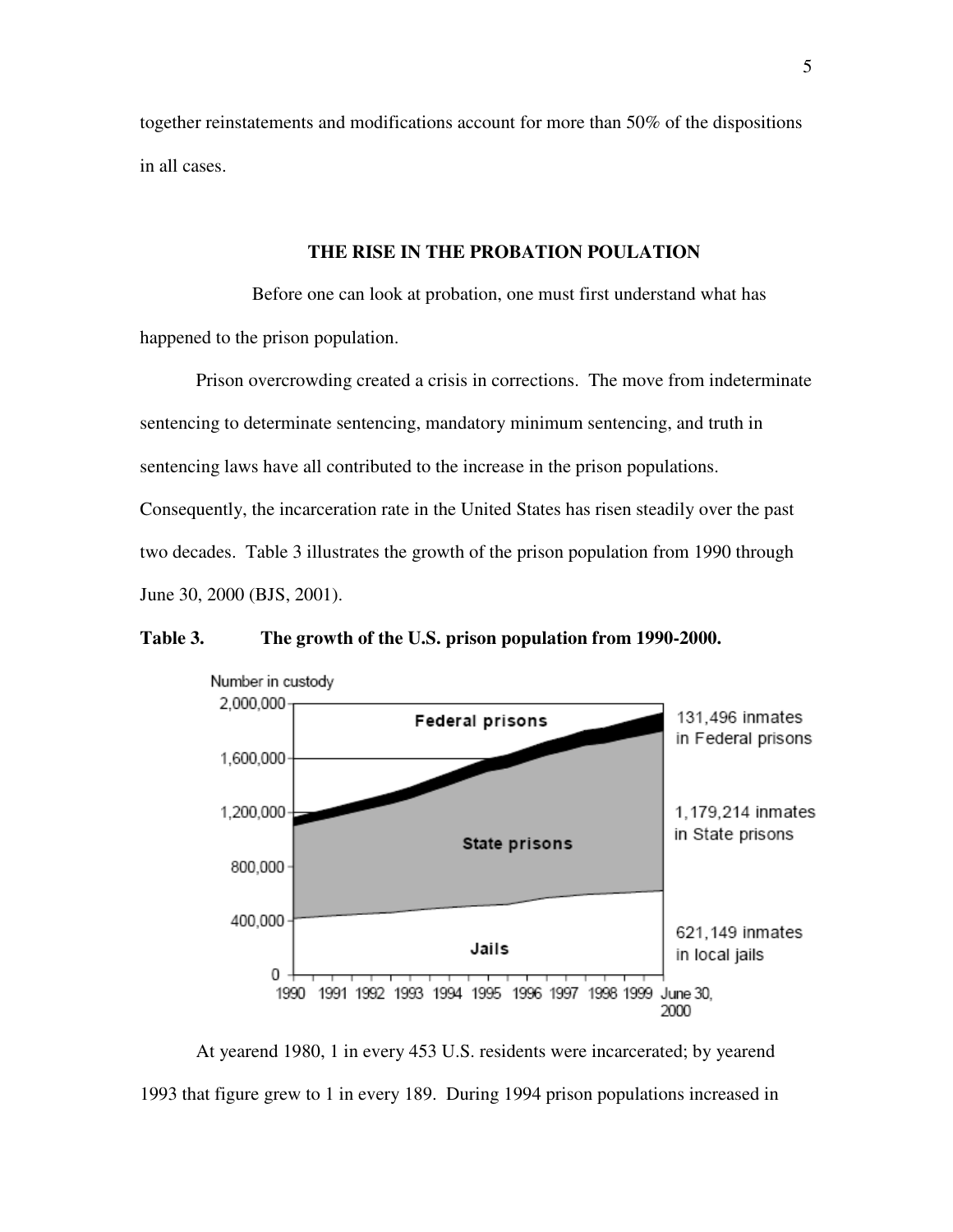sixteen states by at least ten percent (BJS, 1995). In 1994 Nevada's prison population increased by 16%; ranking it third among states with the highest increases in their prison population for the year. In 1994 Nevada ranked second among Western states with the highest incarceration rate and fifth among the top ten states in the United States with the highest incarceration rate (460: 100,000 residents). The incarceration rate for the state of Nevada in 1994 exceeded the national prison incarceration rate of 387 per 100,000 residents (BJS, 1995). See Table 4 below.

#### Table 4. The prison situation among the States, yearend 1994

| the largest 1994<br>prison populations | Number<br>of inmates | 10 States with the<br>highest incarcer-<br>ation rates, 1994* | Prisoners<br>per 100,000<br>residents | 10 States with the largest percent increases in the prison population<br>1993-94 | Percent<br>increase | 1989-94       | Percent<br>increase |
|----------------------------------------|----------------------|---------------------------------------------------------------|---------------------------------------|----------------------------------------------------------------------------------|---------------------|---------------|---------------------|
| California                             | 125.605              | Texas                                                         | 636                                   | Texas                                                                            | 28.5%               | New Hampshire | 73.3%               |
| Texas                                  | 118.195              | Louisiana                                                     | 530                                   | Georgia                                                                          | 20.3                | Connecticut   | 66.4                |
| New York                               | 66.750               | Oklahoma                                                      | 508                                   | Nevada                                                                           | 16.0                | Georgia       | 65.8                |
| Florida                                | 57.139               | South Carolina                                                | 494                                   | Virginia                                                                         | 14.6                | Texas         | 60.5                |
| Ohio                                   | 41.913               | Nevada                                                        | 460                                   | Wisconsin                                                                        | 14.1                | Virginia      | 59.9                |
| Michigan                               | 40.775               | Arizona                                                       | 459                                   | New Hampshire                                                                    | 13.9                | Vermont       | 56.7                |
| Illinois                               | 36,531               | Georgia                                                       | 456                                   | Idaho                                                                            | 13.7                | Washington    | 56.4                |
| Georgia                                | 33.425               | Alabama                                                       | 450                                   | Colorado                                                                         | 13.3                | Colorado      | 55.1                |
| Pennsylvania                           | 28.302               | Michigan                                                      | 428                                   | Tennessee                                                                        | 12.9                | lowa          | 51.7                |
| Virginia                               | 26,192               | Mississippi                                                   | 408                                   | Mississippi                                                                      | 11.9                | Arizona       | 49.3                |

 Four years later, at midyear of 1998 the incarceration rate in the state of Nevada increased again by 10%. Nevada placed fifth among the top ten states with the highest

incarceration rates for that year (BJS, 1999). See Table 5.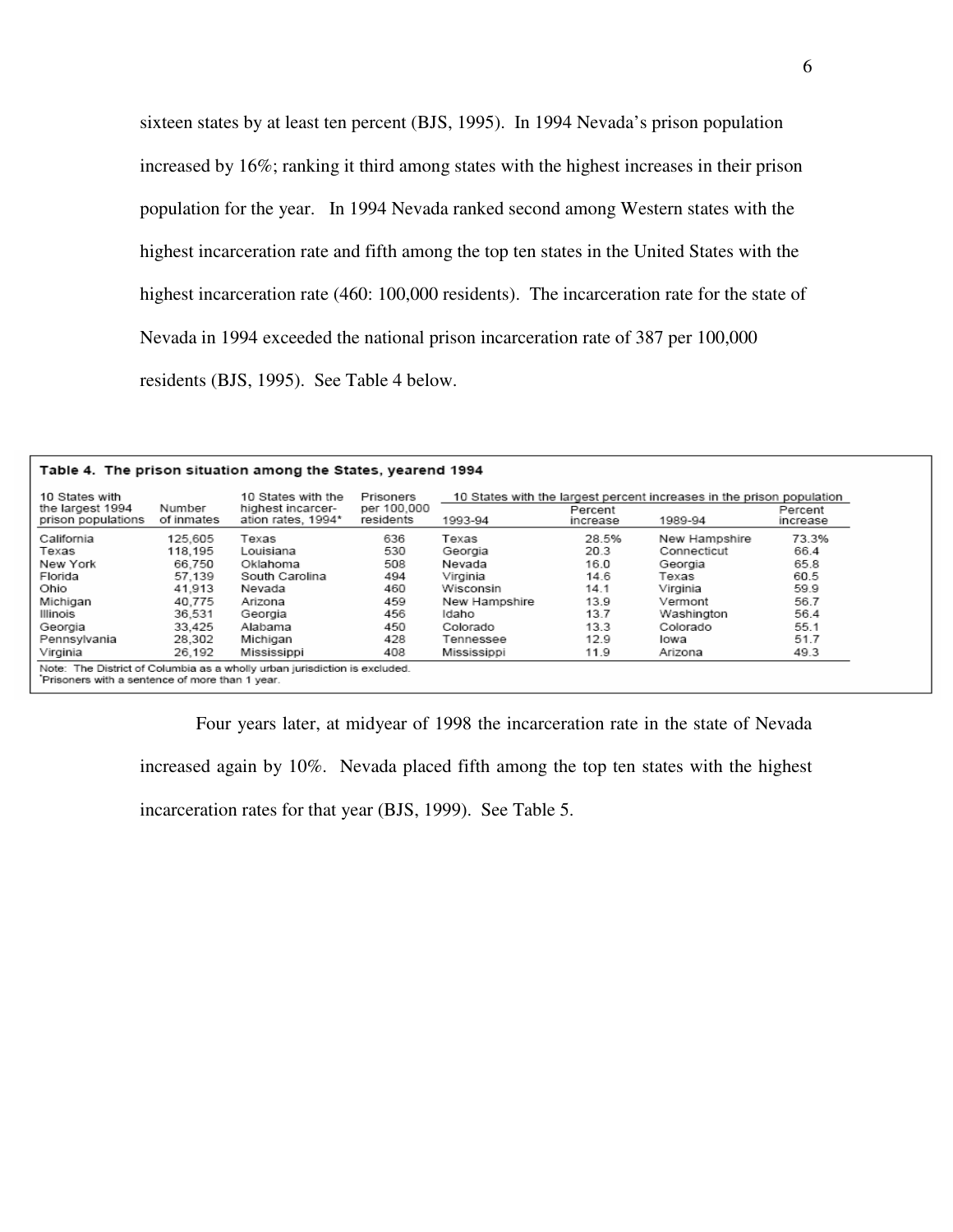| Table 3. The prison situation in the United States, June 30, 1998 |                      |                                |                                                           |                                        |                   |                             |                                  |
|-------------------------------------------------------------------|----------------------|--------------------------------|-----------------------------------------------------------|----------------------------------------|-------------------|-----------------------------|----------------------------------|
| Prison<br>population                                              | Number<br>of inmates | Incarceration<br>rate, 6/30/98 | Sentenced<br>prisoners per<br>100,000 State<br>residents* | 12-month growth.<br>6/30/97 to 6/30/98 | Percent<br>change | Female prison<br>population | Number<br>of female<br>prisoners |
| 10 highest:                                                       |                      |                                |                                                           |                                        |                   |                             |                                  |
| California                                                        | 158.742              | Louisiana                      | 709                                                       | North Dakota                           | 19.5%             | California                  | 11,242                           |
| Texas                                                             | 143.299              | Texas                          | 700                                                       | Montana                                | 18.3              | Texas                       | 10,704                           |
| Federal                                                           | 118.908              | Oklahoma                       | 629                                                       | Hawaii                                 | 13.6              | Federal                     | 8.772                            |
| New York                                                          | 70.723               | Mississippi                    | 547                                                       | West Virginia                          | 13.1              | New York                    | 3,609                            |
| Florida                                                           | 66.280               | South Carolina                 | 543                                                       | Alaska                                 | 12.7              | Florida                     | 3.512                            |
| Ohio                                                              | 49.289               | Nevada                         | 529                                                       | lowa                                   | 12.0              | Ohio                        | 2.937                            |
| Michigan                                                          | 44.501               | Arizona                        | 504                                                       | Tennessee                              | 11.6              | Illinois                    | 2.522                            |
| Illinois                                                          | 42,140               | Alabama                        | 501                                                       | Rhode Island                           | 11.1              | Georgia                     | 2.473                            |
| Georgia                                                           | 38,194               | Georgia                        | 492                                                       | Nevada                                 | 10.0              | Oklahoma                    | 2.110                            |
| Pennsylvania                                                      | 35.644               | California                     | 477                                                       | Oregon                                 | 9.1               | Louisiana                   | 1.965                            |

By yearend 2003, the incarceration rate in the state of Nevada was less than the national average of 482 per 100,000 residents. At yearend 2003, Nevada reported only 462 inmates per 100,000 residents. The inmate population in the state of Nevada only increased 0.6% between 2002 and 2003 which was the lowest among Western states (BJS, 2004). There are probably many factors that contributed to Nevada transitioning from being among states with the highest incarceration rate to one with the lowest incarceration rate.

One solution to the problem of prison and jail overcrowding in the face of rising crime rates is to supervise offenders in the community. Jail and prison overcrowding are factors that are considered by both prosecutors and judges Finn, P. (as cited in Champion, 1988). Probation is often the tool of choice that is utilized to attain the goal of reducing prison and jail overcrowding. Probation is the most common form of criminal sentencing in the United States (Petersilia, 1996). Judging by prior criminal records, current conviction crimes, and substance abuse histories, the crimes of the population of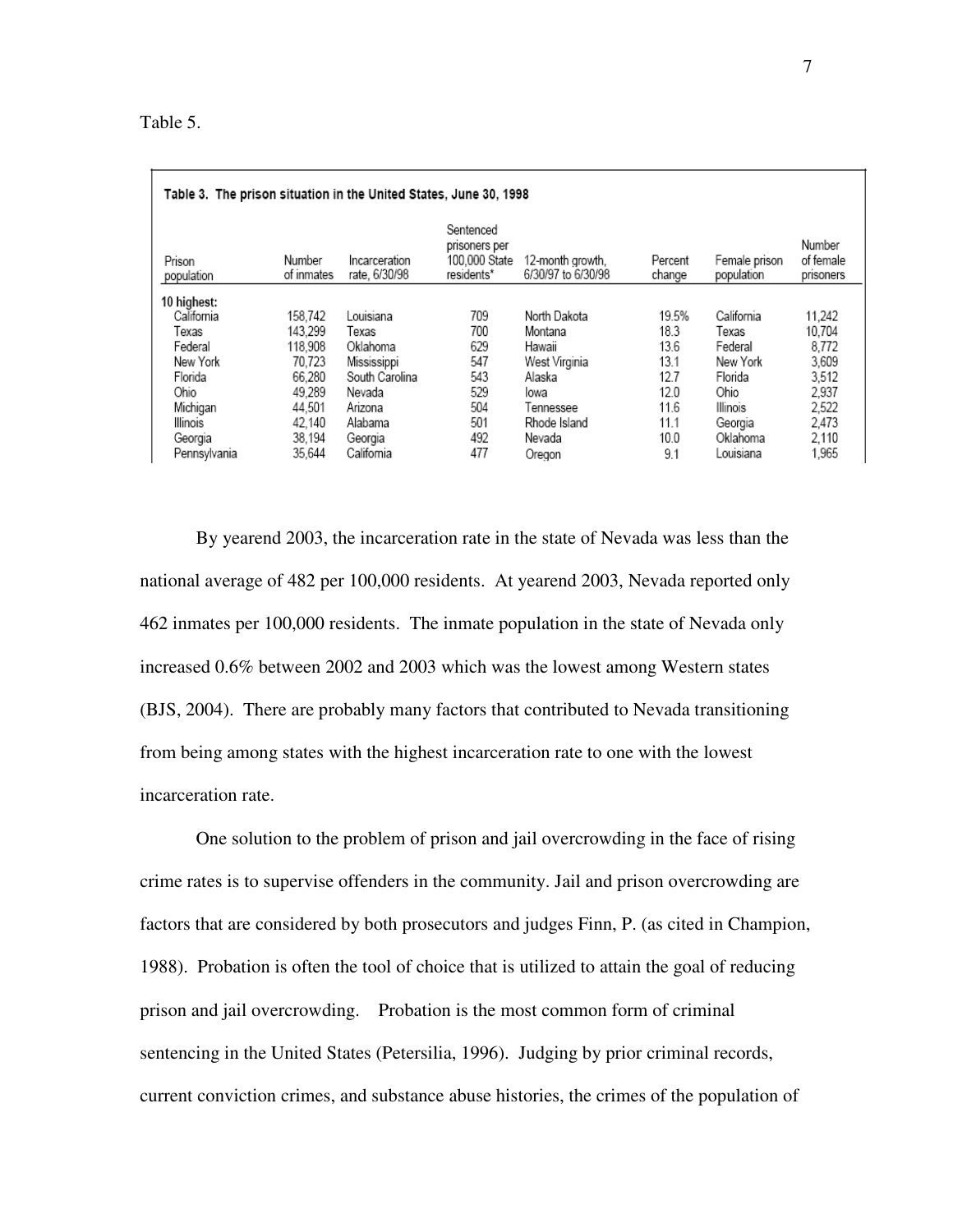persons sentenced to probation supervision have become increasingly serious (Cromwell et al., 2002). Probation sentences for adult felons have become so common that a new term has emerged in criminal justice circles: felony probation (Petersilia, 1985).

#### **PROBATION DEFINED**

Probation is one of the two types of criminal sanctions under the umbrella of "community corrections"; parole being the other. Community corrections is defined as a nonincarcerative sanction in which offenders serve all or a portion of their sentence in the community. Community-based corrections consists of two basic types of supervision: (1) "front-end" sanctions, sentenced by judges, that serve as alternatives to incarceration; and (2) "back-end" programs, with participants chosen by corrections officials, that assist prisoners in community reentry after prison (Cromwell, et al. 2002).

 Probation is a multifaceted concept and may be defined in several different ways. Probation may be defined as a sentencing option, a process, an organizational structure, or the legal status of offenders (McCarthy, B.R. and McCarthy, B.J.1997).

The American Correctional Association defines probation as: A court-ordered disposition alternative through which an adjudicated offender is placed under the control, supervision, and care of a probation staff member in lieu of imprisonment, so long as the probationer meets certain standards of contact. The Bureau of Justice Statistics defines a Probationer as: a criminal offender who has been sentenced to a period of conditional supervision in the community.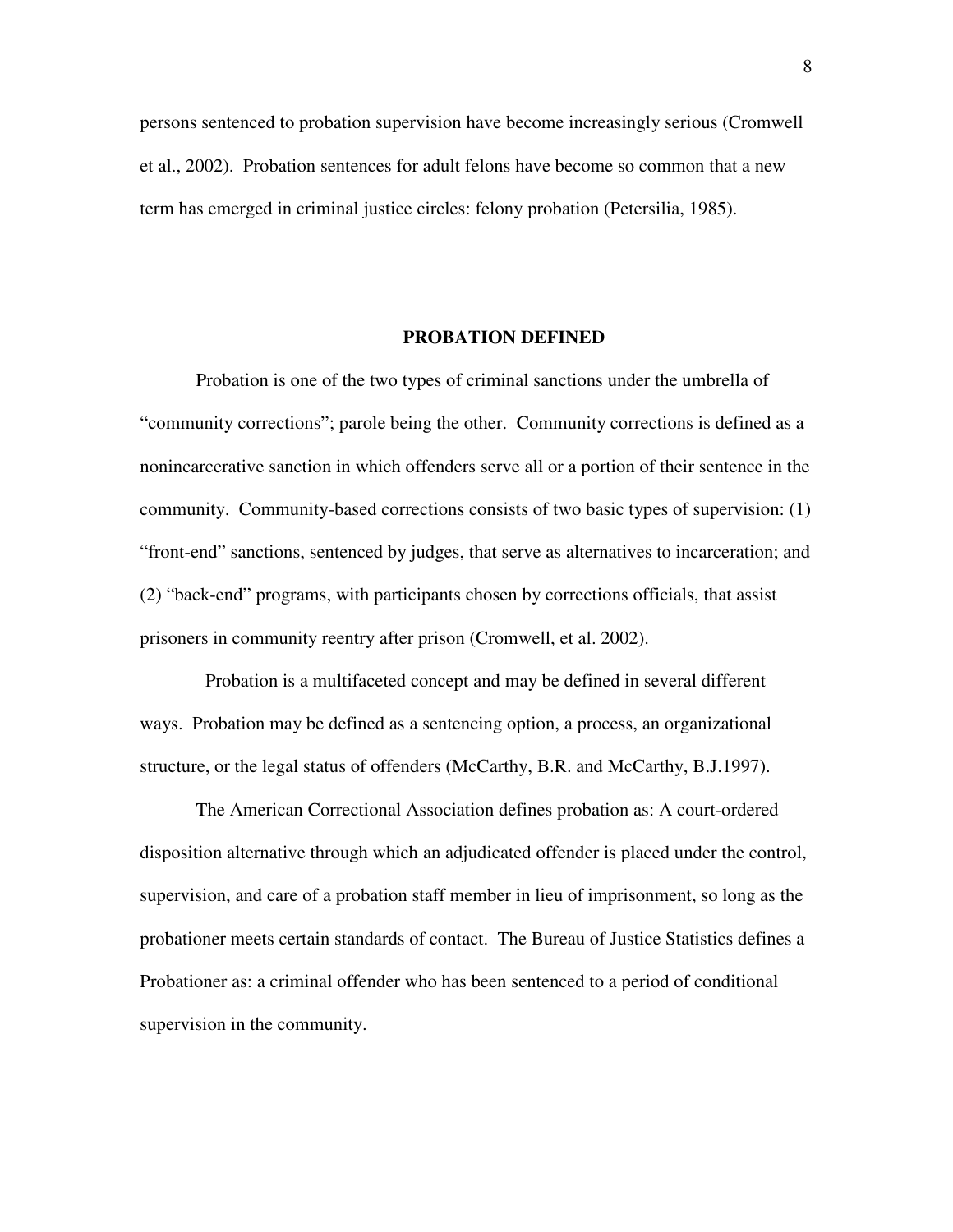#### **HISTORY OF PROBATION**

Probation, as it is known and practiced today, evolved out of ancient precedents in England and the United States devised to avoid mechanical application of harsh penal codes of the day. At the time of Henry VIII more than two hundred offenses were punishable by death, many of them relatively minor offenses against property (Cromwell et al., 2002). The objective of early British law was retribution and punishment which were met by the harsh penal codes. Offenders were severely punished by branding, flogging, mutilation, and execution. These harsh punishments were usually carried out publicly. Efforts to alleviate the strict punishments gradually evolved. One of the earliest recorded forms of relief granted to English subjects was a declaration of Athelstane, the Anglo Saxon King (895-940), that forbade the execution of anyone under the age of 15 years (Dillingham, Montgomery, and Tabor, 1990). Other precursors of probation that were practiced in England include; benefit of clergy, recognizance, and judicial reprieve.

#### **Probation in the United States**

The earliest discussions of probation in modern terms dates back to 1831 however, the first probation officer did not surface until some time later, in 1841 (Hall, 1987). Boston shoemaker, John Augustus is credited with inventing probation in 1841. Considered the "father or probation" in the United States, Augustus was probably the first unofficial probation officer (Champion, 1988).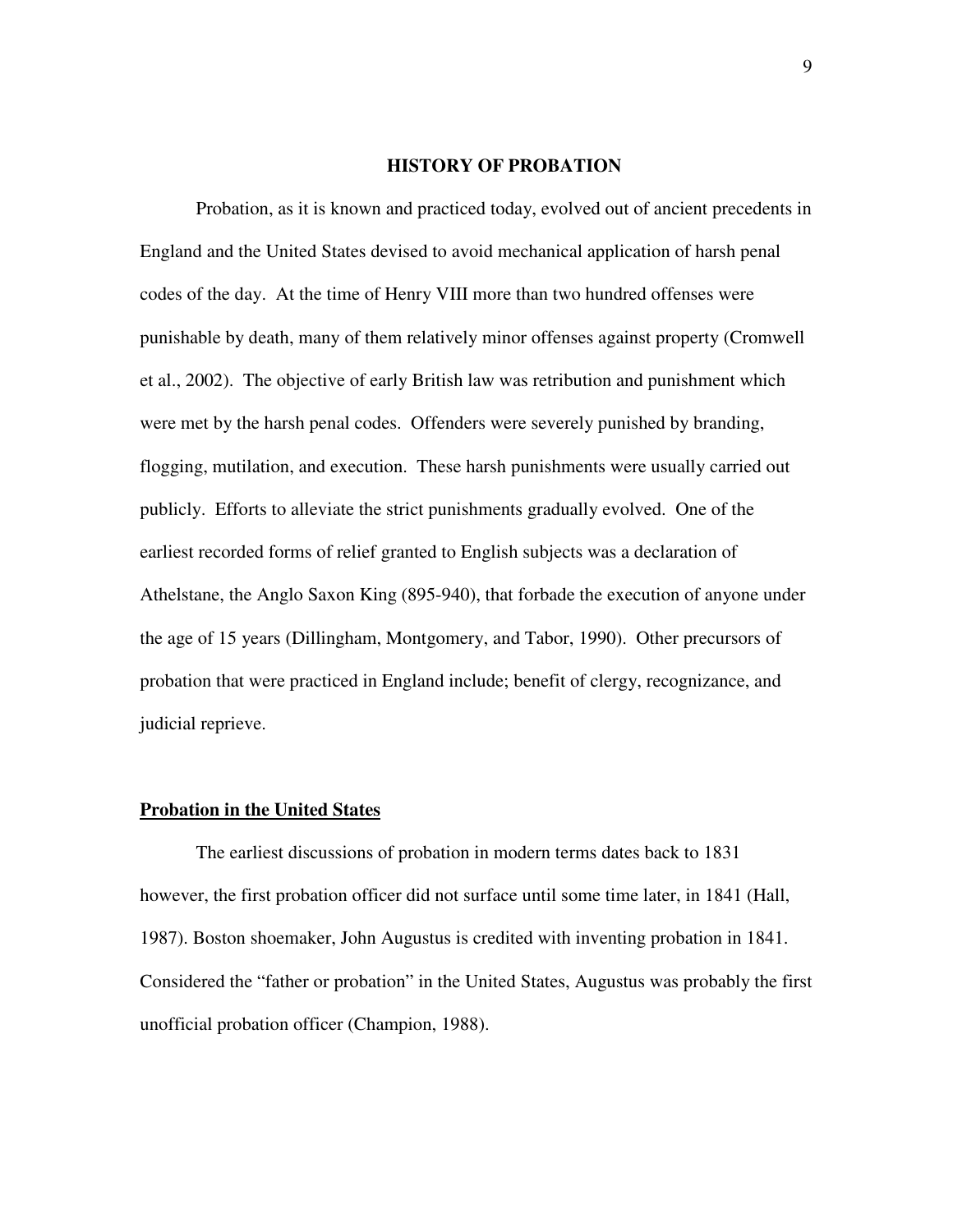In 1841 John Augustus was observing the proceedings of the Boston Police Court. Mr. Augustus asked the presiding judge to allow him to stand sponsor for an individual who was otherwise headed to the House of Corrections. According to authentic records, this little known social pioneer carried out continuously for the remaining eighteen years of his life a system of probation supervision for more than two thousand offenders, young and old. His pioneer work embodied all the essentials of modern probation service (Hall, 1987). Augustus posted bail for these offenders and reappeared with them in court at a later date. If they behaved well in his care, the judge suspended the sentence and fined them a nominal amount (Bottomley, as cited in Champion, 1988). Augustus did not accept everyone for probation. He carefully screened prospective candidates through interviews and checked their backgrounds and social histories. These "pre-sentence investigations" enabled him to select the most successful candidates for probation (Champion, 1988).

 Massachusetts was the first state to formally adopt probation by statute as an alternative to incarceration. Between 1878 and 1938, 37 states, the District of Columbia, and the federal government passed juvenile and adult probation laws authorizing judges to grant probation at their discretion. And by 1956, Mississippi became the last state to authorize adult probation (Allen, Eskridge, Latessa, and Vito, as cited in Champion, 1988). Table 6 illustrates the progress in the adoption of adult probation statutes (Chalan and Parsons, as cited in Champion, 1988).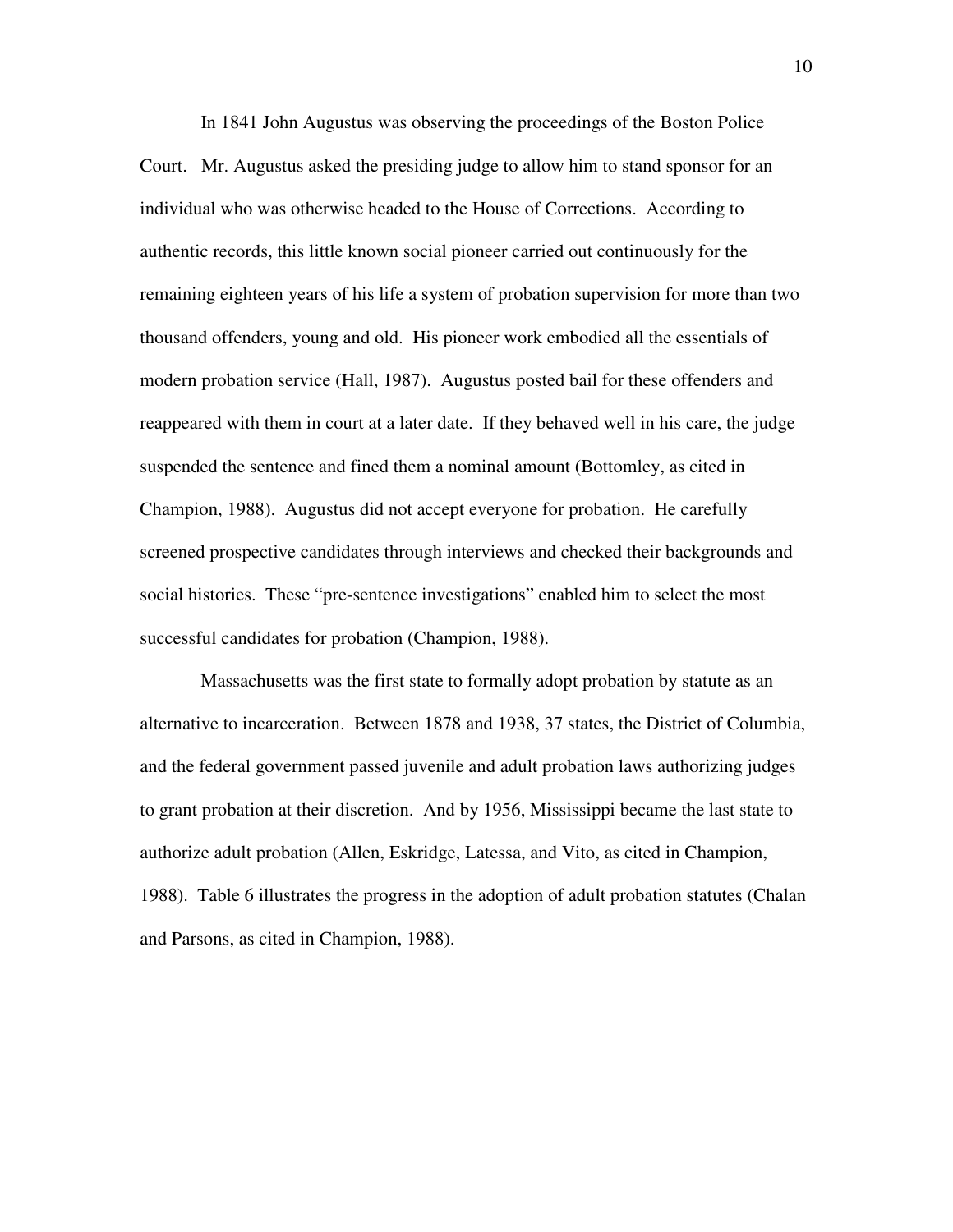#### **Progress in Adoption of Adult Probation Statutes 1878 - 1938**

| ۱Ŋ<br>٦.<br>я |  |
|---------------|--|
|---------------|--|

| Jurisdiction  | Year First            | Jurisdiction              | Year First            |
|---------------|-----------------------|---------------------------|-----------------------|
|               | <b>Statute Passed</b> |                           | <b>Statute Passed</b> |
| Massachusetts | 1878                  | Wisconsin                 | 1909                  |
| Missouri      | 1897                  | District of Columbia      | 1910                  |
| Vermont       | 1898                  | Delaware                  | 1911                  |
| Rhode Island  | 1899                  | Illinois                  | 1911                  |
| New Jersey    | 1900                  | Arizona                   | 1913                  |
| New York      | 1901                  | Georgia                   | 1913                  |
| California    | 1903                  | Montana                   | 1913                  |
| Connecticut   | 1903                  | Idaho                     | 1915                  |
| Michigan      | 1903                  | Virginia                  | 1918                  |
| Maine         | 1905                  | Washington                | 1921                  |
| Kansas        | 1907                  | Utah                      | 1923                  |
| Indiana       | 1907                  | <b>Federal Government</b> | 1925                  |
| Ohio          | 1908                  | West Virginia             | 1927                  |
| Colorado      | 1909                  | Oregon                    | 1931                  |
| Iowa          | 1909                  | Tennessee                 | 1931                  |
| Minnesota     | 1909                  | Maryland                  | 1931                  |
| Nebraska      | 1909                  | Kentucky                  | 1934                  |
| North Dakota  | 1909                  | Arkansas                  | 1937                  |
| Pennsylvania  | 1909                  | North Carolina            | 1937                  |
|               |                       | New Hampshire             | 1938                  |

Initially, probation officers were volunteers who, according to Augustus, just needed to have a good heart (Petersilia, 2002). Prior to the general governmental regulation of probation, many probation programs were operated among jurisdictions on a private basis. Religiously based programs were common, as various reformist groups established centers or homes to house convicted offenders on probation (Champion, 1988).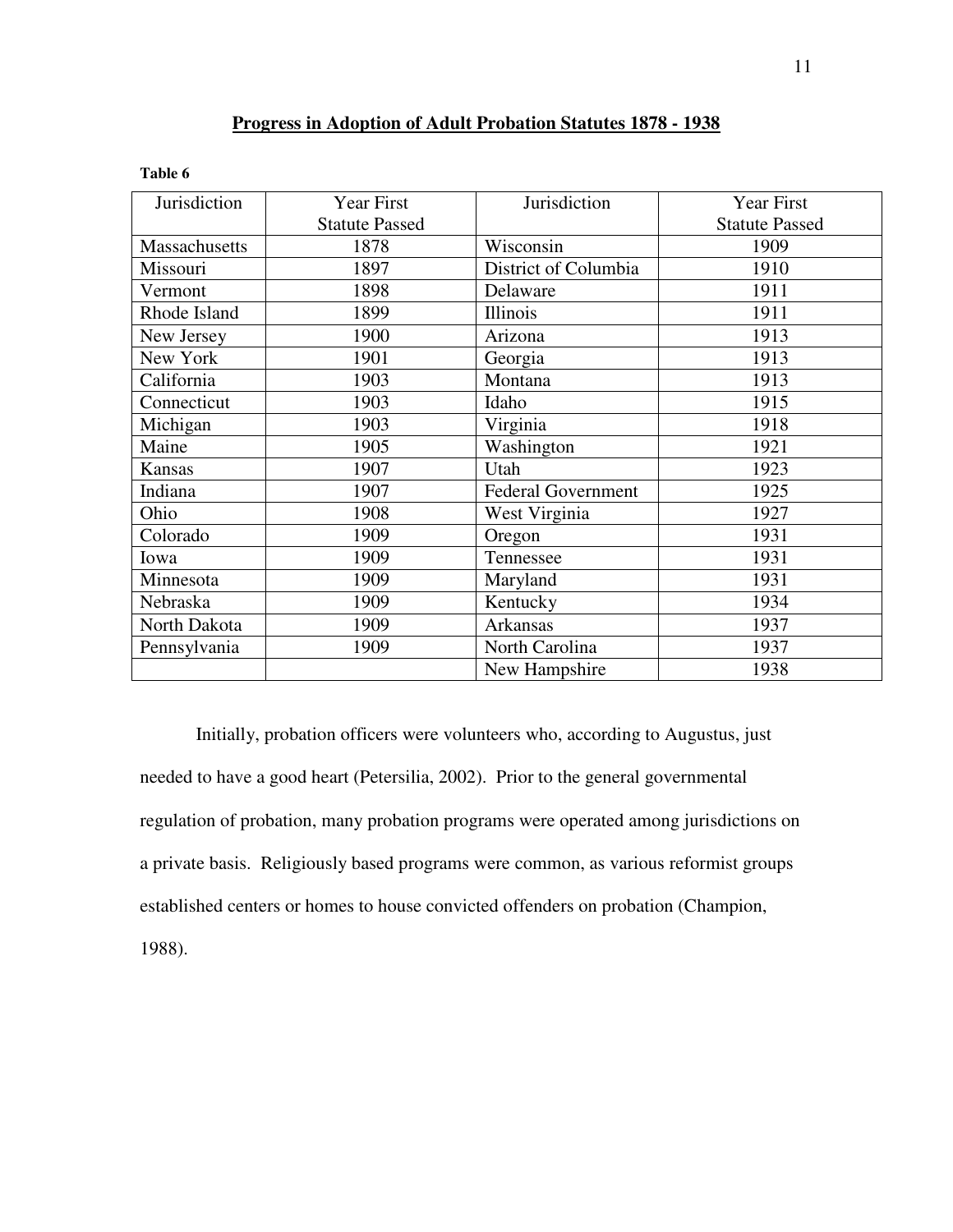#### **Probation in Nevada**

Nevada's first Pardons Board was established in 1867 as a result of provisions being added to the States Constitution which allowed for granting pardons and commuting sentences. In 1909, the authority of the Pardons Board was expanded by the Legislature to include granting parole. Interestingly, the Governor's private secretary was designated as the Secretary of the Board and all paroled inmates were required to report to him at least once per month. The Pardons Board gradually evolved into the Parole Department which was created by the State Legislature in 1945. The 1951 State Legislature also passed laws allowing District Courts to suspend the execution of sentences and grant probation (Nevada Division of Adult Parole and Probation [NDAPP], no date). The responsibility for monitoring those receiving probation grants was also assigned to the Parole Department. Although the Parole Department was tasked with the responsibility of monitoring parolees and probationers, it was not until 1969 that the Nevada Legislature created the Department of Parole and Probation.

In 1993, the Department of Parole and Probation became a Division of the Department of Motor Vehicles and Public Safety. Following the 2001 Legislative Session, the Department of Motor Vehicles and Public Safety became two separate departments. The Division of Parole and Probation became part of the newly created Department of Public Safety (NDAPP, no date).

The Division of Parole and Probation, often referred to as "The Division," is divided into four Districts; District I - Carson City, District II - Reno, District III – Elko and District IV – Las Vegas. The two urban (District II and IV) offices, Reno and Las Vegas account for 80% of the workload. The rural offices, while accounting for 20% of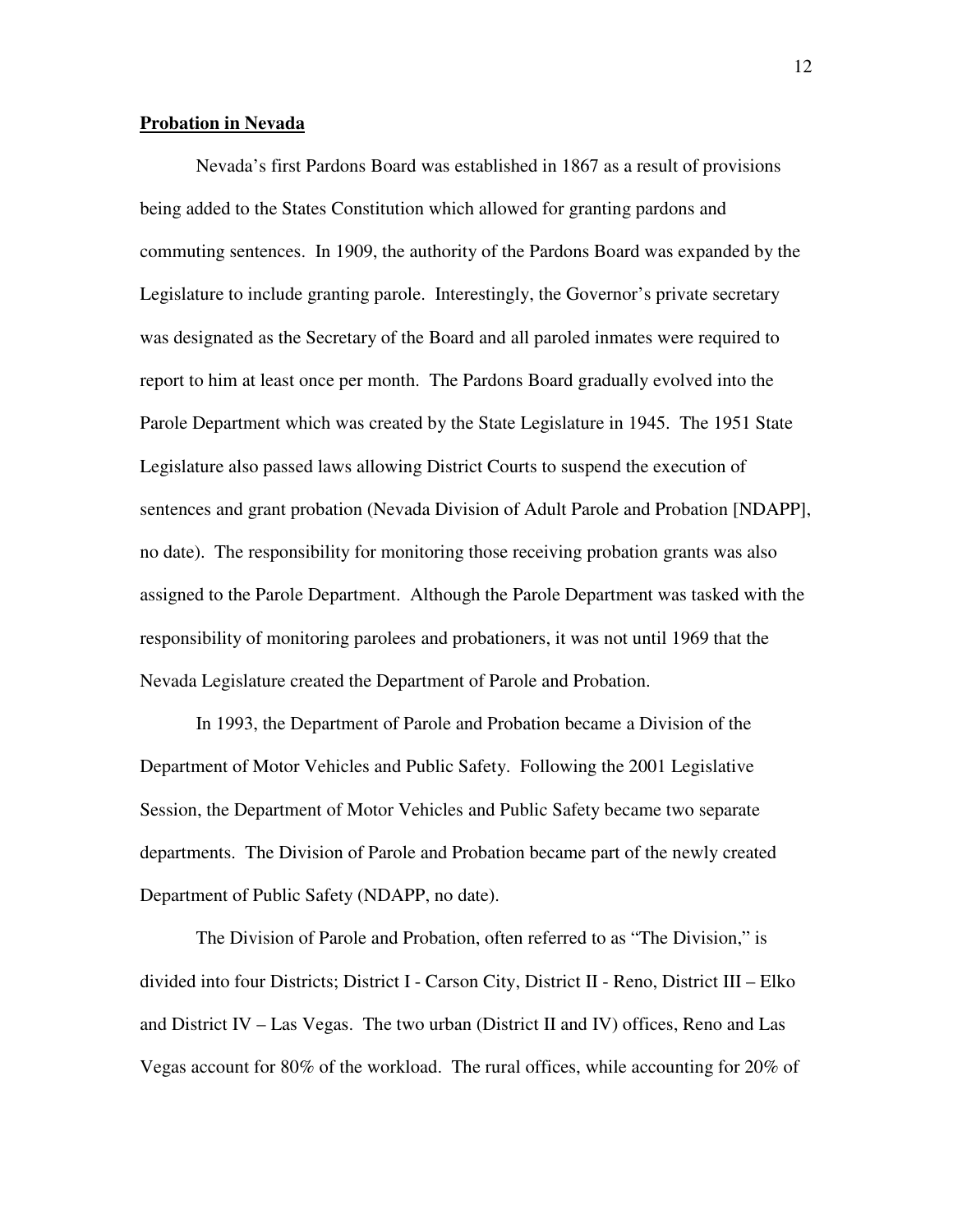the workload are responsible for coverage of 87,699 square miles, or 75% of the state's geography (NDAPP, no date). Supervision officers have dual responsibilities in law enforcement and social work. The role of probation officers' is to protect the public and enforce the rules and conditions of probation.

#### **Conditions of Probation**

Probation conditions are the requirements for conduct that must be observed by the probationer in order to remain on probation (Clear et al, 2000). There are two types of probation conditions; standard conditions and special conditions. Standard conditions are those that apply to all offenders receiving a grant of probation. A violation of a standard condition is termed a "technical violation." Special conditions are rules set specifically by a judge and usually are targeted toward a special circumstance of the offender. In Nevada there are eleven standard conditions of probation. The conditions of probation are referred to as "rules" and are outlined in the Probation Agreement. See Appendix A. for a copy of the probation agreement. Each offender acknowledges receipt and understanding of the conditions of probation by signing their probation agreement (Policy and Procedure Manual, no date). Violation of conditions can cause revocation of probation and incarceration of the offender. An offender's potential for violating his probation is determined by an initial assessment and assignment of a level of supervision.

#### **Level of Supervision**

The Supervising Officer conducts an initial interview with the probationer as soon as practical after the individual has been placed on probation by the Court (Policy and Procedure Manual, no date). Upon meeting with a probationer for the first time the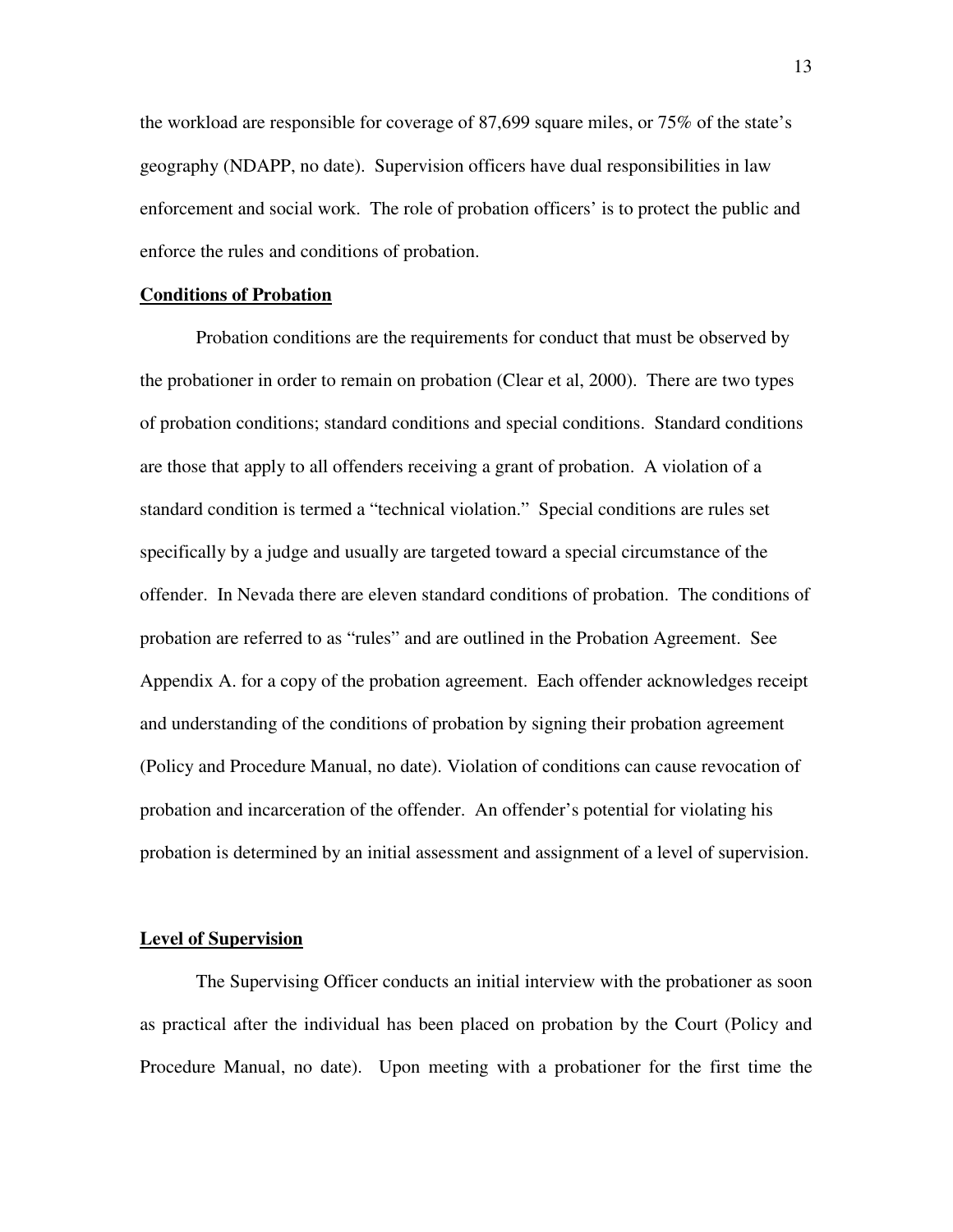probation officers utilizes a risk assessment program to determine the level of supervision that an offender will receive. The assessment takes into consideration the offenders' age upon first entering the criminal justice system, number of past arrest and convictions, the current crime, substance abuse history, and education.

 There are five levels of supervision: minimum, medium, maximum, intensive and house arrest (Policy and Procedure Manual, no date). There are minimum personal contacts (PC) that are established by the Division of Parole and Probation and associated with each level of supervision. A personal contact is any in-person interaction between the Probation Officer and the offender that takes place in the offender's home, at their place of employment, in the probation office, or in the field (Policy and Procedure Manual, no date).

A minimum level of supervision requires a personal contact once every ninety days. A personal contact at the home of the offenders' is at the discretion of the supervising officer. Regardless of the assessment outcome, a new probationer is never initially supervised at a minimum level of supervision. Medium supervision contacts require a personal contact within every ninety days and a personal contact at the home of the offender every six months. Maximum supervision requires a personal contact every month. Maximum supervised offenders require a personal contact at their home at least quarterly. Intensive supervision offenders are assigned to specialized units. Intensively supervised offenders usually are placed on some form of electronic monitoring and/or daily contact with the supervising officer.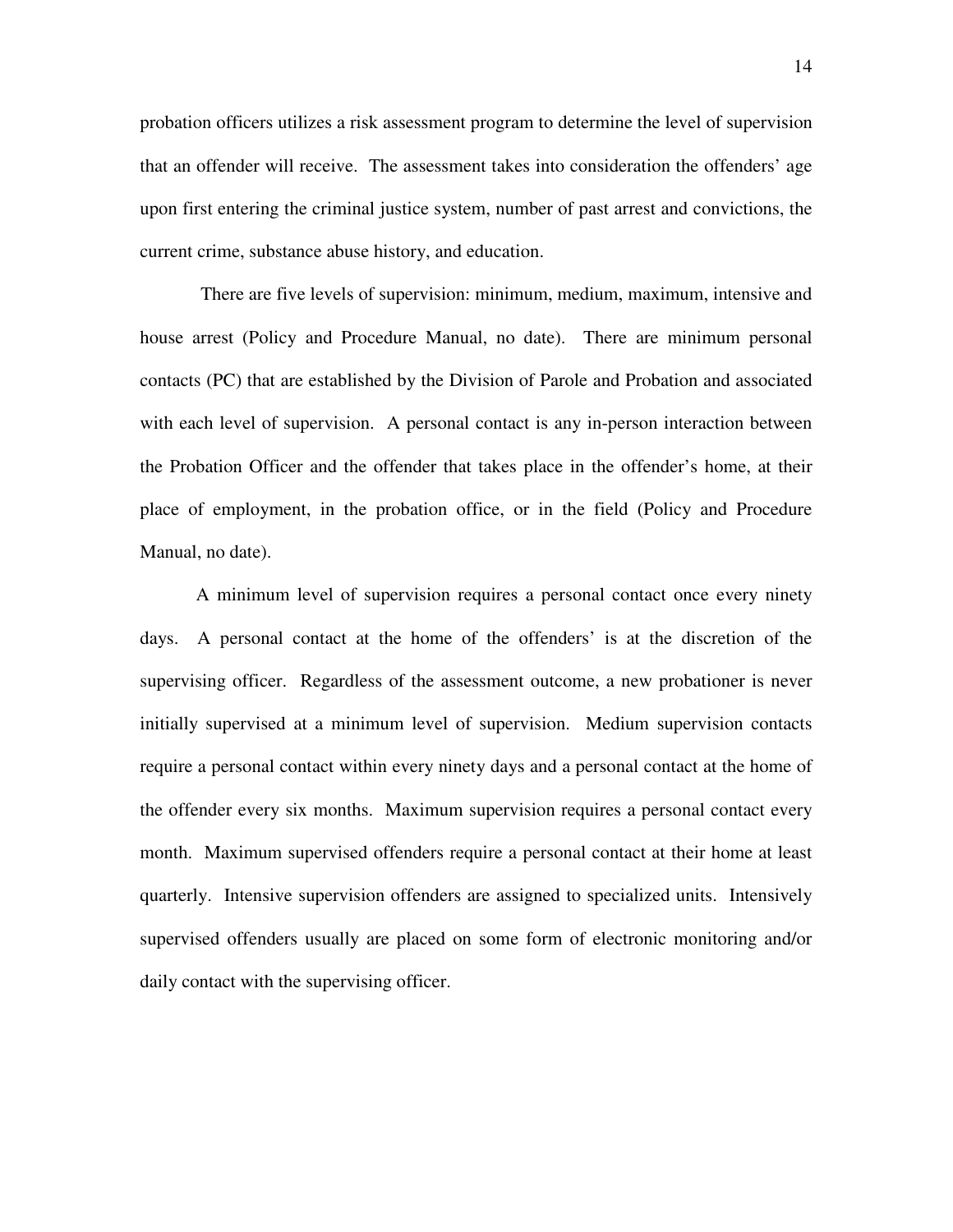#### **Revocation Process**

 In Nevada, the initiation of the revocation process is two fold. First, a technical violation of probation or an arrest for a new crime must occur. In theory, the sentencing court expects to hear of any violations of probation, and supervision is organized to detect any misbehavior regarding the court order (Cromwell, et al., 2002). Revocation proceeding are contingent upon the probation officer notifying the sentencing court of the violation via a violation report. Probation officers have discretion to deal with probation violations without referral to the court so long as the infractions do not develop into a pattern or threaten public safety (Cromwell, et al., 2002). Sometimes the probation officer will tolerate a series of minor violations before taking the offender to court (Cromwell, et al., 2002). An incident report may be used by a probation officer to document and report minor infractions committed by the probationer to the sentencing judge. In cases where an offender is arrested for a crime of violence or other potentially dangerous act, a violation report is mandatory (Policy and Procedure Manual, no date). Depending on the violation, the offender may experience the revocation process either in or out of custody.

 A violation report is a written report requesting a hearing before the appropriate authority and describing the manner in which the offender has violated the conditions of their supervision, including actions or recommendations made by the Division of Parole and Probation (Policy and Procedure Manual, no date)

The violation report is divided into four sections: violations, response to supervision, whereabouts and availability, and recommendation. The probation officer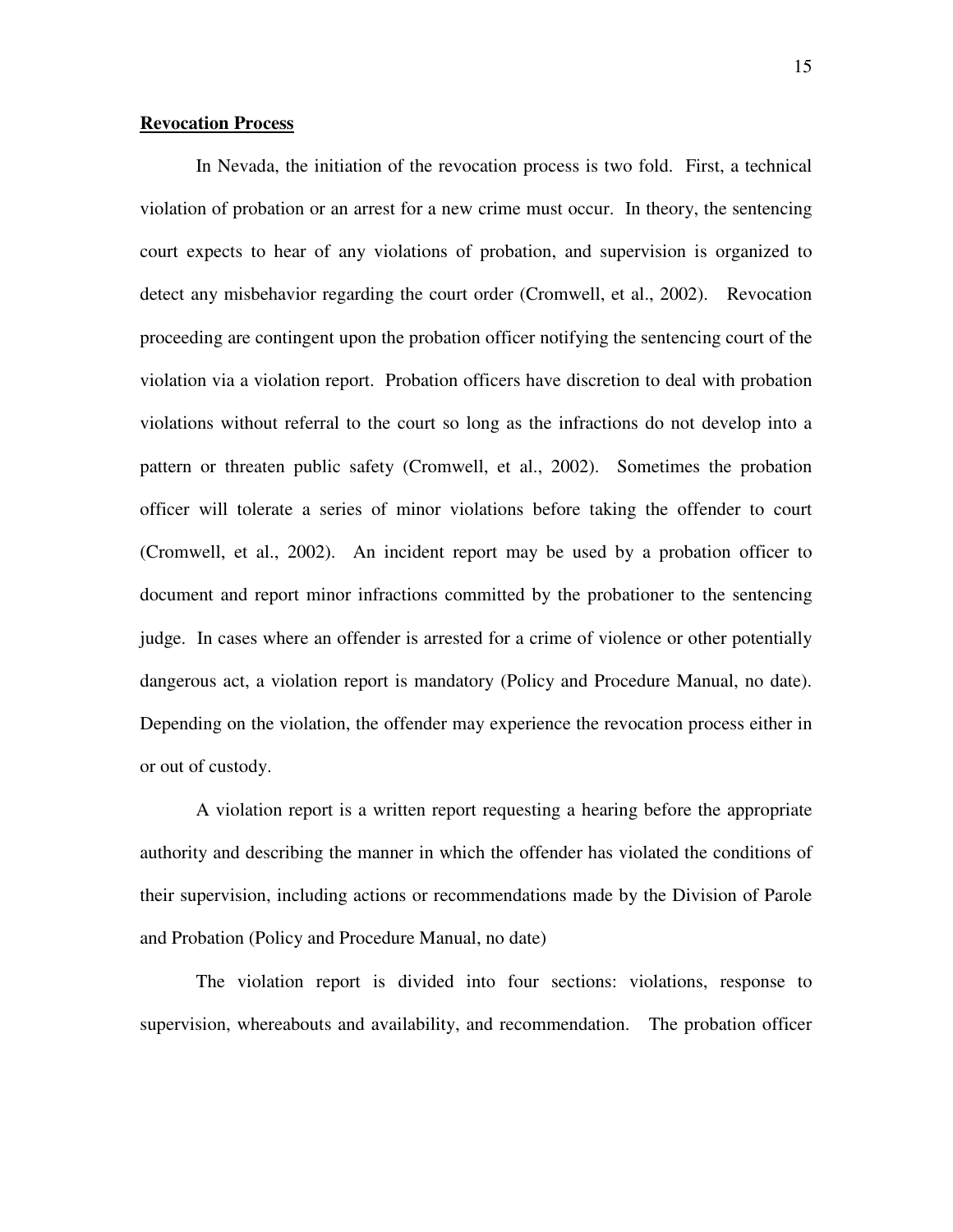usually makes one of the following recommendations to the judge; revoke, reinstate, modify, show cause, rescind or discharge the offender's probation.

 Revocation of probation results in the offender being sentenced to their original sentence. No jail or prison credit is given for the time that the offender spent in the community on probation. A reinstatement of probation results in the offender being returned to probation with the same conditions. A modification of probation results in the offender being returned to probation with different or additional special conditions. Probation is usually modified whenever a problem with an offender is discovered after the grant of probation is given. For example, the offender may have a problem with drugs that the court was not privy to at the time of the pre-sentence investigation or sentencing. Once the probation officer learns of this problem via positive drug test or other means, the probation officer can request that the probation be modified to include drug counseling. A discharge from probation results in the offender being released from probation altogether. A discharge is either successful and honorable or unsuccessful and dishonorable.

In special circumstances such as deferred proceedings, the probation officer may only recommend rescission of the deferred proceeding. In cases of deferred proceeding, the court after a plea of guilt or nolo contendere, defers further proceedings without an adjudication of guilt and places the defendant on probation (Cromwell et al., 2002). Upon successfully completing the term of probation, the original crime will be removed from the offender's record. If the offender is not successful at completing probation, the original crime is charged and the offender is adjudicated guilty. The offender is then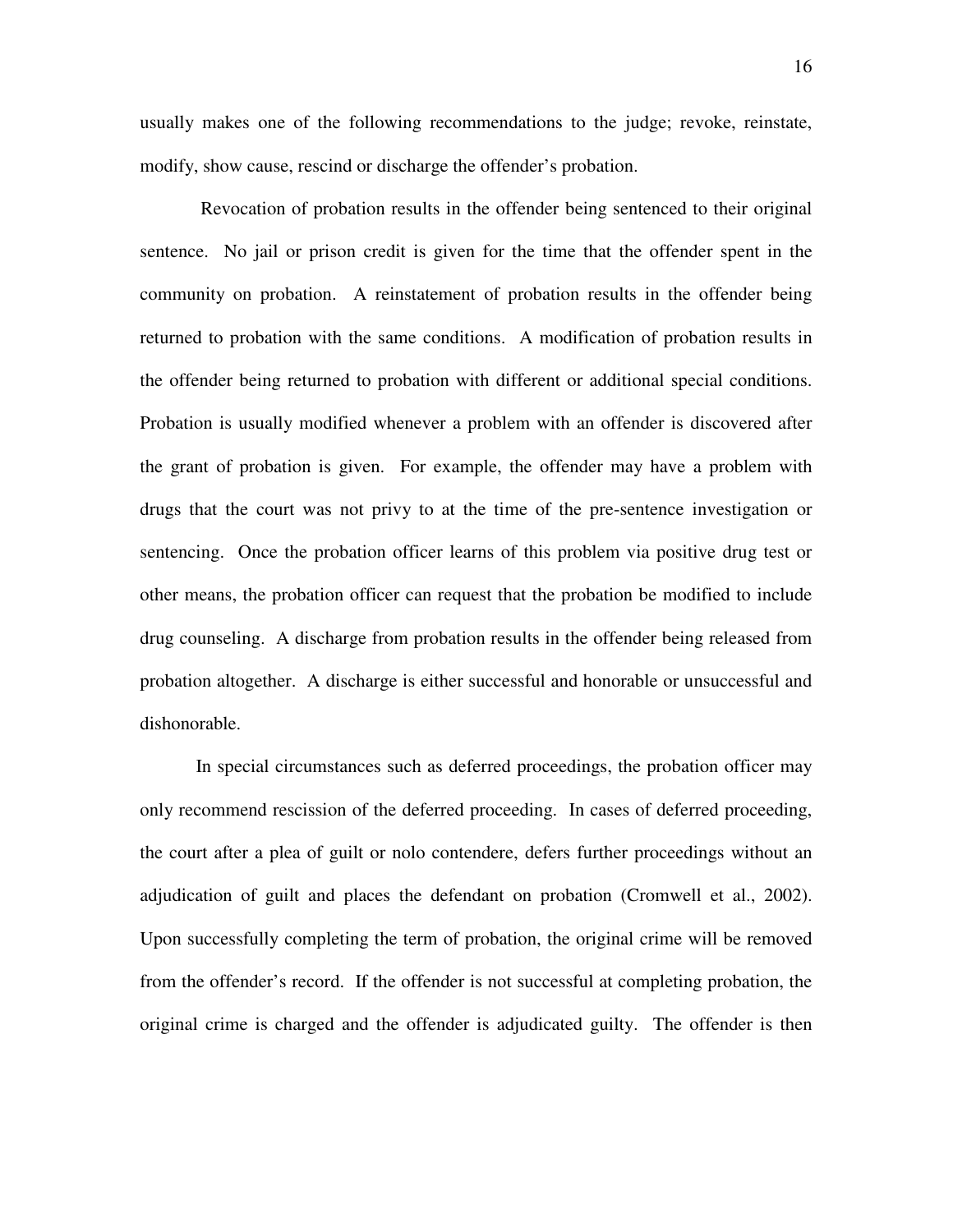returned to probation where future violations could result in revocation and the imposition of a prison or jail term.

Once the violation report is completed, the offender is "served" or given a copy of the violation report along with a Notice of Preliminary Inquiry Hearing form. All arrested probationers accused of probation violations shall be afforded a Preliminary Inquiry Hearing, except when the alleged violation is based on a new conviction or new criminal charges. The preliminary inquiry is an administrative hearing conducted before a certified Hearing Officer to determine if there is probable cause that a violation of probation did occur and that continued detention is justified (Parole and Probation Policy Manual, no date). The offender may also waive the preliminary inquiry hearing.

 After the offender has been served the violation report is forwarded to the district attorneys' office and the court of record for calendaring. A date is set for a revocation hearing. At the hearing the offender is given an opportunity to refute the allegations against him.

The final outcome of the revocation hearing is solely at the discretion of the presiding judge. The judge may choose to follow the recommendation of the supervising officer or to totally ignore it.

#### **LITERATURE REVIEW**

Probation departments are more extensively involved with offenders and their cases – often starting at arrest – than any other justice agency. Many who are arrested and all who are convicted come into contact with the probation department (Petersilia, 1997). With more convicted offenders and convicted felons serving their sentences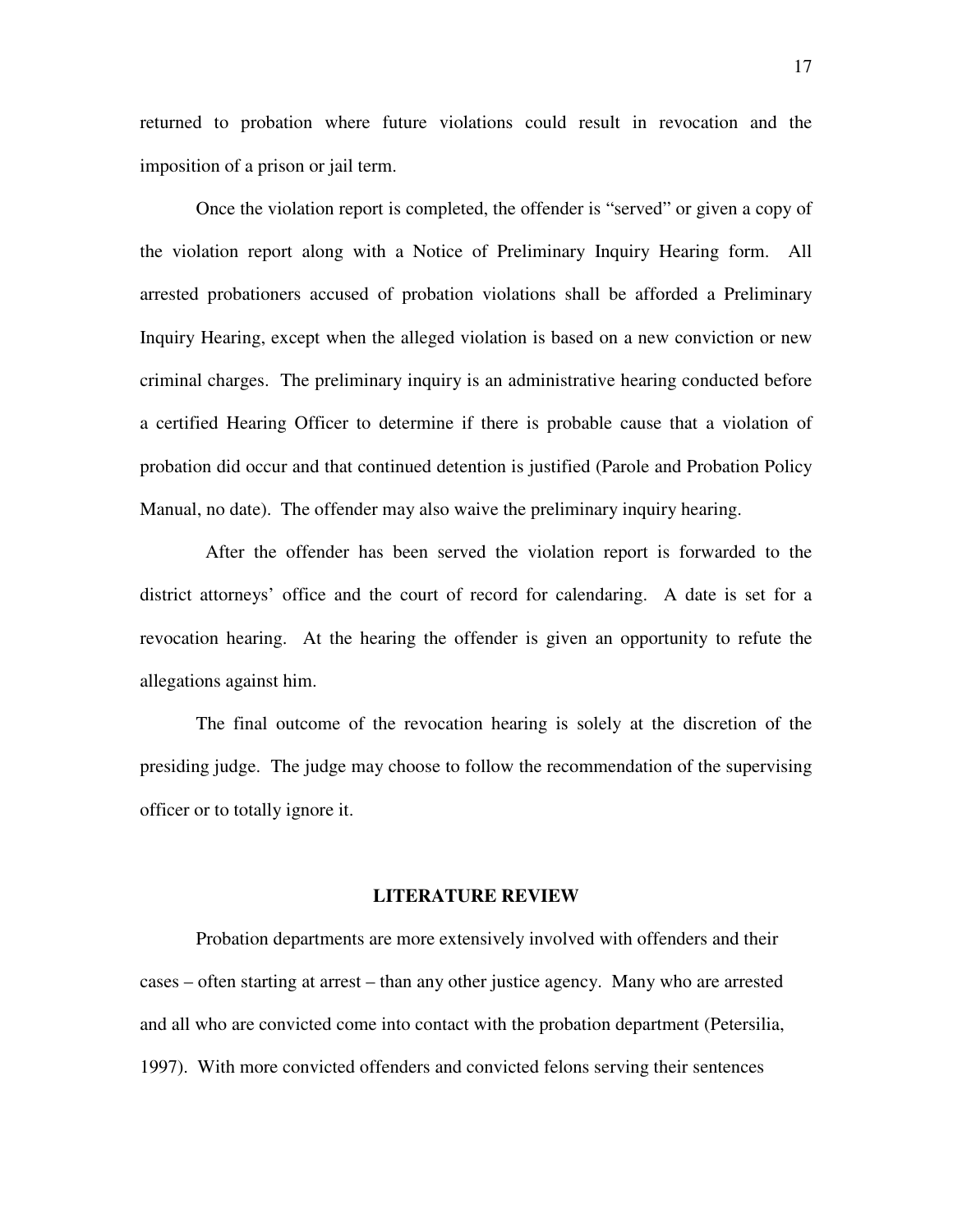outside of jails and prisons, the behavior of these probationers is of interest to many parties (Gray, Fields, and Maxwell, 2001).

There appears to be a correlation between the peaked interest in probationer behavior and probation research. The majority of probation research has focused on probation outcomes, effectiveness, or success. Probation outcomes, effectiveness, and/or success are used interchangeably and are usually measured by examining factors specifically associated with recidivism during or following a period of probation.

There are as many definitions for successful probation as there are jurisdictions that supervise probationers. McCarthy and McCarthy, 1997 identify several problems with using recidivism as the "sole measure of a program's effectiveness" including both the wide range of operational definitions used to define recidivism and the lack of control over post-release conditions that may unduly influence or undermine the effect of a program on an offender. Studies on probation outcomes report recidivism rates ranging from 16 to 65 percent.

The studies which focus on probation outcomes can be classified into three categories: (1) studies that report probation failure rates only; (2) studies that report failure rates but also indicate significant factors correlated with that failure; and (3) studies that discuss factors influencing probation outcome only (Morgan, 1993).

Although my topic is outcome based, I was unable to locate any research that compared the recommendation suggested by the probation officer and the outcome imposed by the judge. Recommendations and outcomes fall somewhere along the spectrum of the three types of outcome studies. The outcome of a revocation hearing is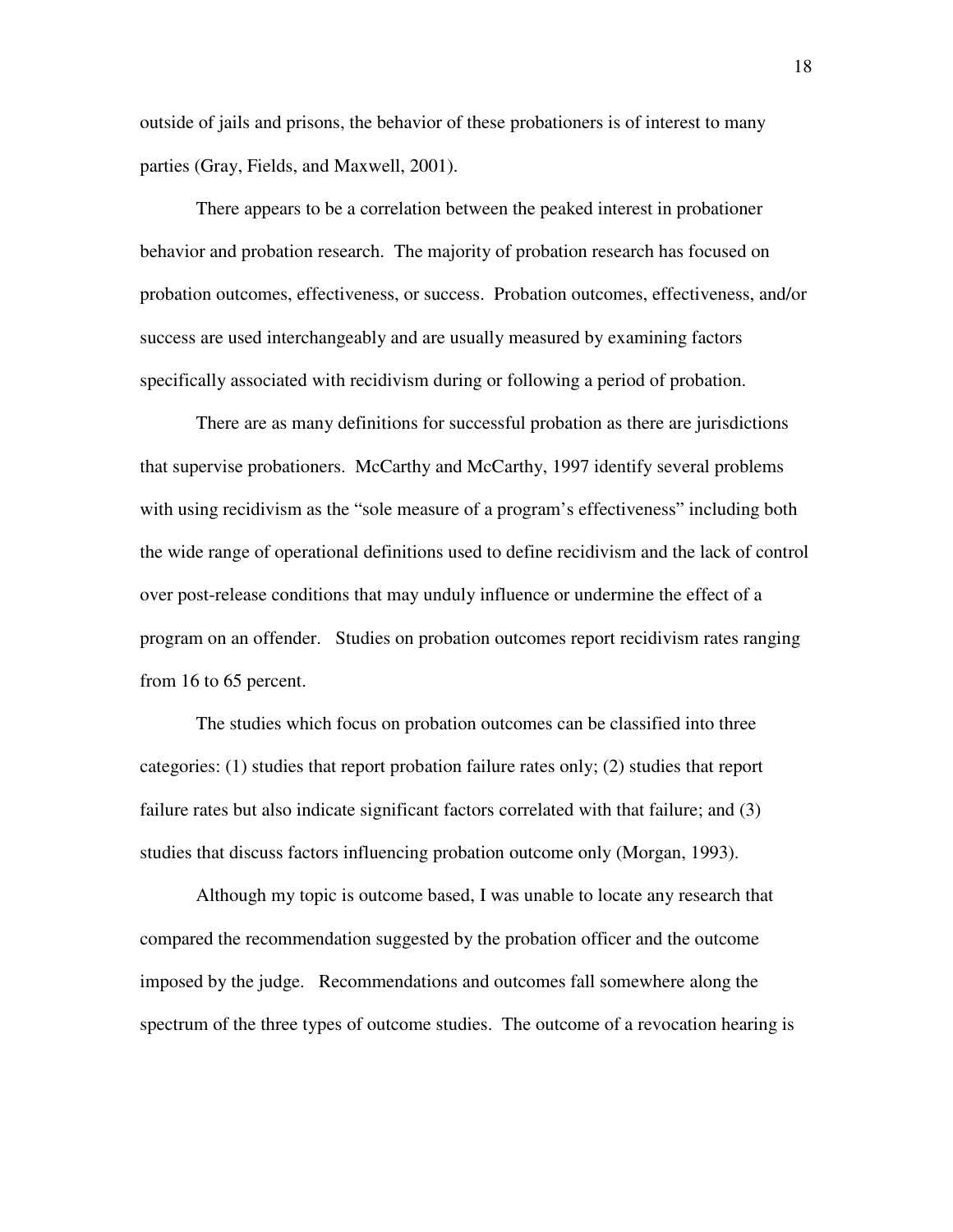one variable in which conclusions can be made regarding the success or failure of a probationer.

The most widely cited study about the effectiveness of probation was conducted by the Rand Corporation (Clear et al., 2000). In the Rand study renowned author and researcher Joan Petersilia and her colleagues studied over 16,000 felons convicted in California's Superior Court during 1980, and recidivism data of a sub-sample of 1,672 who received probation in Los Angeles and Alameda counties (Petersilia, 1985). The probationers were followed for forty months. Details of their arrest, convictions, and incarceration were recorded. The findings of the study indicated that 65% of the total sample was rearrested and 53% had official charges filed against them. Of these charges, 75% involved burglary/theft, robbery, and other violent crimes (Petersilia, 1985). Fiftyone percent of the sample members were reconvicted and 34% were reincarcerated.

 The data indicated that violent offenders and drug offenders were less likely than property offenders to recidivate. With the exception of drug offenders, probationers were most often rearrested and convicted of the same crimes they had originally been convicted of (Petersilia, 1985). The median time of first filed charge was 15 months for drug offenders, 5 months for property offenders, and 8 months for violent offenders (Petersilia, 1985).

The Rand researchers identified four factors that were significantly related to recidivism. These included: type of conviction crime (property offenders had the highest rates of recidivism), number of prior juvenile and adult convictions (the greater the number the higher the probability of recidivism) , income at arrest (presence of income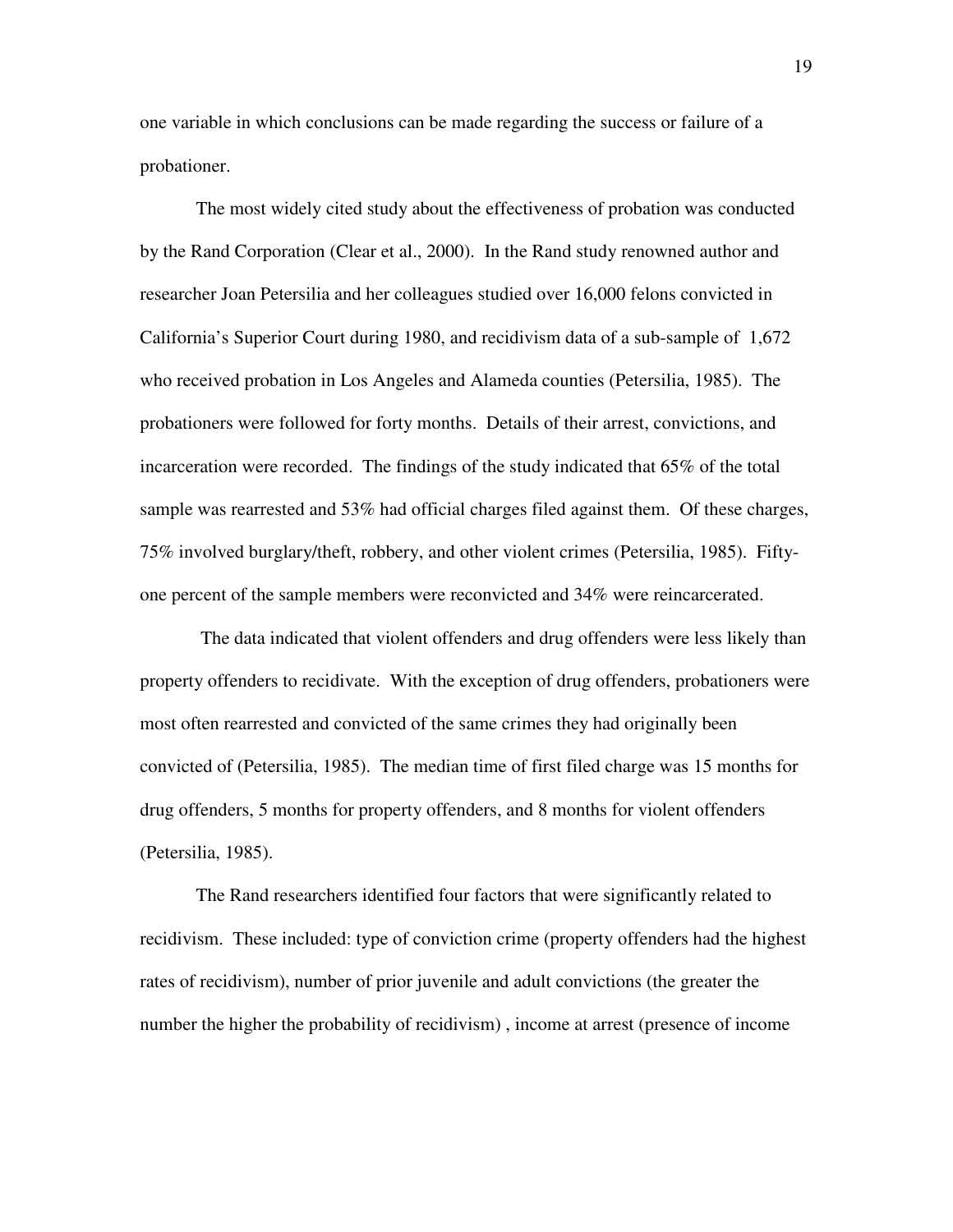was associated with lower recidivism), and household composition (offenders living with a spouse or children had lower recidivism).

John T. Whitehead conducted a study of offenders who were placed on probation for robbery, burglary, and drug crimes in New Jersey between 1976 and 1977. Whitehead strongly criticized the Rand study. He identified non random selection or convenience sampling, the fiscal and personnel problems facing the probation department in the two counties that furnished the data, and contradictory claims made by the Rand study authors as limitations of the study. In their defense, the Rand researchers chose Los Angeles and Alameda counties because at the time of the study, 43% of all California probationers were supervised there.

 In his own research, Whitehead used three time intervals to conduct follow ups; three and four years post conviction, and total years measured from the commencement of probation until July 1, 1986. Recidivism was measured by arrest and convictions. Forty three percent of the sample had prior adult convictions and 6% had been in prison before the instant probation offense. Outcomes varied when comparing different measures of recidivism such as arrest and convictions. About 40% of the New Jersey felony probationers were rearrested at 36 or 48 months after sentencing; 31% were reconvicted at 36 months and 35% were reconvicted at 48 months (Whitehead, 1991). About 10% of New Jersey offenders were reimprisoned at either 36 or 48 month after sentencing and about 16% were reincarcerated (Whitehead, 1991). The reincarceration rate was significantly lower; 50% lower than that reported in the Rand study. The ten year follow up period indicated findings that closely paralleled those in the Rand study.

20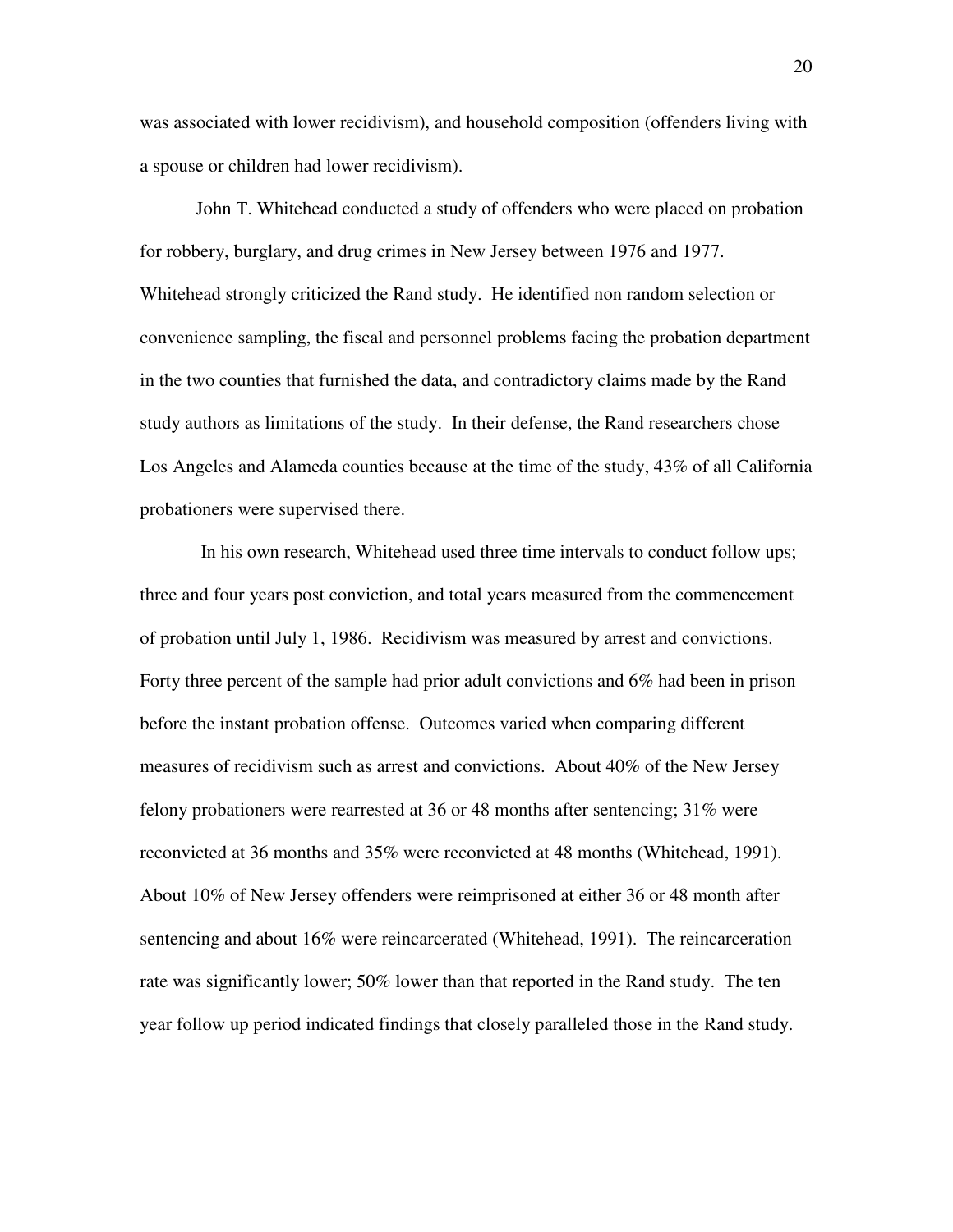Those on probation for drug crimes had fewer rearrest and reconvictions at the four year follow up than their robbery and burglary counterparts. Thirty percent of the drug offenders were rearrested compared with 54% and 52% of burglary and robbery offenders respectively. Twenty six percent of drug offenders were reconvicted at the four year follow up compared with 47% of their burglary and robbery counterparts. Thirty one percent of both robbers and burglars had three or more charges after the original sentence compared with only fourteen percent of drug offenders. Those on probation for drug crimes were least likely to recidivate by committing the crimes of robbery, burglary, and assault. Drug offenders comprised 4% of those that were arrested for the aforementioned crimes compared with 17% and 11% of robbers and burglars respectively.

Gennaro F. Vito examined felony probationers in three counties in Kentucky. The sample included 317 convicted felons who were placed on probation in 1982. The probationers were tracked over a period of 36 months. Recidivism was measured by arrest, conviction, and reincarceration. The data indicated a total re-arrest rate of 22%. Eighteen percent of the sample were convicted, 11.7% were sent to prison for a new offense, and 2% were sentenced to jail. Misdemeanors and property felonies each accounted for 70% of the rearrest and reconvictions. Vito further examined the type of crime that was committed by probationers. Vito noted, "It is apparent that persons convicted of burglary were most likely to be charged with another property crime (55.6%), that probationers convicted of larceny-theft were most likely to be charged with a violent crime (30.7%) or a misdemeanor (36.4%), and that burglars accounted for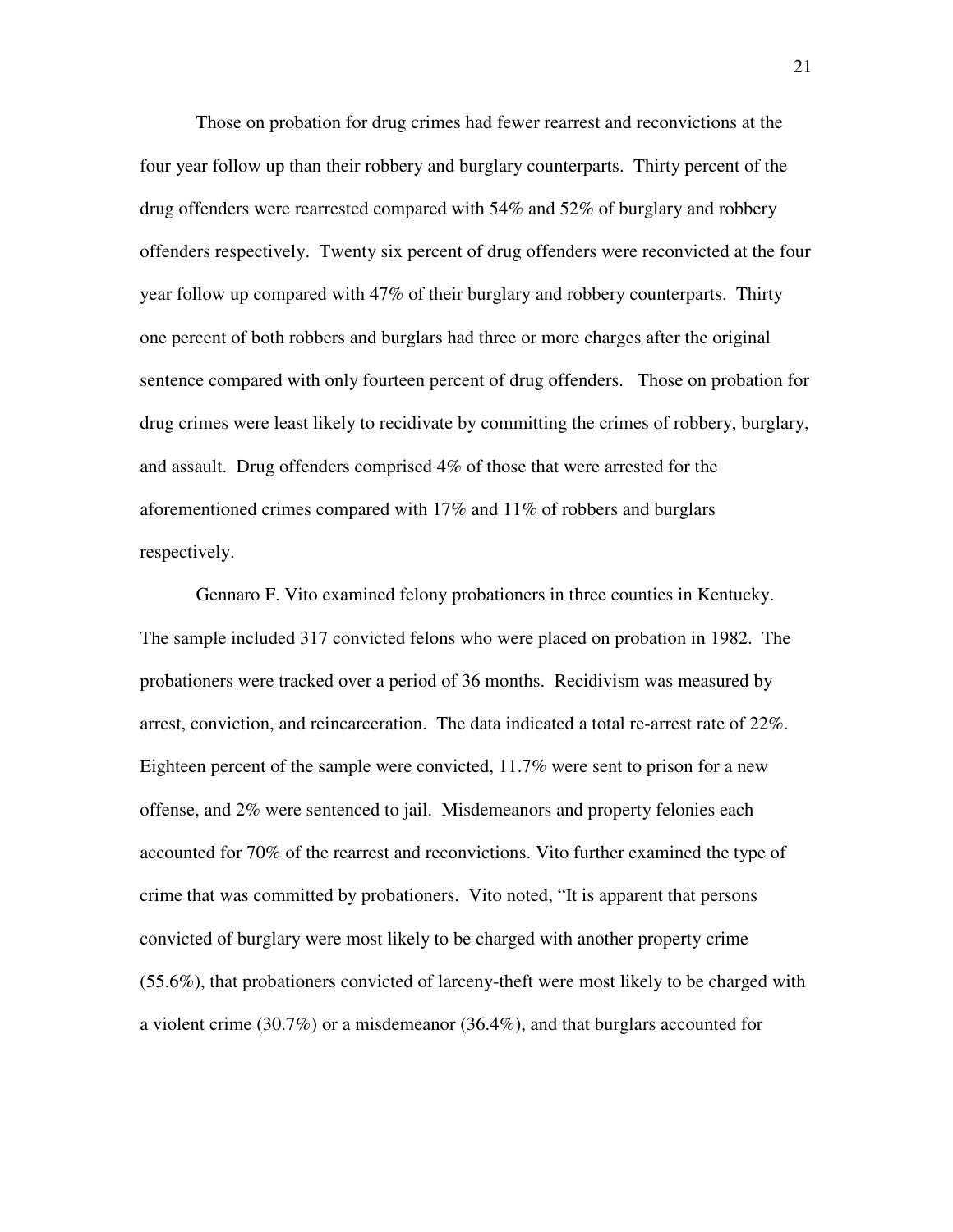40.7% of all technical violators. Drug offenses accounted for only a small number (4) of all recidivist offenses"

Similar to the Rand and Whitehead research, the Vito study indicated that property offenders recidivated more quickly than violent offenders and drug offenders. The median time to recidivism for a property felony probationer was 375 days (approximately 12 months) versus 598 days (approximately 20 months) for a probationer convicted of a violent felony (Vito, 1985).

Gray et al., 2001 examined the rates and timing of technical violations versus new criminal offenses that probationers commit while under probation supervision. Gray et al. analyzed information about probation violations that was obtained from probation officers and official department of corrections' records for offenders in Michigan. A key variable for the study was the type of violation that the probationer committed. Violations were arranged into three broad categories: most serious violations, medium serious violations, and least serious violations. Most serious violations included new criminal charges and absconding, medium serious violations were violations of probation orders such as failure to attend treatment, and least serious violations included things such as failure to report or curfew violations. Probationers were categorized according to their most serious violation (Gray et al, 2001). A random sample  $(N=1500)$  of offenders committed to probation in February and March 1996 was utilized. Gray et al. examined demographic information, committing offense, indicators of drug and alcohol abuse, prior convictions, supervision level, and types of violations. Failure was defined as a violation of probation orders or conditions of probation. Gray et al. hypothesized that, "certain demographic variables would be associated with probation success or failure;

22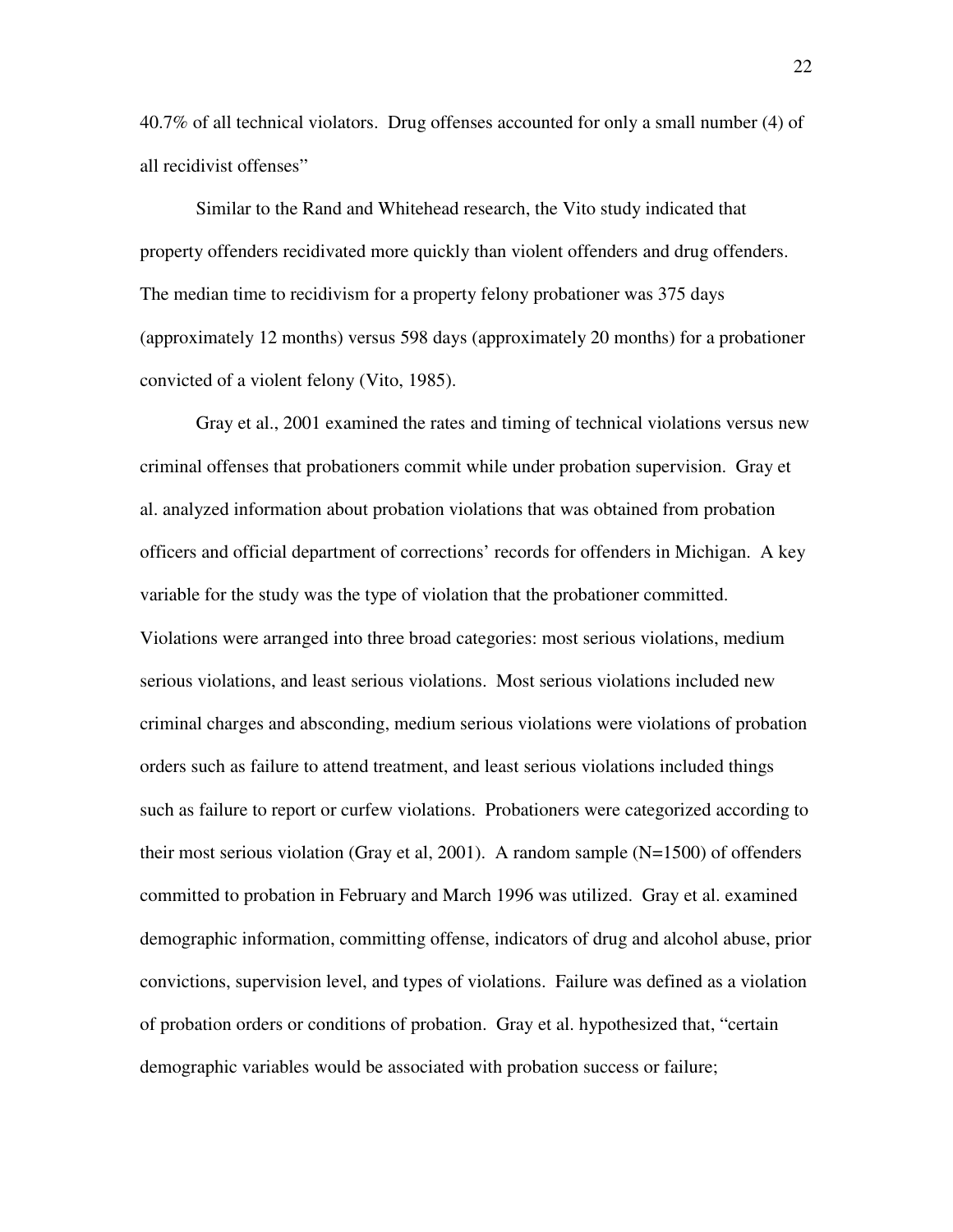specifically, men would be more likely to fail as would younger probationers, and in terms of race, minorities would be likely to fail." An interesting component in the analysis by Gray et al. was the examining of the timing of probation violations. Gray et al. calculated the time to failure for probation violators.

The findings were consistent with those found in general probation recidivism studies: minority, less educated offenders with prior drug use were more likely to have technical violations; of the unemployed probationers those with previous misdemeanor convictions, those convicted of assaultive crimes, and those with more technical violations were more likely to commit a new crime while on probation; probationers with assaultive crimes were more likely to commit technical violations and more likely to commit new crimes (Gray et al., 2001). Twenty eight percent of probationers studied committed medium serious violations. Probationers with most serious violations composed 23.8% of the sample. The mean number of violations for the entire sample was 2.6 (Gray et al., 2001). Gray et al. found that the most common new crime committed by probationers were non assaultive offenses. The second most common type of new crimes involved assaultive crimes (17% of the sample population).

 Olson and Lurigio (2000) examined multi variable probation outcomes in a sample of more than 2,400 adult probationers in Illinois. The sampling frame included every adult probationer discharged from supervision during a 4-week period in November and December 1997. Predictor variables were grouped into three major categories: probationer characteristics, offense type, and sentence characteristics and were compared with three different probation outcomes: rearrest, technical violations, and revocations (Olson et al., 2000). Olson and Lurigio findings were consistent with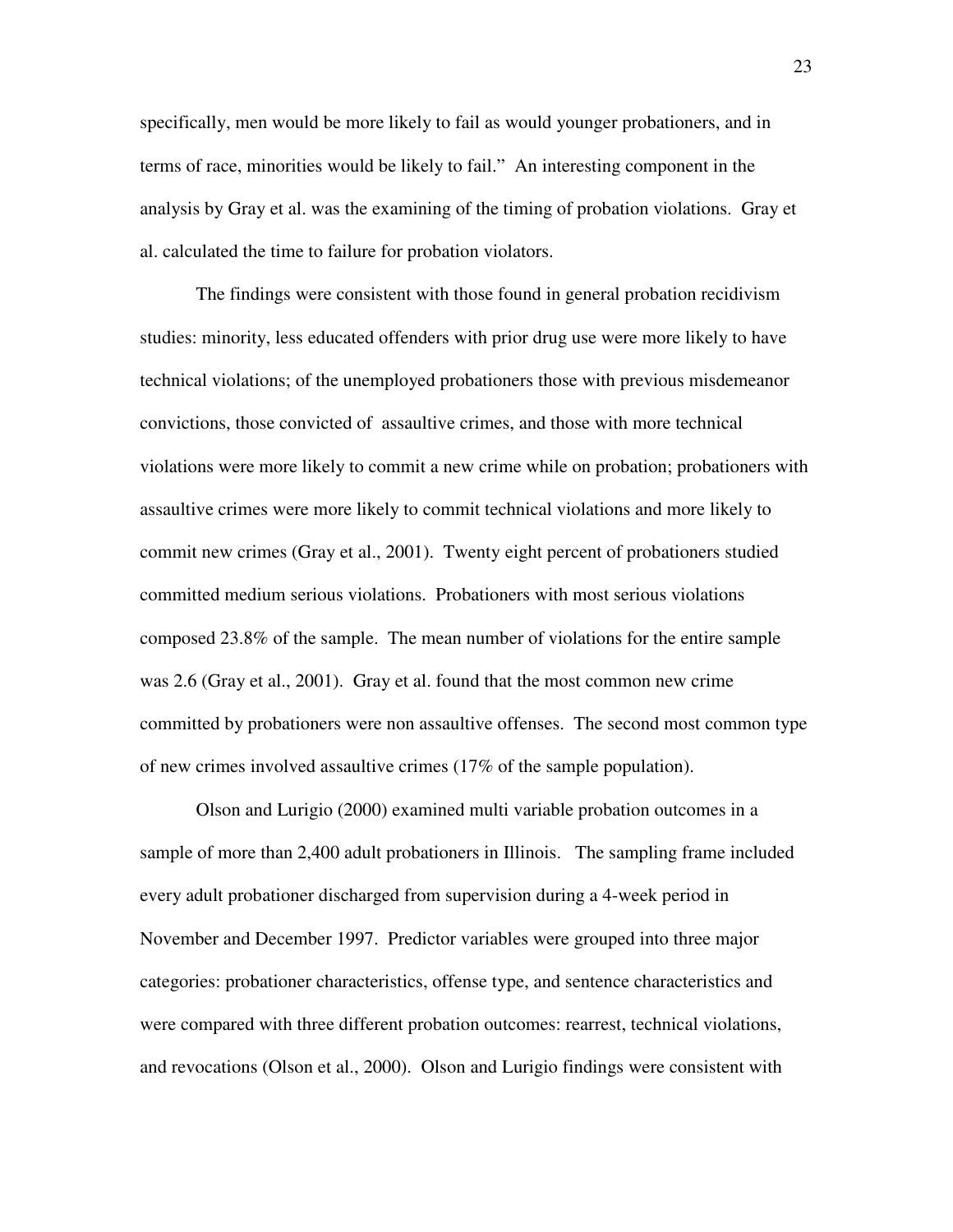prior research, "we found that younger, minority, low-income, high school dropouts, with more overall prior convictions, with more prior convictions for violent offenses, and with a history of drug abuse or dependence ere more likely than probationers without these characteristics to have their probation revoked, to be arrested for new crimes while on probation, and to be cited for technical violations" (Olson et al., 2000). Olson and Lurigio conclude that "it would be interesting to study what system or jurisdictional factors determine whether arrest or technical violations lead to probation revocations.

 Interestingly, a study was conducted in Texas that responded to the question posed by Olson and Lurigio. The findings were presented in a report titled, *Trends, Profile, and Policy Issues Related to Felony Probation Revocations in Texas*. In the study, Barbee et al. examined the case records of all 2,193 felony probationers that were revoked from supervision in Texas in October 2001. Texas boasts alarming supervision and revocation rates. Texas has the largest felony population under probation supervision in the country with 240,306 felons in 2001 (Barbee et al, 2002). Approximately 9% of the population under supervision was revoked last year representing 21,765 revocations and \$470 million dollars in housing cost for the projected stay of those sentenced to prison (Barbee et al., 2002). The researchers concluded that judges:

Mainly revoke offenders that have been convicted of new crimes or have persistently failed to follow their rules of supervision. Less than one half of motions to revoke filed by local officials lead to revocation but when offenders are revoked, more than half (59%) are revoked for an allegation or conviction for a new offense. Almost half (47%) of the offenders revoked for a new offense had more than one law violation. Revocations for technical reasons represented 41%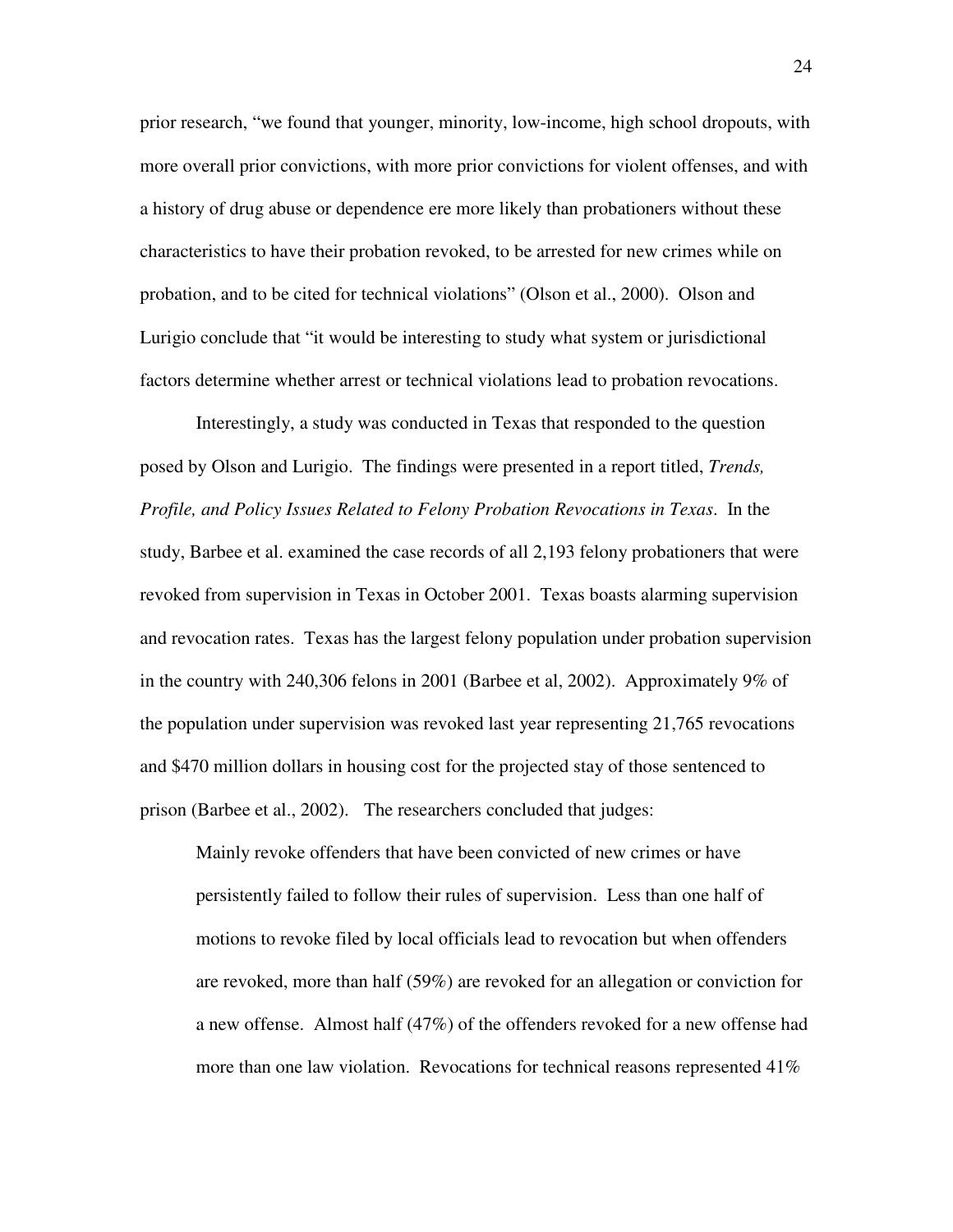of all revocations and most of those revoked for administrative violations violated more than one of their rules of supervision  $(51\%$  violated two to five, and  $41\%$  six or more).

#### **RESEARCH METHODS AND PROCEDURES**

 The data for this study was provided by the State of Nevada Division of Adult Parole and Probation. The original dataset consisted of 2280 cases (N=2280). I focused this research on felony males that violated their probation in the year 2003. In examining the data, I realized that there were numerous duplicate cases and several incomplete cases. I was advised by the Division of Adult Parole and Probation that multiple violations resulted in multiple entries. In other words, if a probationer violated six conditions during one revocation process, the case was listed six times. As a result of this reporting style, I had to analyze each case individually. I removed the cases that had conflicting and/or incomplete information. Conflicting or incomplete information is characterized by cases with multiple inconsistent outcomes or missing data. An example of an inconsistent outcome is a case with a disposition of dishonorable discharge and revocation. Each of these dispositions is final and therefore could not be assigned to the same offender. Although some of these multiple dispositions may have been representative of multiple defendants utilizing the same case number, there was no simple way to ascertain if that was the case. I retained one of each of the duplicate cases that had consistent information. For example, if a case was listed three times with the same recommendation and outcome then it was counted as one incident of revocation. An incident of revocation is an instance in which the offender is recommended to return to court for a revocation hearing. If a case was listed three times with the same or different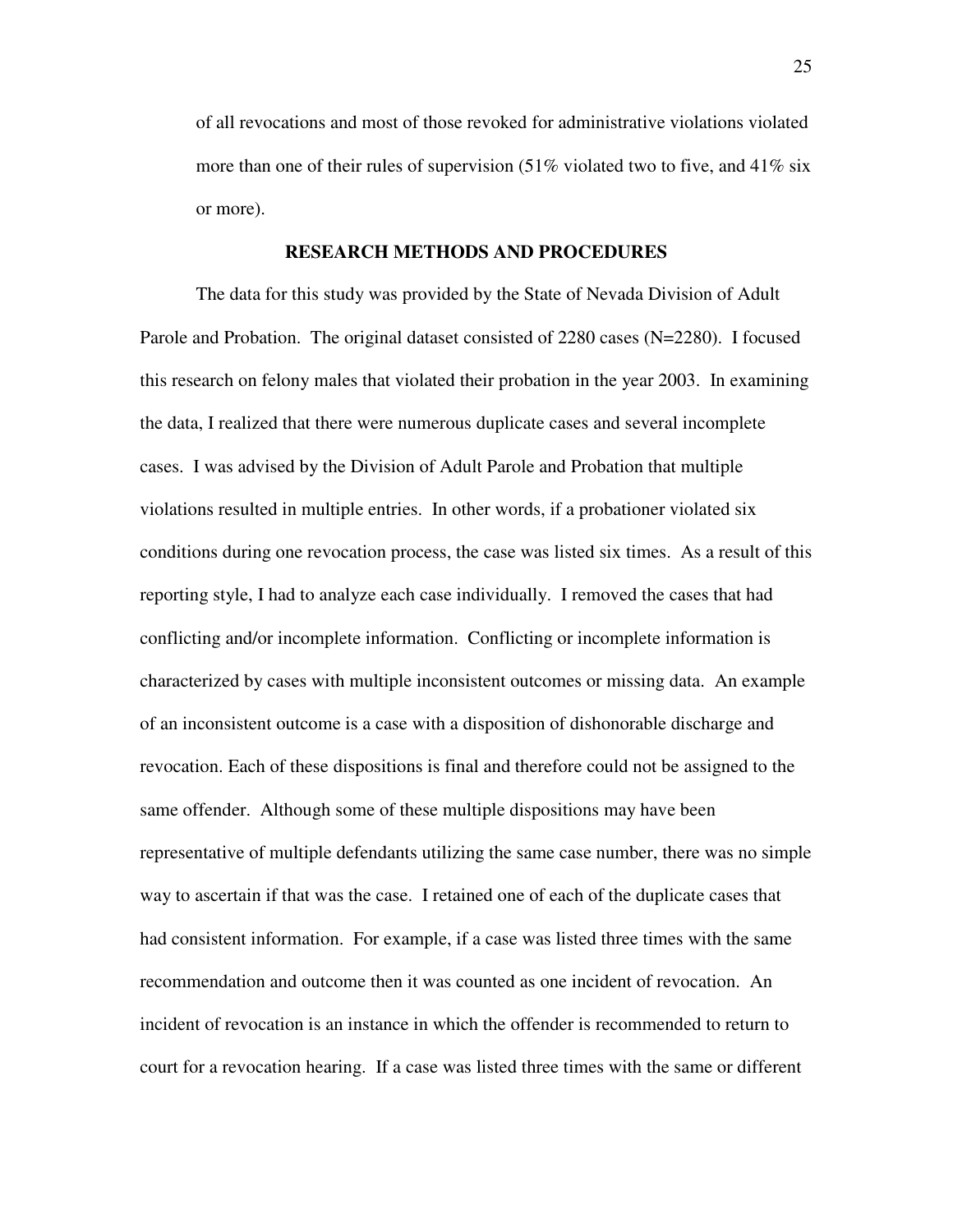recommendations and a non probation terminating outcome then it was counted as three incidents. A non probation terminating outcome is any disposition other than an honorable or dishonorable discharge or revocation.

 Of the original data set only 859 cases or 38% of the cases required no adjustments. One thousand three hundred and twenty duplicate entries were condensed into 538 cases. Four percent or 93 of the original cases were excluded because of incomplete or inaccurate information. Eight cases were lost in the process of consolidating cases. The final data set included 1,406 records.

#### **FINDINGS**

The crimes which represented the largest percentage ( $\geq 2\%$ ) of revocation hearings included: possession of controlled substance (12.6%), burglary (6.5 %), attempt burglary (6.2%), possession of controlled substance with intent to sell (4.3 %), possession of stolen vehicle  $(3.3\%)$ , forgery  $(3.1\%)$ , grand larceny  $(2.6\%)$ , possession of methamphetamine (2.6%), attempt theft (2.3%).

 Sixty seven percent of the possession of controlled substance crime was committed by Blacks followed by 57% Whites. Blacks committed 29% and 28% of the burglaries and attempt burglaries respectively followed by 66% and 72% of Whites. Blacks committed 52% of possession of controlled substance crime followed by 46% of Whites. Whites represented 70% of those that committed the crime of possession of stolen vehicle and Blacks represented 28%. Nineteen percent of the grand larceny was committed by Blacks and 78% by Whites. Nineteen percent of the possession of methamphetamine was committed by Blacks and 81% by Whites. Blacks committed 33% of the attempt theft followed by 61% of Whites.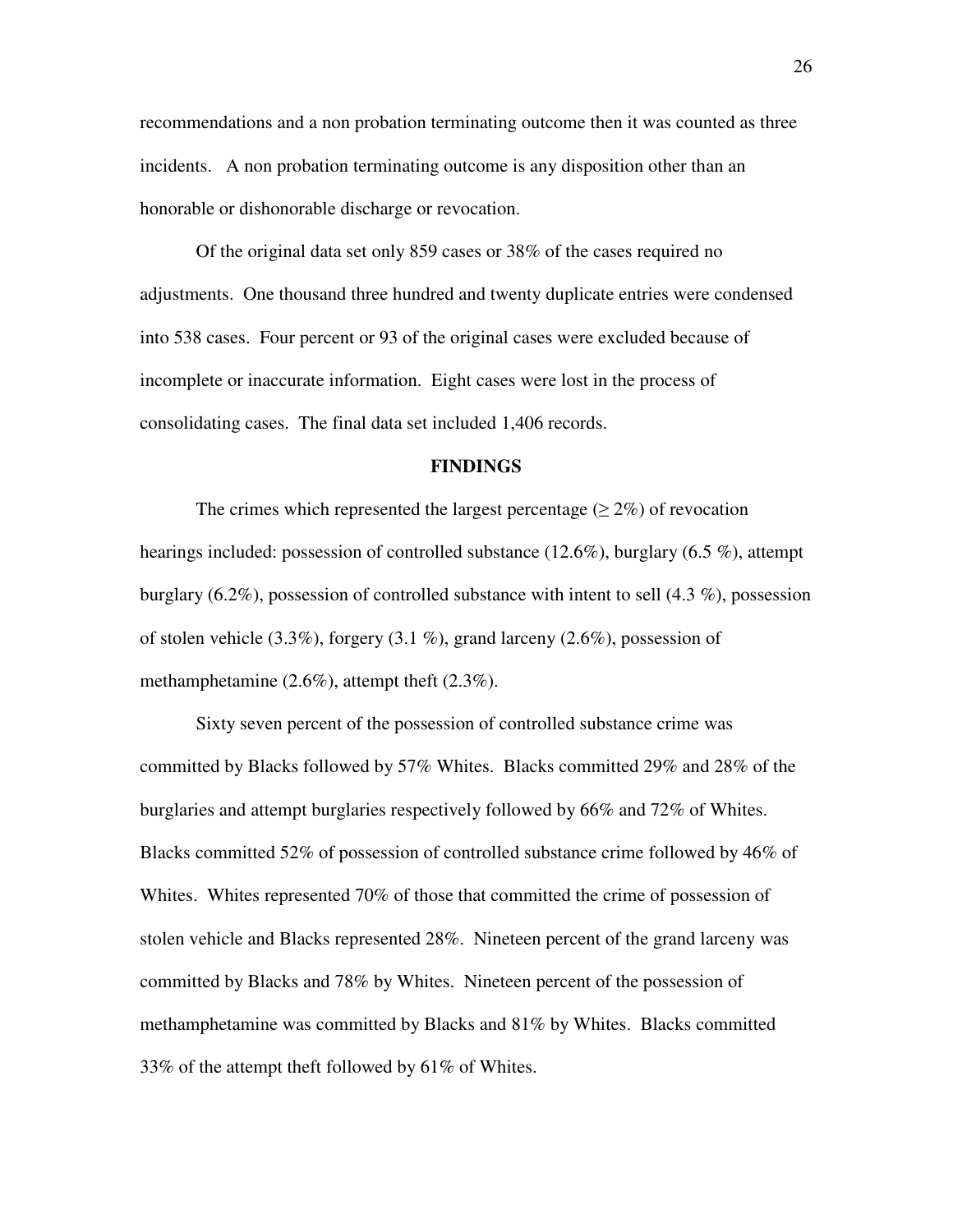The data from the Rand study indicated that property offenders were more likely to recidivate than drug and violent offenders. In examining the combined data of crimes representing 2% or more of the revocation hearings it appears that drug offenders (19.5%) and property offenders (21.7%) are proportionally represented in revocation hearings. This finding cannot be directly correlated to the finding in the Rand study because of differences in the definition of recidivism; however, it is noteworthy.

In examining the data of the crimes which represented the largest percentage  $(\geq$ 2%) of revocation hearings the data showed the following: for the crime of possession of controlled substance the revocation rate was 55%, followed by burglary at 49%, attempt burglary 48%, possession of controlled substance with intent to sell 54%, possession of stolen vehicle 45%, forgery 42%, grand larceny 54%, possession of methamphetamine 54% and attempt theft 78%. With the exception of attempt theft, the rates of revocation closely parallel the overall revocation rate of 52%. It is alarming that attempted theft has a higher revocation rate than attempted burglary or even actual burglary.

Table 7 illustrates the racial composition of those returned to court for revocation proceedings. According to the Bureau of Justice Statistics in 2003 Whites comprised 56% of those on probation, followed by Blacks at 30%, Hispanics 12%, Indians/Native American and Asians each comprised 1%. The data for those appearing for a revocation hearing parallels the racial demographics for the probation population in the United States in 2003. Adding the White and Hispanic populations together for those on probation in the US in 2003 renders a figure of 68% which is close to that represented in the data. Whites (including Hispanics) comprised the majority of those returned for a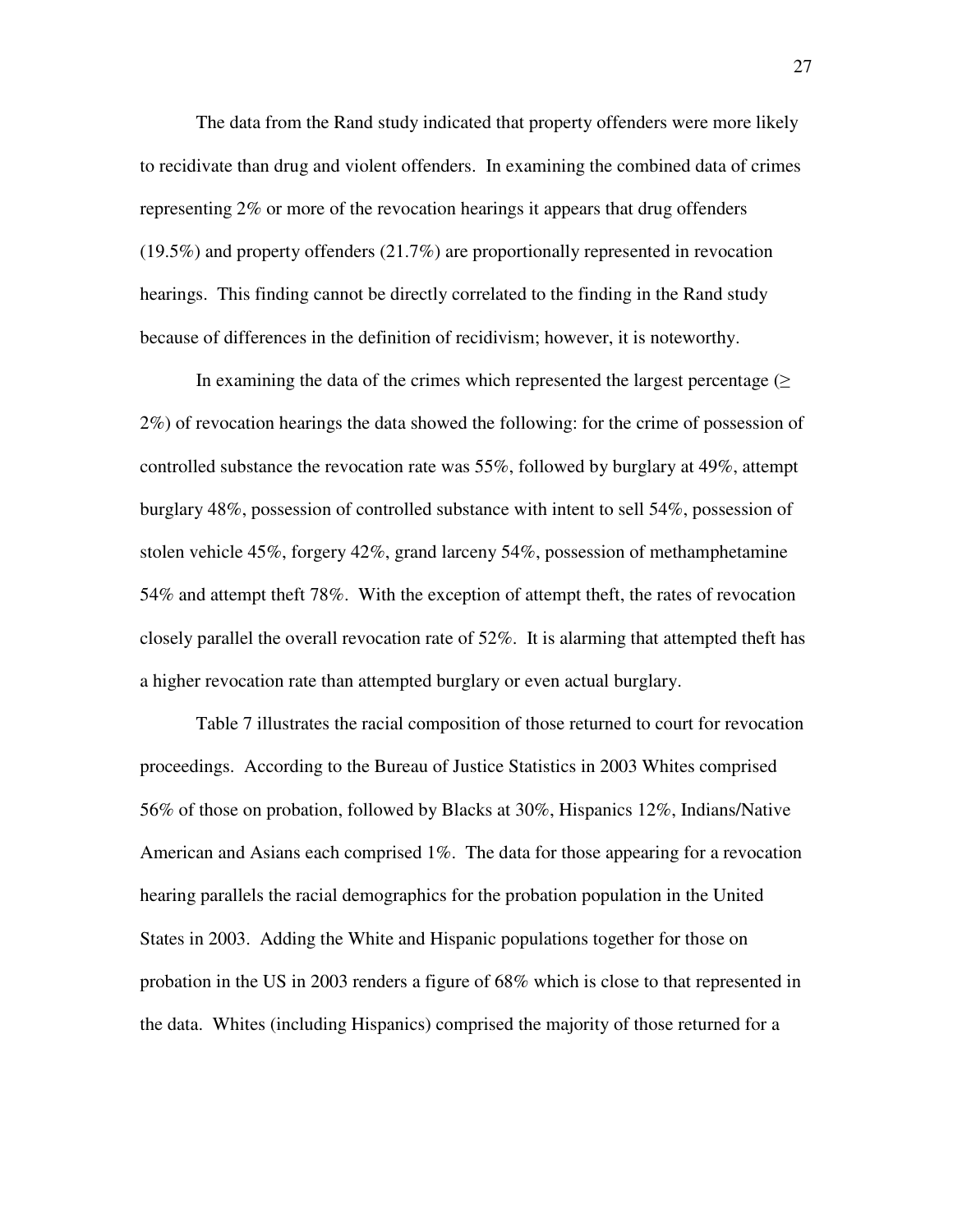revocation hearing (63.8%), followed by Blacks (31.7%), Asians (1.8%), and Indians  $(1.4\%).$ 

According to the 2000 United States Census, Whites comprised 65.2% of the population of the State of Nevada followed by 19.7% Hispanics, 6.8% Blacks, 4.5% Asian, 1.3% Indian or Alaskan Native, and 2.5% were other. Blacks represented a disproportionate number of those returned for revocation proceedings relative to their proportion in the state of Nevada.

**Table 7 NEVADA PROBATION VIOLATORS BY RACE** 

|              | Frequency | Percent | Percent of Nevada<br>Population 2000 | Percent of U.S.<br>Population 2000 |
|--------------|-----------|---------|--------------------------------------|------------------------------------|
| Asian        | 25        | 1.8     | 4.5                                  | 3.6                                |
| <b>Black</b> | 445       | 31.7    | 6.8                                  | 12.3                               |
| Indian       | 19        | 1.4     | 1.3                                  | 0.9                                |
| Unknown      | 20        | 1.4     | 2.5                                  | 1.6                                |
| White        | 897       | 63.8    | 65.2                                 | 69.1                               |
| Total        | 1406      | 100.0   |                                      |                                    |

#### **Recommendations**

 In an overwhelming percentage of the cases the probation officer recommended revocation of probation. Revocation accounted for 92% of the recommendations made by the probation officer. Table 8 below illustrates the frequency of the recommendations made by probation officers'. The judge concurred with the recommendation of revocation in 56% of the cases. The judge concurred with the recommendation of modification and rescission 52% and 69% of the time respectively. Table 8 illustrates the outcome of revocation proceedings compared with the recommendations. The probation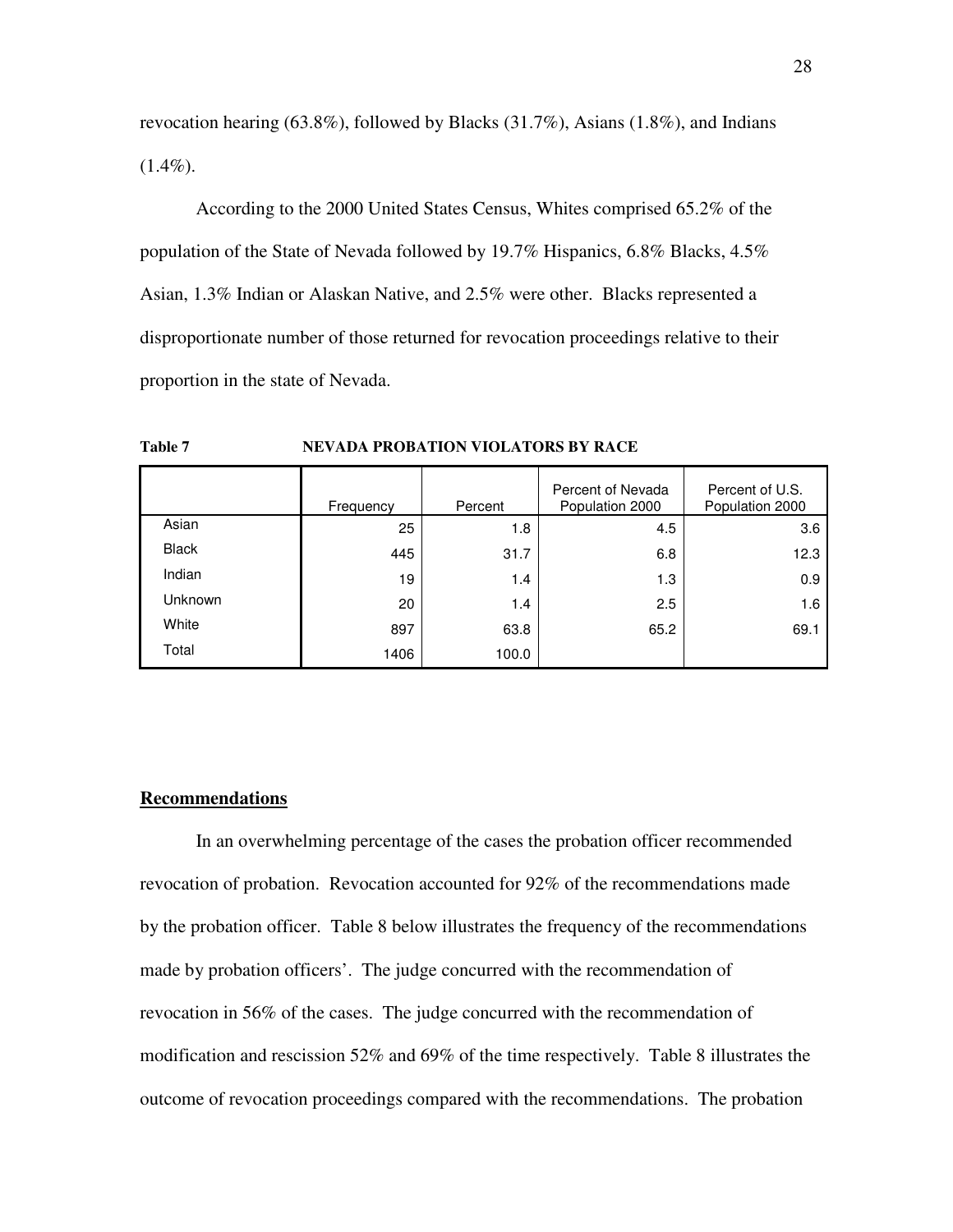officer only recommended modification, rescind, and show cause 3.3%, 2.1% percent, and 2.4% respectively.

**Table 8 RECOMMENDATION BY PROBATION OFFICER**

|                | Frequency | Percent | <b>Valid Percent</b> | Cumulative<br>Percent |
|----------------|-----------|---------|----------------------|-----------------------|
| <b>MODIFY</b>  | 46        | 3.3     | 3.3                  | 3.3                   |
| <b>RESCIND</b> | 29        | 2.1     | 2.1                  | 5.3                   |
| <b>REVOKE</b>  | 1297      | 92.2    | 92.2                 | 97.6                  |
| SHOW CAUSE     | 34        | 2.4     | 2.4                  | 100.0                 |
| Total          | 1406      | 100.0   | 100.0                |                       |

# The recommendation of "show cause" is essentially a recommendation for revocation. In cases of show cause, the offender must demonstrate why the probation should not be revoked. Including the recommendation of show cause as a recommendation to revoke, increased the percentage of time that the officer recommends revocation from 92% to 95%. Including show cause as a recommendation of revocation slightly decreased the percent of times in which the judge followed the recommendation of the probation officer; from 56% to 55%.

In examining the show cause recommendation, the data showed that 44% of the cases were reinstated, 27% percent were modified, 15%were revoked, 9% were honorably discharged, and 6% were dishonorably discharged or withdrawn.

The findings show that there was no relationship between recommendation and race. In the majority of cases regardless of race, the recommendation of revocation was made 91% of the time for Whites, 94% of the time for Blacks, 96% of the time for Asians, and 95% and 100% of the time respectively for Indians and Unknowns. Table 9 illustrates a comparison between race and disposition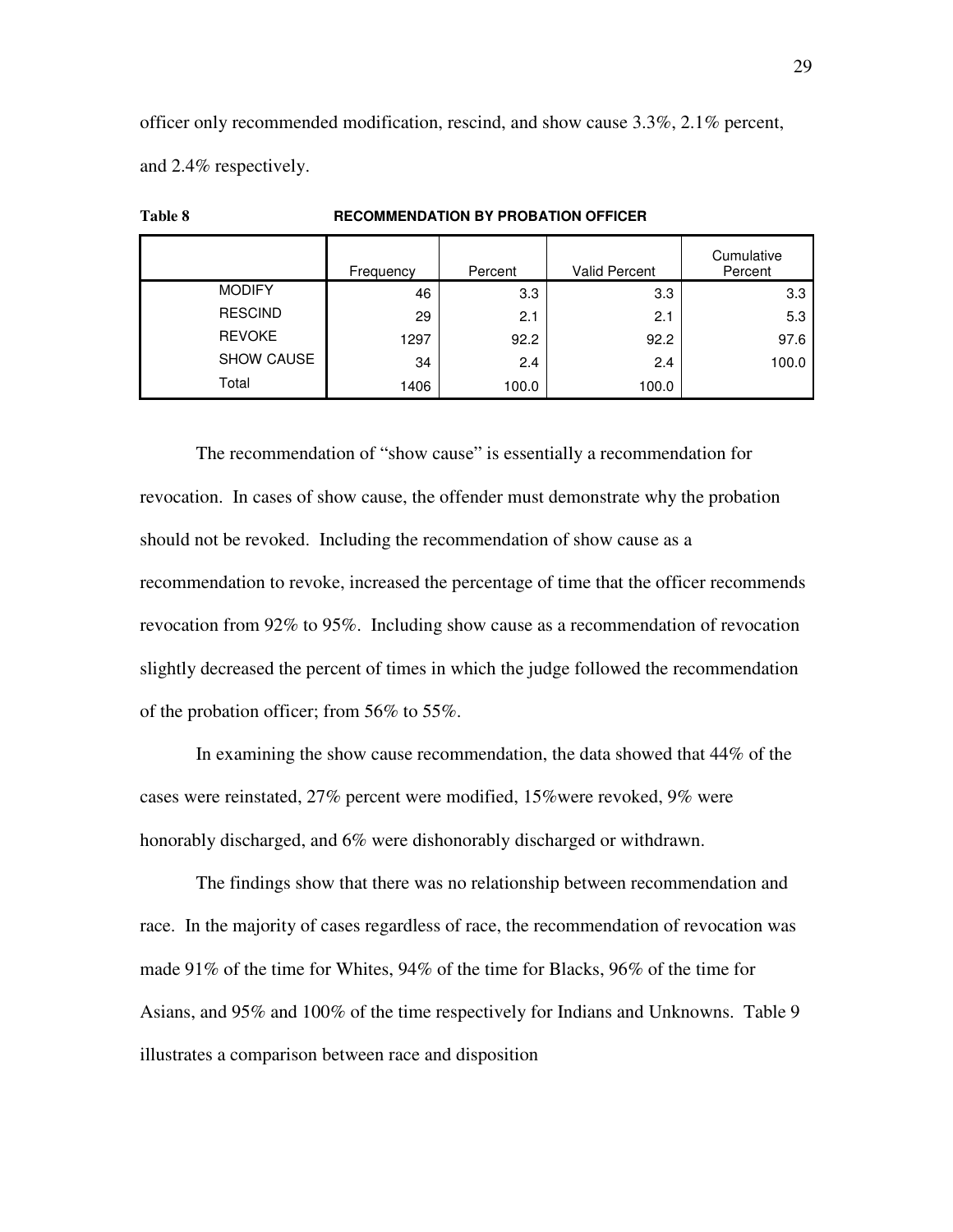#### **Table 9 DISPOSITION OF PROBATION HEARING BY RACE**

|                     | Race  |              |               |         | Total |     |
|---------------------|-------|--------------|---------------|---------|-------|-----|
| <b>DISPOSITION</b>  | ASIAN | <b>BLACK</b> | <b>INDIAN</b> | unknown | WHITE |     |
| <b>DISHONORABLE</b> |       | 54           |               | 4       | 62    | 122 |
| <b>HONDISCH</b>     | 0     |              | 0             | 0       | 5     | 6   |
| <b>MODIFIED</b>     | 5     | 62           | 5             | 0       | 107   | 179 |
| <b>REINSTATED</b>   | 6     | 114          | 4             |         | 187   | 312 |
| <b>RESCINDED</b>    | 0     | 3            | $\mathcal{P}$ | 0       | 19    | 24  |
| <b>REVOKED</b>      | 13    | 198          |               | 15      | 502   | 735 |
| <b>WITHDRAWN</b>    | 0     | 12           | 0             | 0       | 9     | 21  |

#### **Table 10 COMPARISON OF RECOMMENDATION AND DISPOSITION**

|                       | <b>RECOMMENDATION</b> |                |               |                   | Total |
|-----------------------|-----------------------|----------------|---------------|-------------------|-------|
| <b>DISPOSITION</b>    | <b>MODIFY</b>         | <b>RESCIND</b> | <b>REVOKE</b> | <b>SHOW CAUSE</b> |       |
| <b>DISHONORABLE</b>   | 6                     |                | 114           |                   | 122   |
| <b>EXPIRED PRIOR</b>  | O                     |                | 5             |                   | 5     |
| HONORABLE DISCHARGE   | $\Omega$              |                | 3             | з                 | 6     |
| INTERSTATE COMPACT    | n                     | O              |               |                   |       |
| <b>MODIFIED</b>       | 24                    |                | 146           | 9                 | 179   |
| <b>REINSTATED</b>     | 10                    | 2              | 285           | 15                | 312   |
| <b>RESCINDED</b>      | O                     | 20             | 4             |                   | 24    |
| <b>REVOKED</b>        | 4                     | 5              | 721           | 5                 | 735   |
| <b>FAIL TO APPEAR</b> | O                     | ŋ              |               |                   |       |
| <b>WITHDRAWN</b>      | 2                     |                | 17            |                   | 21    |
| Total                 | 46                    | 29             | 1297          | 34                | 1406  |

#### **Disposition**

The majority of those appearing for a revocation hearing were revoked. Table 11 illustrates the frequency and percentage of all dispositions. Revocations represented 52% of all of the cases. A reinstatement was the second most likely outcome of a revocation hearing. Twenty two percent of those appearing for a revocation hearing were reinstated while nearly 13% percent received a modification of probation. Modifications and reinstatements combined represented 35%t of the total dispositions. Almost 9%received a dishonorable discharge. The disposition that an offender was least likely to receive as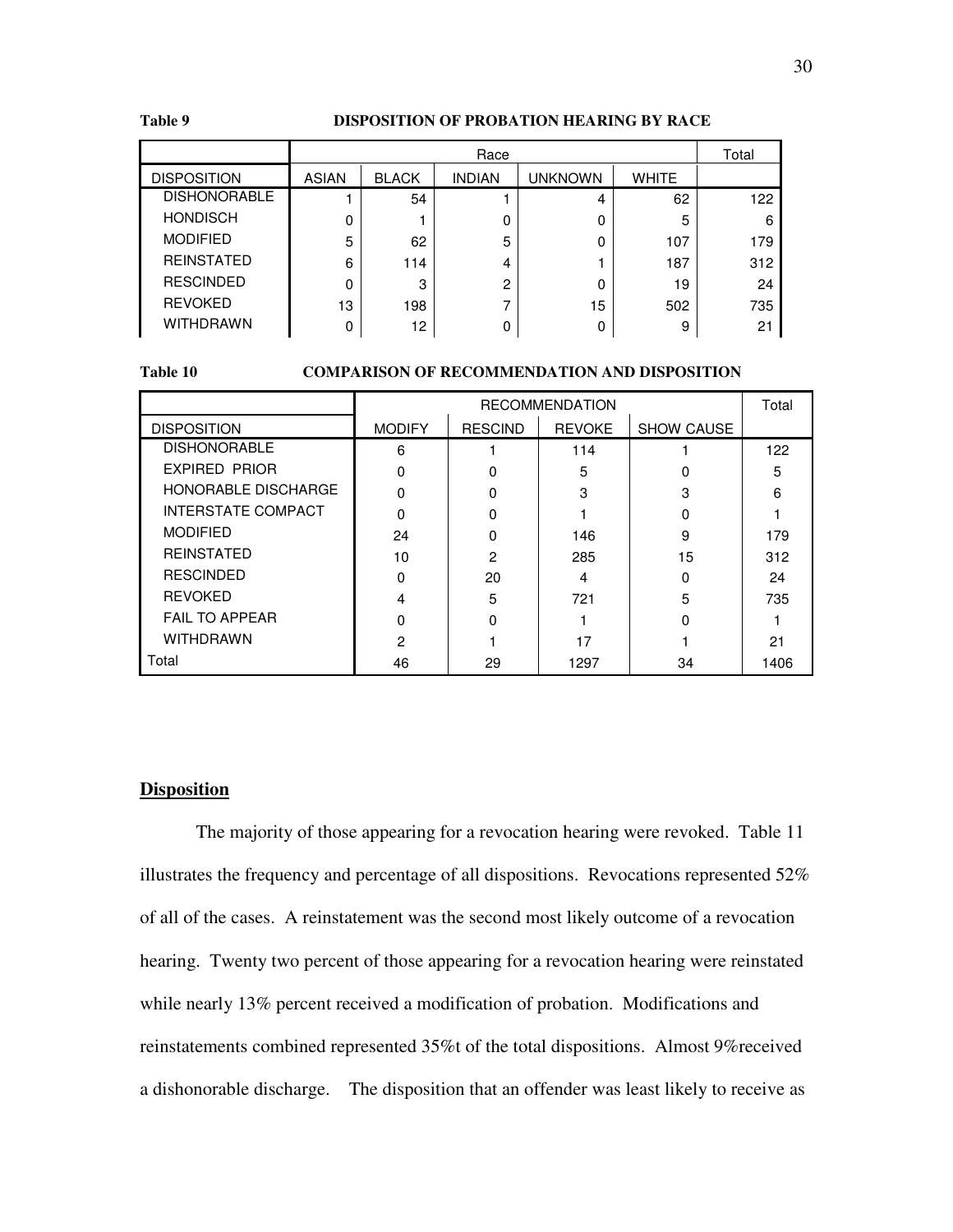a result of the revocation process was an honorable discharge. Honorable discharges represented less than one half of one percent of the dispositions. Of those receiving dishonorable discharges, Whites comprised 80% of the honorable discharges followed by Blacks with 20%. An honorable discharge was not received by any Asians, Indians, or Unknowns

|                               | Frequency | Percent |
|-------------------------------|-----------|---------|
| <b>DISHONORABLE DISCHARGE</b> | 122       | 8.7     |
| <b>EXPIRED PRIOR</b>          | 5         | .4      |
| <b>HONORABLE DISCHARGE</b>    | 6         | .4      |
| <b>INTERSTATE COMPACT</b>     |           |         |
| <b>MODIFIED</b>               | 179       | 12.7    |
| <b>REINSTATED</b>             | 312       | 22.2    |
| <b>RESCINDED</b>              | 24        | 1.7     |
| <b>REVOKED</b>                | 735       | 52.3    |
| <b>FAIL TO APPEAR</b>         |           |         |
| <b>WITHDRAWN</b>              | 21        | 1.5     |
| Total                         | 1406      | 100.0   |

 **Table 11 TOTAL DISPOSITIONS BY TYPE** 

Whites represented 68%of those revoked from probation followed by 27% percent Black. Unknowns, Asians and Indians each represented less than 2% of those revoked from probation. The findings indicated that whites represented 59% of those that were reinstated to probation followed by blacks with 37% Unknowns, Asians, and Indians together represented 4% of those reinstated to probation. Whites represented 51% of probation violators that were dishonorably discharged followed by Blacks at 44%. Asians, Indians, and Unknown together comprised the remaining 5% of dishonorable discharges.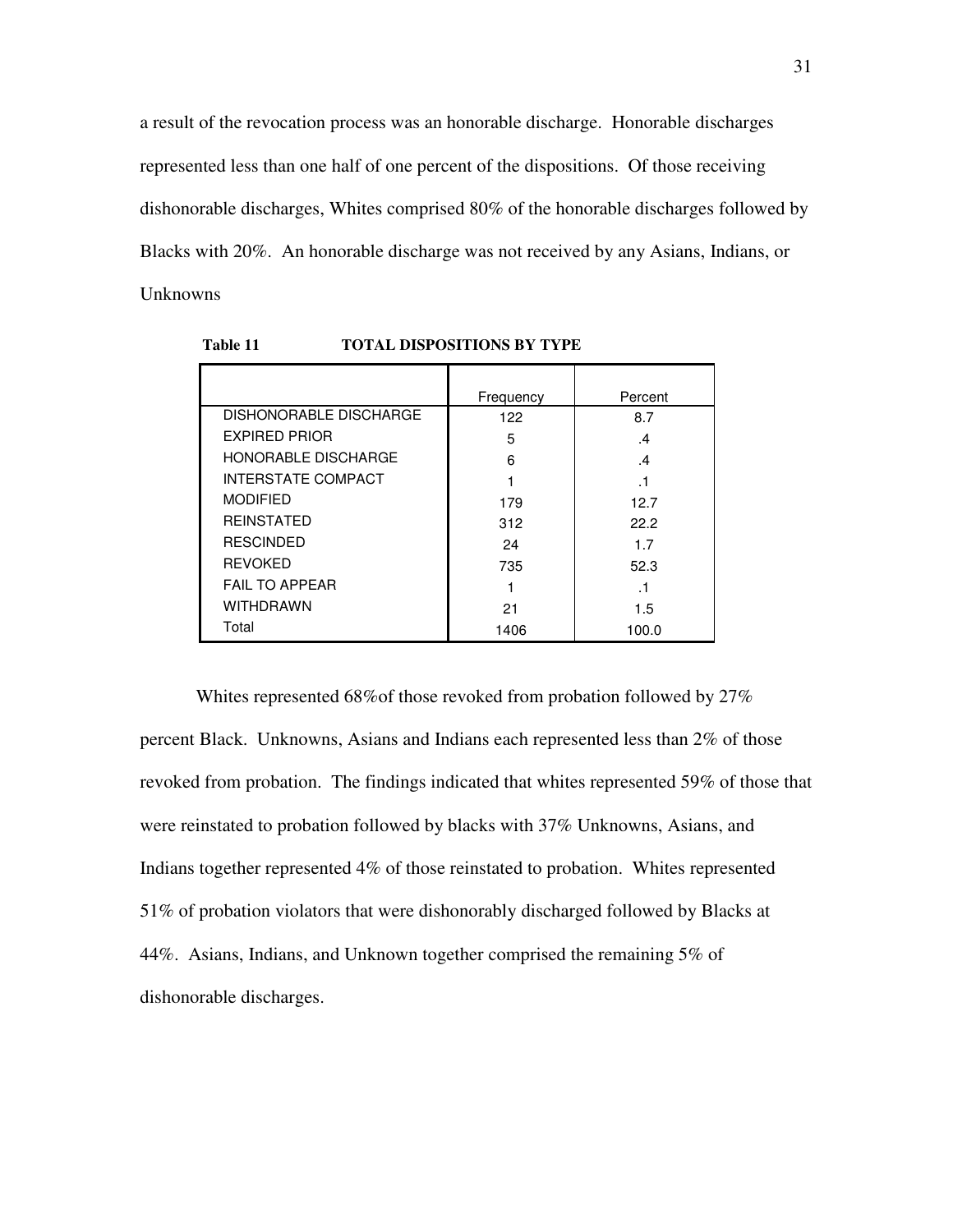#### **CONCLUSIONS**

Probation officers overwhelmingly recommended revocation (92%) for all violators regardless of the original offense, the age, or the race of the offender. White offenders were recommended for revocation 91% of the time. Black offenders were recommended for revocation 96% of the time. In this study I hypothesized that judges' follow the recommendation for revocation less than 50% of the time and that reinstatements and modifications account for more than 50% of probation dispositions. In the majority of cases, the judge follows the recommendation of the probation officer regardless of the type of recommendation. In cases in which the recommendation is modification, rescission, and revocation, the judge followed the recommendation 52%, 69%, and 56% of the time respectively. Modifications and reinstatements accounted for 35% of the dispositions, less than I hypothesized. .

Although judges may not always follow the recommendation of the probation officer to revoke probation, the data indicated that it is unlikely for a judge to revoke probation without a concurring recommendation from the probation officer. The judge only revoked probation in  $1\%$  of the cases without a concurring recommendation from the probation officer.

Prior research has demonstrated a correlation between recidivism and gender, age (Petersilia, 1985), marital status, race, number of previous convictions (Whitehead, 1991) and employment. In this study no data was provided regarding marital status, education, previous convictions, and employment therefore comparisons regarding these variables could not be made. Offenders aged 25 and under constituted 39% of all revocation hearings. Older offenders age 55 and up constituted 1.6% of all revocation hearings.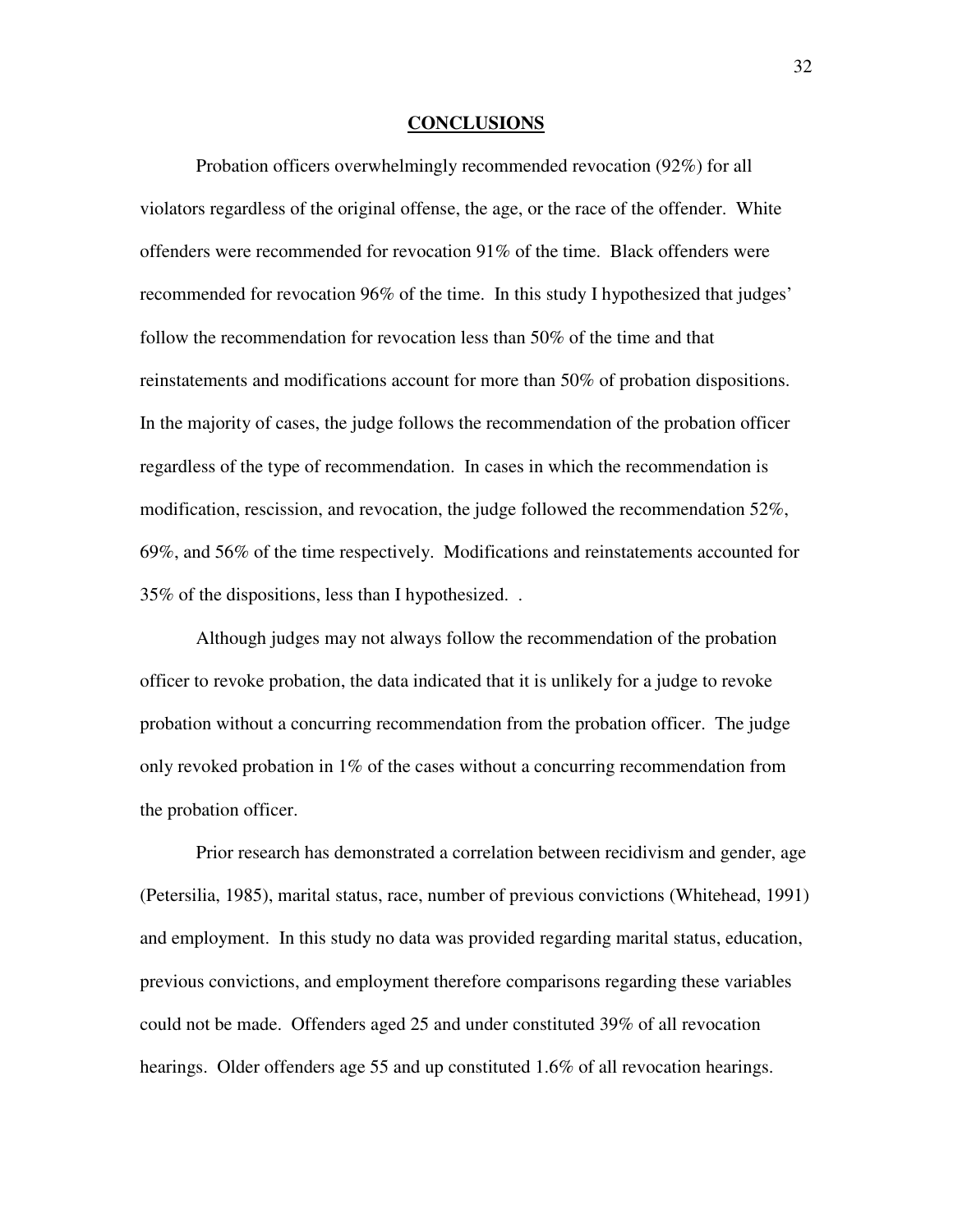Property offenders represented 21.7% of the top 2% of all revocation hearings followed by drug offenders at 19.5%.

Drug offenses in the state of Nevada are very specifically classified. As a result of this specificity, the data representing drug offenses is skewed. Although methamphetamine; like marijuana and cocaine, is a controlled substance, there are different classifications of crimes for possessing each drug. Possession of cocaine, attempt possession of a controlled substance, possession of methamphetamine with intent to sale, possession of marijuana, to name a few, are all crimes which indicate the possession of a prohibited substance. In this study, possession of methamphetamine represented 2.6% of all cases appearing for a revocation hearing. Combining all of the revocation cases in which the original offense was drug related offenses increased the percentage of those appearing for a revocation hearing on drug related offense from 19.5% to 29.5%. Table 12 illustrates this phenomenon.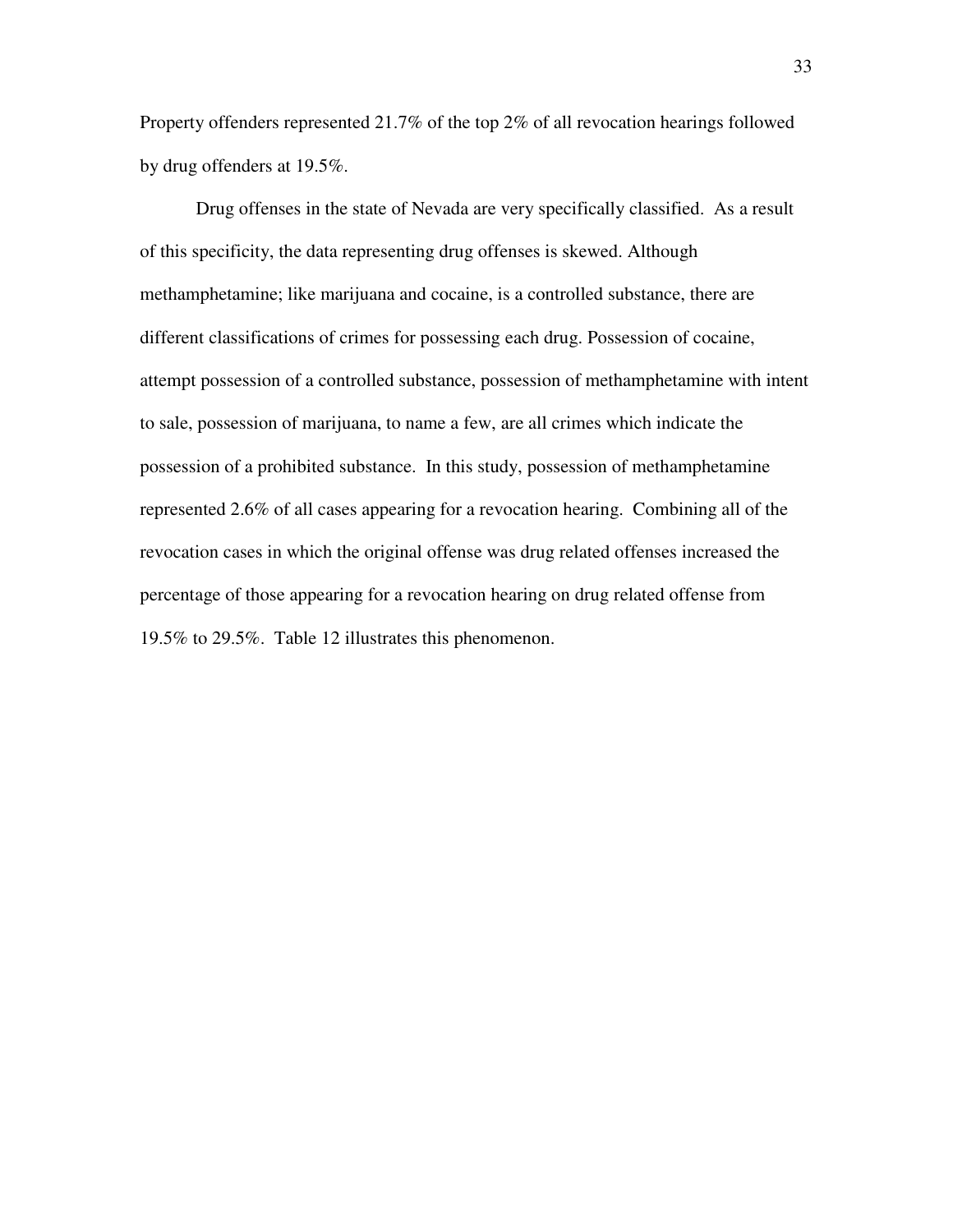|  |  | Drug Related Charges Representing $<$ 2% of Total Cases |  |  |  |
|--|--|---------------------------------------------------------|--|--|--|
|--|--|---------------------------------------------------------|--|--|--|

**Table 22** 

| <b>NOC</b> | Offense description                               | # of cases     | % of cases |
|------------|---------------------------------------------------|----------------|------------|
| 00789      | Under influence of controlled substance (c.s.)    | 12             | 0.9        |
| 02518      | Using/being under influence of c.s.               | 27             | 1.9        |
| 02194      | Sale of controlled substance                      | 14             | 1.0        |
| 00767      | Possession of marijuana                           | 12             | 0.9        |
| 00750      | Manufacturing controlled substance                | $\overline{2}$ | 0.1        |
| 00765      | Possession of cocaine                             | 11             | 0.8        |
| 00777      | Trafficking controlled substance                  | 14             | 1.0        |
| 02334      | Conspiracy to manufacture/cultivate c.s.          | 3              | $\cdot$ .2 |
| 02515      | Attempt possession of controlled substance        | 3              | 0.2        |
| 02599      | Conspiracy to possess controlled substance        | $\mathbf{1}$   | 0.1        |
| 00773      | Possession of Marijuana with intent to sale       | $\overline{2}$ | 0.1        |
| 00771      | Possession of cocaine with intent to sale         | 12             | 0.9        |
| 00779      | Trafficking cocaine                               | $\mathbf{1}$   | 0.1        |
| 02346      | Conspiracy to traffic controlled substance        | $\overline{2}$ | 0.1        |
| 09995      | Attempt manufacturing or compounding c.s.         | $\mathbf{1}$   | 0.1        |
| 00740      | Transport a controlled substance                  | 5              | 0.4        |
| 007702     | Possession of methamphetamine with intent to sale | 5              | 0.4        |
| 02195      | Conspiracy to violate uniform c.s. act            | $\overline{7}$ | 0.5        |
| 06873      | Attempt possession of controlled substance        | 10             | 0.7        |
| 02701      | Possession of cocaine                             | $\mathbf{1}$   | 0.1        |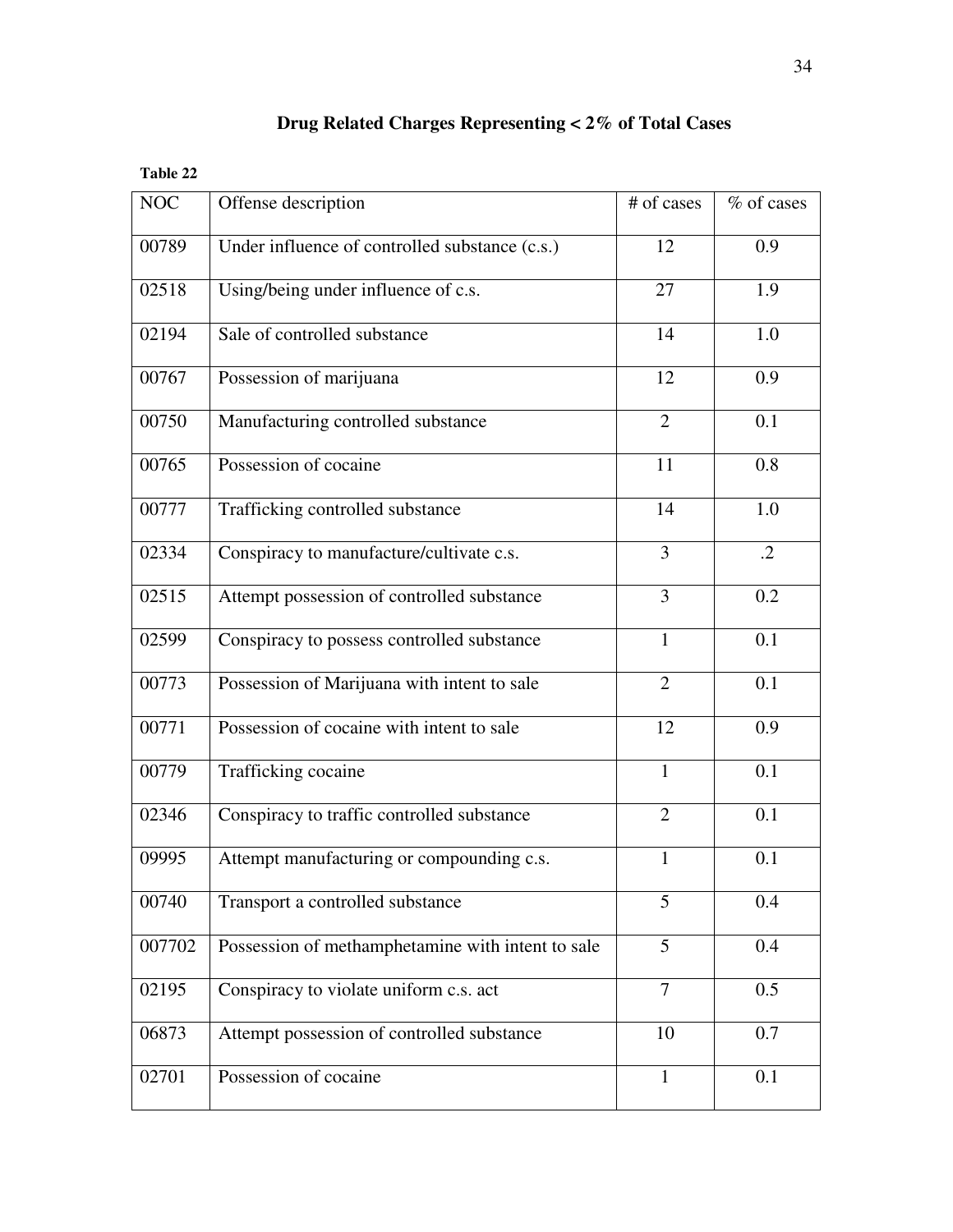#### **Limitations**

The data that was used in this study included numerous duplicate records. The original data set included 2,280 records. Upon sorting through the records the data set was reduced to 1406 records. In the process of narrowing down the records, eight records were lost. The lost records only represented 0.4 percent of the original cases and 0.6 percent of the final data set had the eight records been included. The lost records represented a miniscule percent of the data set both before and after sorting and had no significant impact on the findings.

Other limitations in the study include the fact that Hispanics were counted in the dataset as being White. The Division of Parole and Probation only use five race classifications; White, Black, Indian, Asian, and Unknown. Examining the influences that demographic variables and case information about felony probationers have upon recidivism among Whites, Blacks, and Hispanics separately is important because of differing opportunity structures for the various groups in the United States (Benedict et al., 1997). Past research has demonstrated that young, minority non-white, offenders have higher recidivism rates. The inclusion of Hispanics as White may negatively skew the outcomes for Whites. Recording Hispanics as Whites somewhat "hides" Hispanics in the probation system and makes it more difficult to identify their needs and tailor programs to meet those specific needs.

Past research indicates that younger offenders are more likely to commit new crimes. In examining the data, I observed several different birth years listed for the same case. As I mentioned earlier, duplicate case numbers could represent multiple defendants and therefore may explain the various birth years. However, in narrowing the dataset, the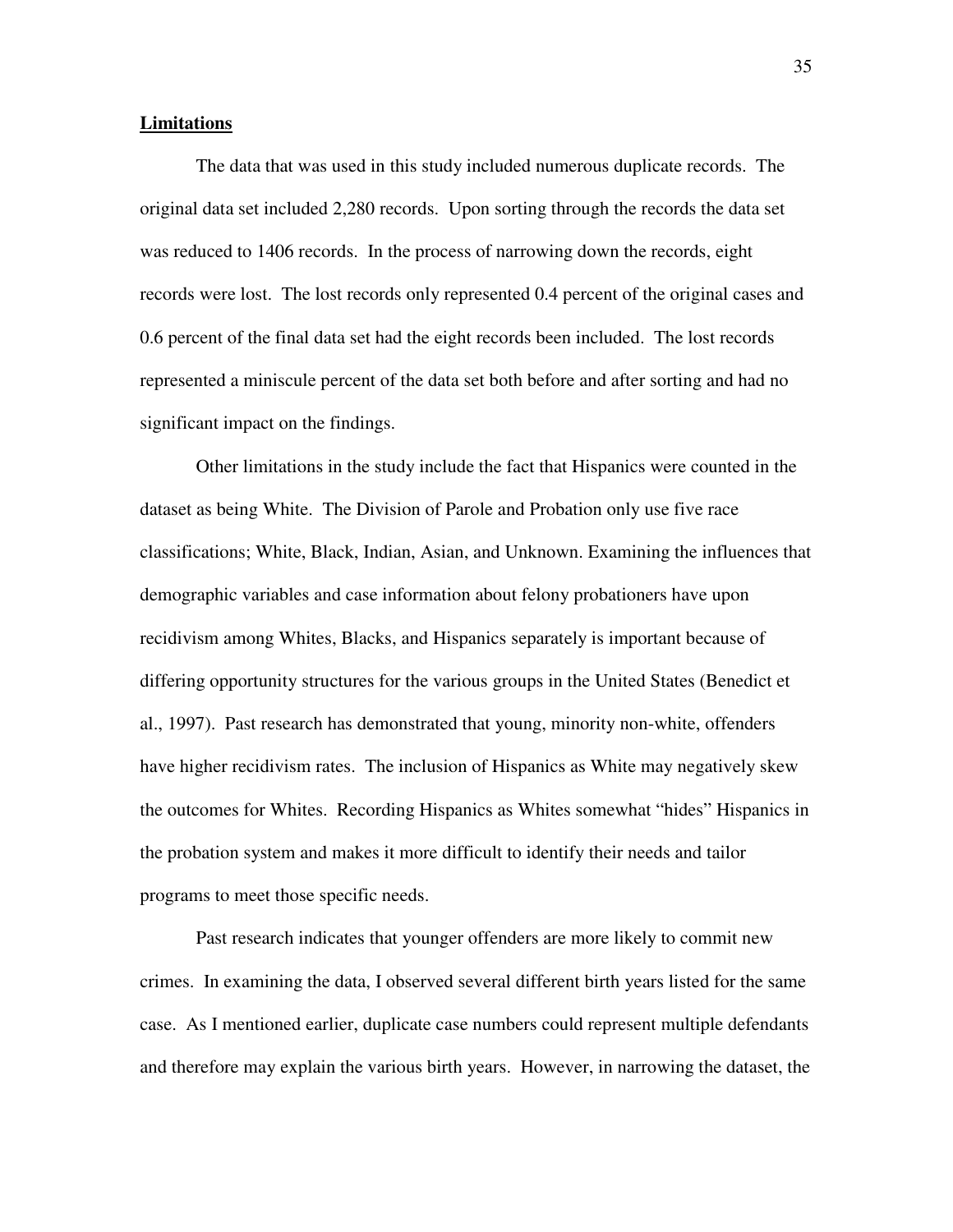cases that appeared multiple times with the same recommendation and outcome were counted as one case. The first case was included and the remaining cases were discarded. This method of narrowing the dataset could skew any age data.

This study did not examine the violation that resulted in the revocation process being initiated. One measure of probation effectiveness and or success according to Geerken and Hayes is the contribution of those on probation to the overall crime in a community. A revocation hearing and disposition does not necessarily mean that the offender has "contributed to the crime problem." A revocation outcome does indicate that the probationer has contributed to the jail and/or prison population which probation is theoretically designed to help alleviate.

This study only analyzed recommendation and outcome of felony males. This study did not examine any other factors that have been demonstrated through previous research to impact probation outcomes such as: current probation crime, previous criminal history, age, and education.

#### **Future Research**

The research that has been conducted on a national level such as that sponsored by the National Institute of Justice and the Bureau of Justice Statistics has not included the state of Nevada. I was unable to locate any published research on probation outcomes or recidivism in the State of Nevada. The failure to include the state of Nevada in probation research opens countless avenues for future research encompassing the areas that were covered in the literature review.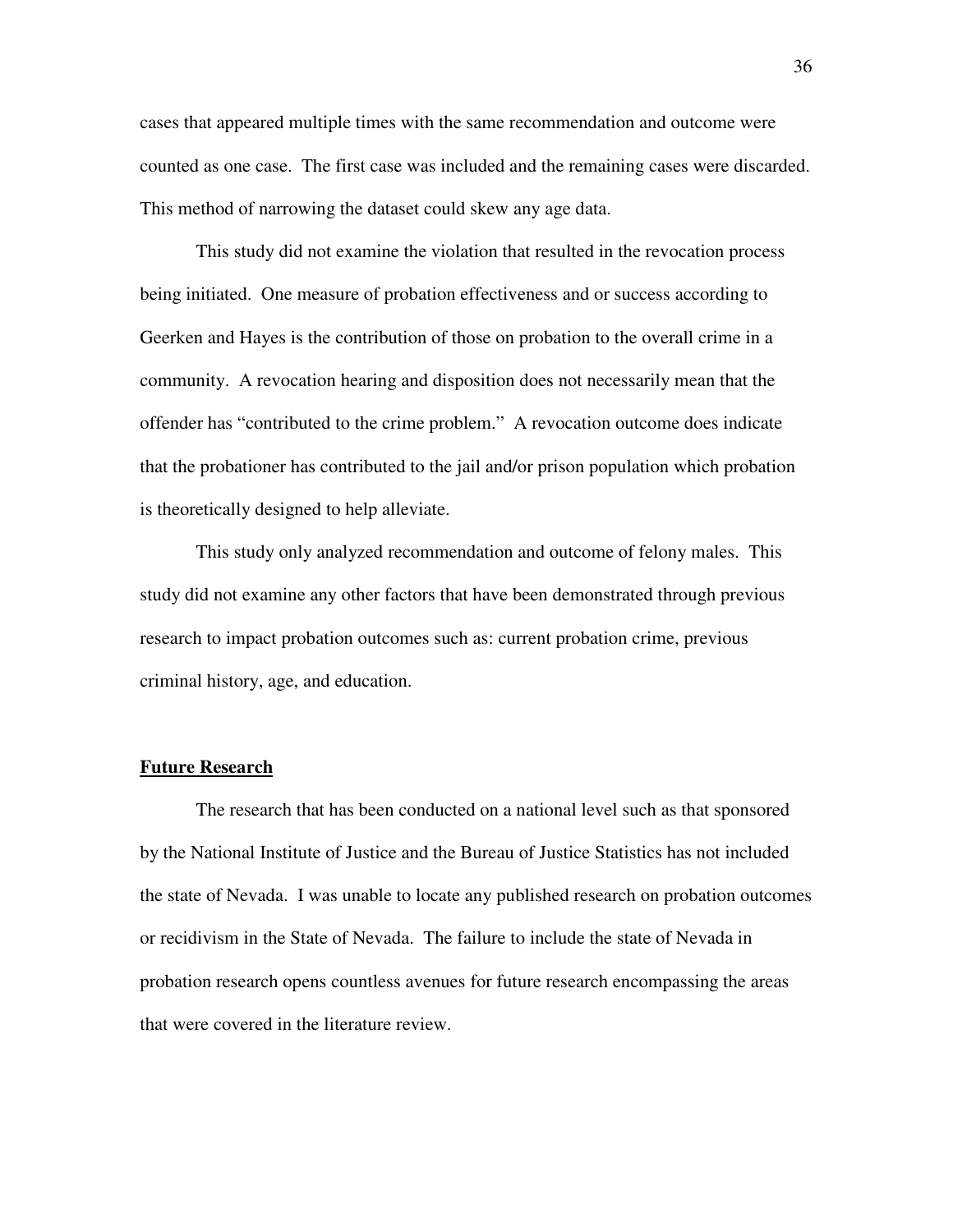**APPENDICES**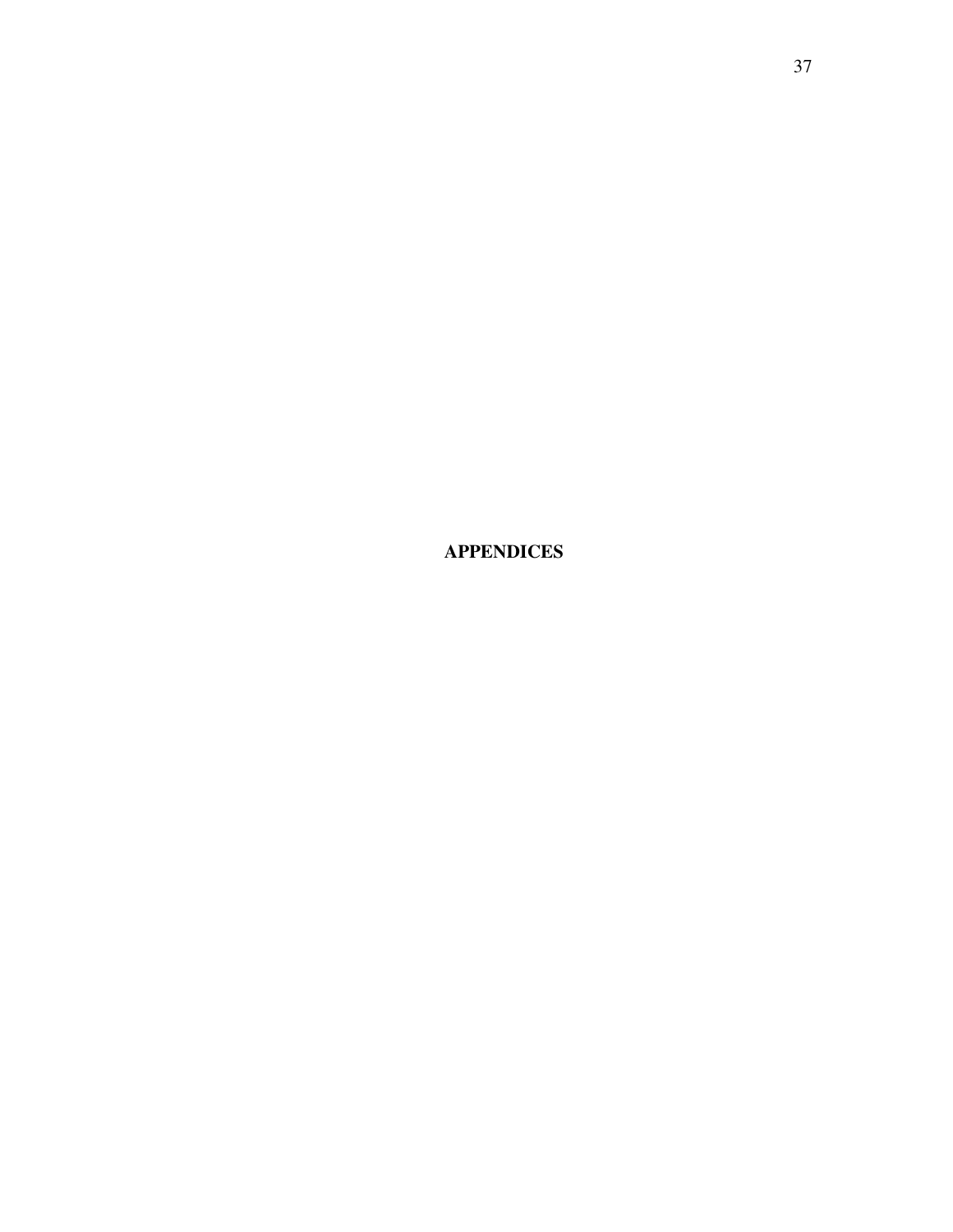**Probation Agreement**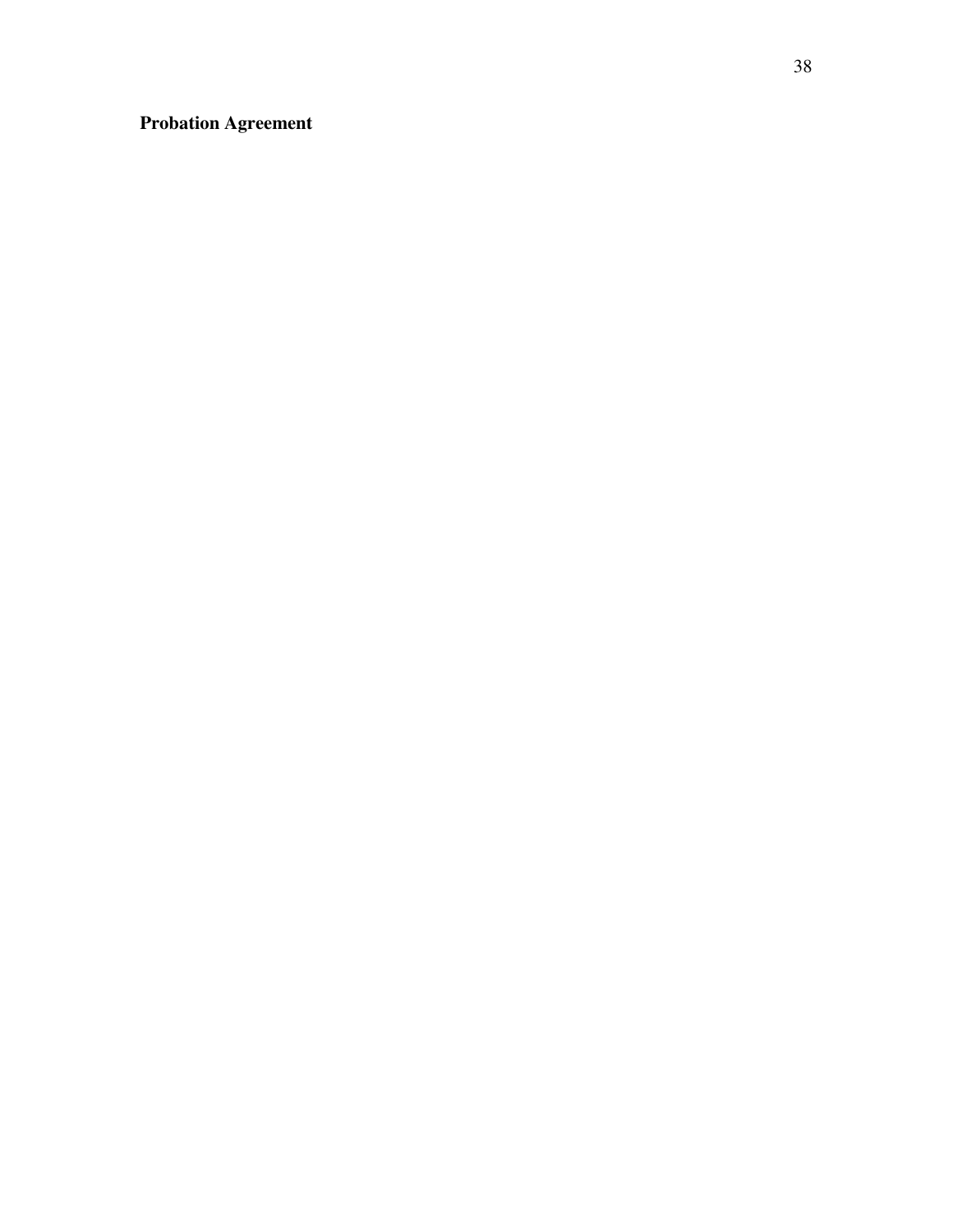#### **REFERENCES**

- Barbee, A., Eisenberg, M., Gunter, A., Martinez, P., Munson, M., & Raffreay, L. (2002). Trends, profiles and policy issues related to felony probation revocations in Texas. *Criminal Justice Policy Council.*
- Bureau of Justice Statistics. (1995). Probation and parole violators in state prison, 1991. Retrieved Feb. 17, 2005, from US Department of Justice Web site: http:/www.ojp.usdoj.gov/bjs/.
- Bureau of Justice Statistics. (1995). Prisoners in 1994. Retrieved March 1, 2005, from US Department of Justice Web site: http:/www.ojp.usdoj.gov/bjs/pubalp2.htm#Prisoners.
- Bureau of Justice Statistics. (1991). Prison and jail inmates at midyear 1998. Retrieved February. 172005, from US Department of Justice Web site: http://www.ojp.usdoj.gov/bjs/pub/pdf/pjim98.pdf
- Bureau of Justice Statistics. (2001). Prison and jail inmates at midyear 2000. Retrieved February. 22, 2005, from US Department of Justice Web site: http://www.ojp.usdoj.gov/bjs/.
- Bureau of Justice Statistics. (2004). Probation and parole in the United States, 2003. Retrieved February 17, 2005, from US Department of Justice Web site: http:/www.ojp.usdoj.gov/bjs/.
- Bureau of Justice Statistics. (2004). Prisoners in 2003. Retrieved Feb. 17, 2005, from US Department of Justice Web site: http:/www.ojp.usdoj.gov/bjs/.
- Champion, D. (1988). *Felony probation: problems and prospects*. 1st ed. New York: Praeger Publishers
- Clear, T., & Dammer, H. (2000). *The offender in the community*. 1st ed. Belmont, CA: Wadsworth/Thompson Learning.
- Cromwell, P., Del Carmen, R., & Alarid, L. (2002). *Community-based corrections*. 5th ed. Belmont, CA: Wadsworth/Thompson Learning.
- Gray, M.K., Fields, M., and Maxwell, S.R. (2001). Examining probation violations: Who, what, and when. Crime and Delinquency, 47, 537-557.
- Hall, Kermit, (1987). *United States Constitutional and Legal History*. New York, NY: Garland Publishing, Inc.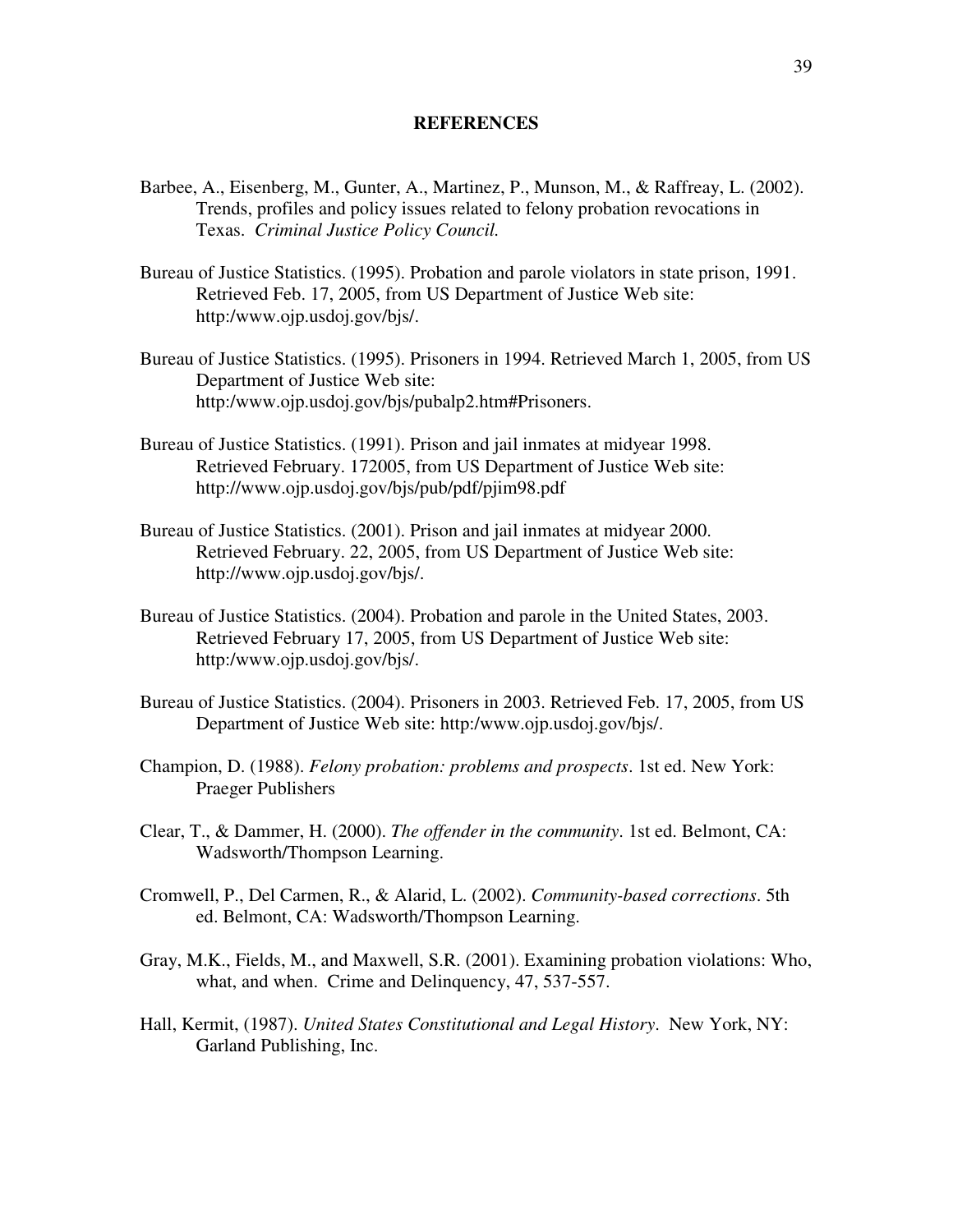#### **REFERENCES**

- Langan, P., & Cuniff, M.A. (1992). Recidivism of felons on probation, 1986-89. Washington, DC: U.S. Department of Justice, Bureau of Justice Statistics.
- Morgan, K. (1994). Factors associated with probation outcome. *Journal of Criminal Justice*, *22*(4), 341-353.
- Nevada Division of Adult Parole and Probation. *Policy and Procedure Manual*. Carson City, NV: Author.
- Nevada Division of Adult Parole and Probation. A brief history of parole and probation. Retrieved February 19, 2005, from Nevada Division of Adult Parole and Probation Web site: http://dps.nv.gov/pandp/History.htm
- Nevada Division of Adult Parole and Probation. The business of supervision. Retrieved February 19, 2005, from Nevada Division of Adult Parole and Probation Web site: http://dps.nv.gov/pandp/supervision.htm
- Oliver, R. & Moller, J. (2002). 3 1/2 week manhunt ends: tip leads to Weber's capture. Retrieved February 02, 2005, from Las Vegas Review Journal Web site: http://nl.newsbank.com/nl-search/we/Archives?p\_action=print
- Olson, J. & Cuniff P. (2000).
- People.com. Jessica Lunsford: She's home now. Retrieved March 22, 2005, from People.com Web site: http://people.aol.com/people/articles/0,19736,1039599,00.html.
- Petersilia, J. (1985). Probation and felony offenders. *Federal Probation*, *49*(2), 4-9.
- Petersilia, J. (1998).Probation in the United States. *Perspectives,* (Spring 1998): 30-41.
- Petersilia, J. (1998).Probation in the United States. *Perspectives,* (Summer 1998): 42-49.
- Petersilia, J. (2002). *Reforming probation and parole*. 1st ed. Lanham, MA: American Correctional Association.
- United States Census Bureau, (n.d.). Profile of general demographic characteristics:2000. Retrieved Apr. 08, 2005, from U.S. Census Bureau Web site: http://factfinder.census.gov.